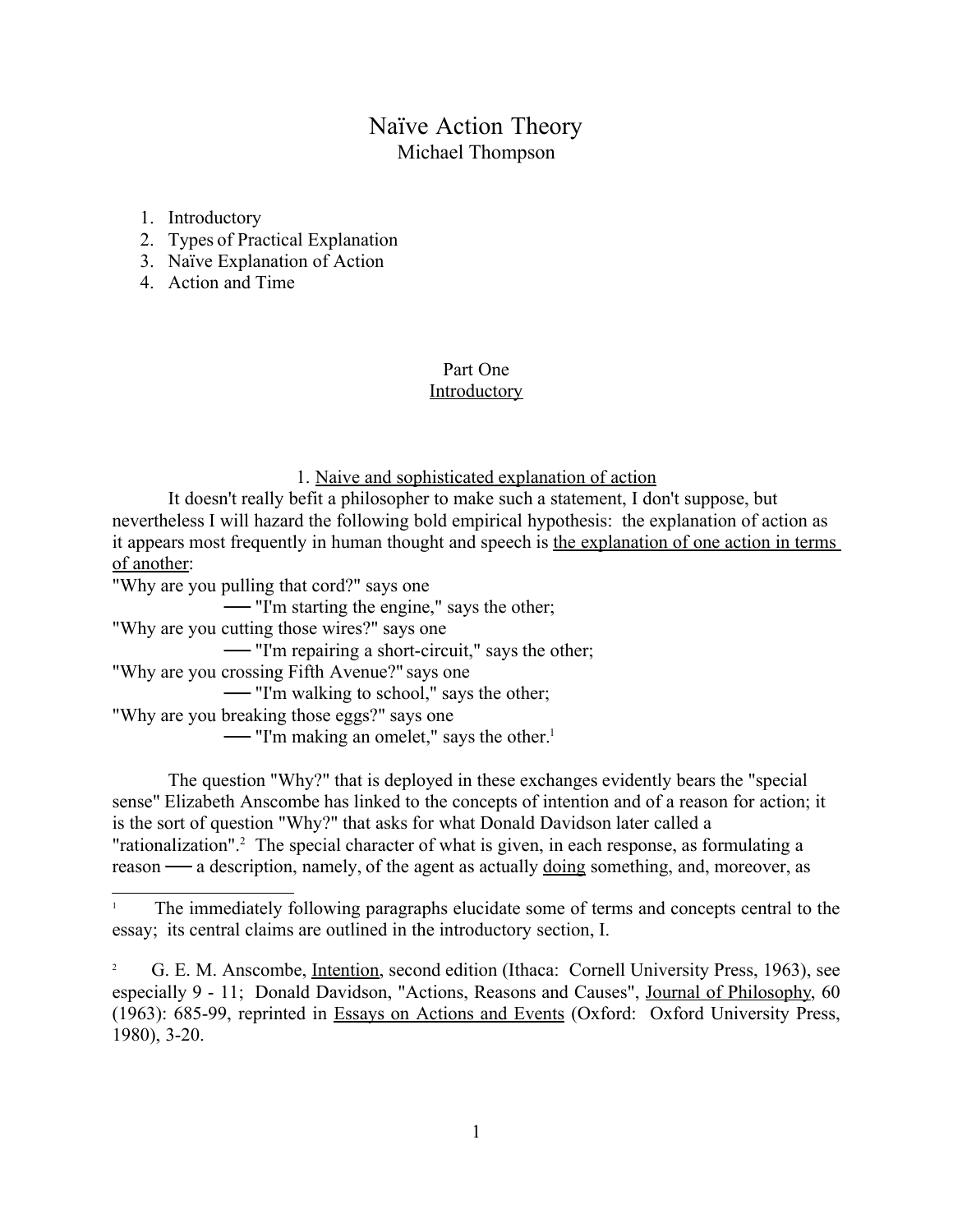doing something of which the act queried might be said to be a part, phase or "moment" marks each of our exchanges as an instance of what I will call naive action explanation or, more generally, naive rationalization.<sup>[3](#page-1-0)</sup>

Naive explanation of action is opposed to a distinct, sophisticated form — a form which, if it is less common in life, is all the same much more common in the pages of philosophy. This is the explanation of action in terms of desire, or, as we might rather call it, the explanation of action in terms of wanting, or of what the agent wants. Here are a few examples, lifted at random from Professor Davidson's essay "Actions, Reasons and Causes"<sup>[4](#page-1-1)</sup>: "Why are you flipping that switch?"

—— "I want to turn on the light";

<span id="page-1-0"></span>3 It should perhaps be emphasized that throughout this essay we will have to do only with what are typically called "explanatory" reasons, and never directly with reasons in the sense of "justifying" reasons -- or (I suppose equivalently), that we treat the notion of a reason why a person did something, not that of a reason why he or she ought to have done it. This is not to suggest that a complete account of the former sort of reason could fail to involve discussion of

the latter, but only to allow that we will not here reach a complete account of the former.

In the Davidsonian usage adopted here, a "rationalization" is of course understood to formulate an "explanatory" reason; the point of this rather artificial usage is to avoid complicated circumlocution involving reference, for example, to "a certain sense of the question 'Why?'". The phrase "explanation of action" must also be understood in this sense, as covering only explanations "by reasons" ── so that, for example, overtly neurological accounts of action are ruled out. "Rationalization"

as I use it, is wider than "explanation of action", for it covers reasons-explanations of other things -- for example, explanations of intention, of wanting in a certain sense, and of attempt.

I should perhaps also remark that in company with the whole action-theoretical tradition, I presuppose a more or less realistic, or anti-pragmatic, theory of specifically practical explanation, that is, of rationalization considered as a phenomenon of speech and thought. The ultimate aim of action theory is a philosophical understanding of a particular etiological nexus, or relation of dependence, which joins certain "things in the world" -- together, of course, with an understanding of these things themselves, for example, acts and wantings. The assumption is that such a nexus or order is revealed in certain forms of speech and thought, even if often incompletely or in somewhat confusing ways. In brief defense of this "realism" we may note, first, the peculiar fatuity that appears to threaten any attempt to explain away practical explanation pragmatically, and, second, that the capacity to represent these phenomena seems to enter into the constitution of the order that is represented -- here, that is, the "order and connection of ideas" is in a sense a part of the "order and connection of things".

Whether the intended nexus is causal in any particular pre-conceived sense, is of course a separate question; I will not enter into the matter explicitly. I employ the word "etiological" - thinking of Aristotle's four aitia -- where I might have said "causal", in order to express my agnosticism in respect of this formerly much vexed question.

<span id="page-1-1"></span><sup>&</sup>lt;sup>4</sup> Essays on Actions and Events, 4-6.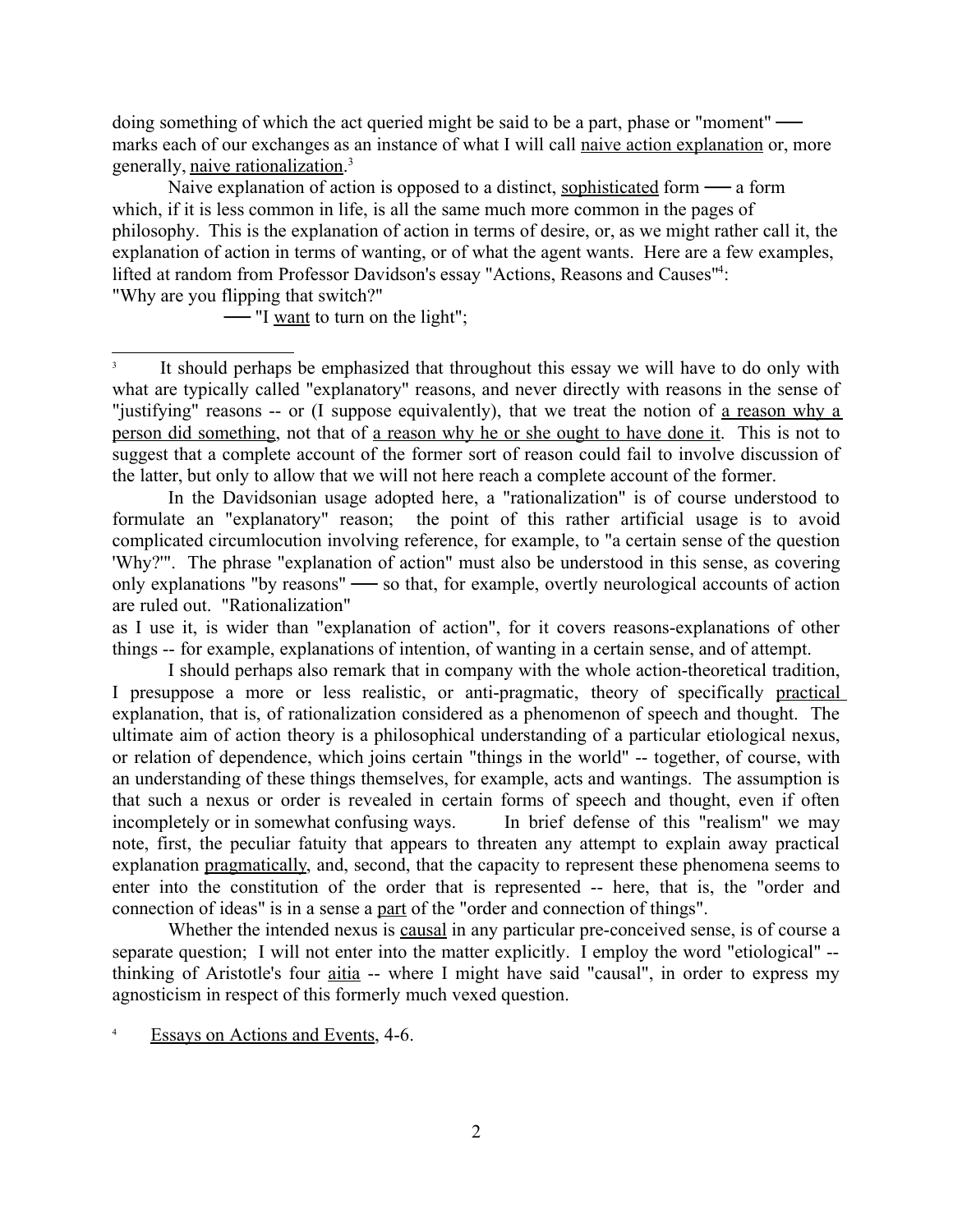"Why are you biting your thumb at me?"

── "I want to insult you";

"Why are you turning left?"

── "I want to get to Katmandu".

The philosophers' emphasis on the question "Why?" lends a certain colloquial realism to the discussion of reasons for action, of course, but it imports into the discussion all the further complexities that attend the interrogative form. The self-same etiological content, whether it be naive or sophisticated, can always be expressed apart from any such interrogative context. The agent can simply volunteer such a "sophisticated" rationalization as this one:

"I am gathering kindling because I want to build a fire,"

or (perhaps a little later) this one:

"I am building a fire because I want to burn the evidence of my crime."

Similarly, an agent might volunteer such "naive" rationalizations as these (here perhaps more or less simultaneously):

"I am mixing mortar because I am laying bricks," and

"I am laying bricks because I am building a monument to the great works of Frege."

Where naive and sophisticated articulations of peoples' reasons are uniformly assertoric in this sort of way, they are alike in employing the all-purpose explanatory connective "because". But the content of either form of account can be reformulated in terms of a so-called final or purpose clause (with, of course, the loss of whatever information distinguishes them). Our sophisticated and naive pairs transpose, respectively, into these finalized formulae:

"I am gathering these sticks in order to build a fire," and

"I am building a fire in order to burn the evidence,"

and these:

"I am mixing concrete in order to lay bricks," and

"I am laying bricks in order to build a monument."

A final or purposive rendering of a rationalization permits us to attach an undeclined verb of action directly to the explanatory connective "in order to", omitting even the second reference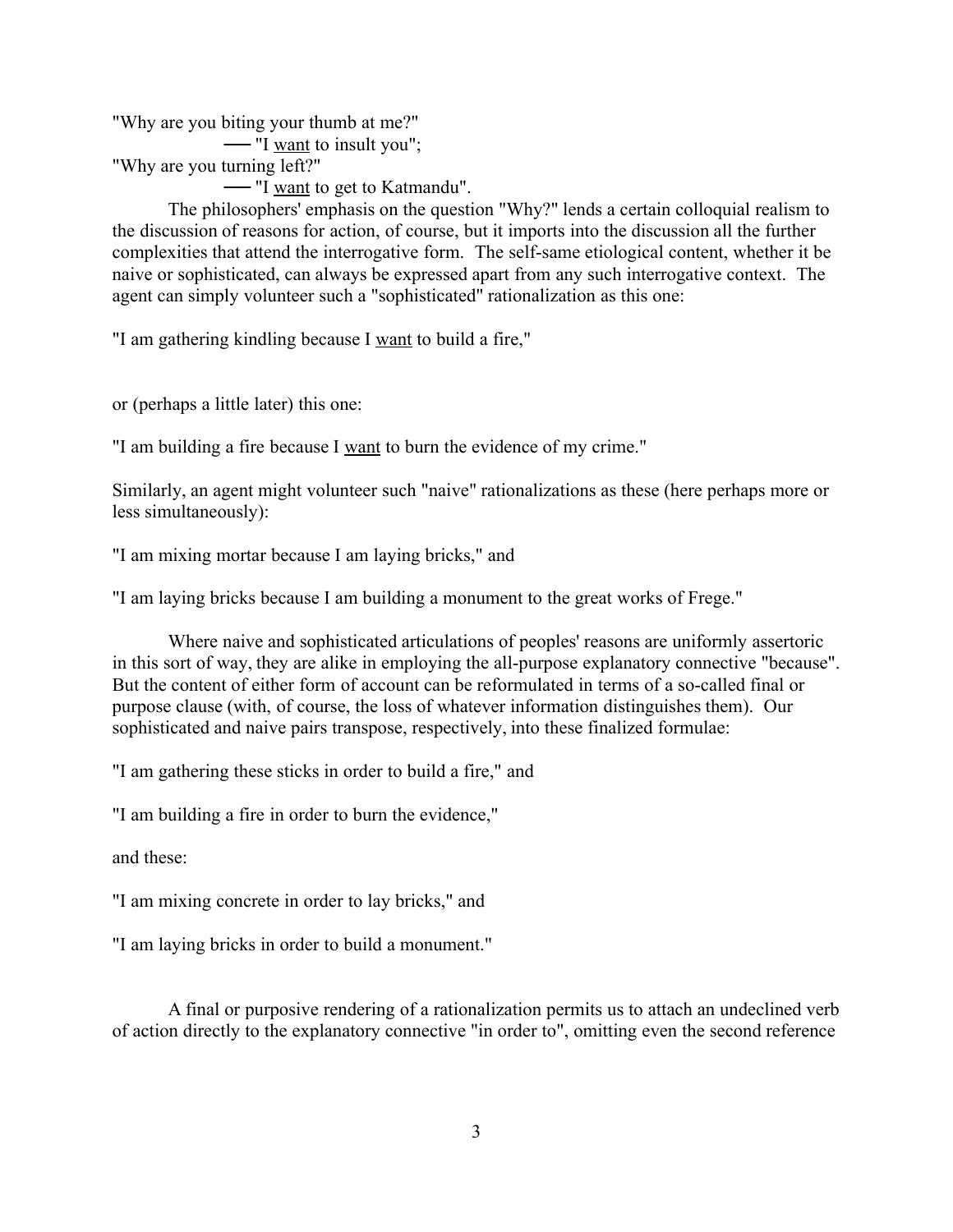to the agent. With a non-final rendering, things are different: whether it is employed in metereology, medicine or financial reporting, or in the rational explanation of action, the word "because" must be flanked by complete propositions, to each of which the writer commits herself. However we understand it, that is,  $P$  because  $Q$  will entail both  $P$  and  $Q$ . In adopting a non-final form of expression of an action-explanation we are thus forced to decide how to fit the second verb of action into a complete sentence, a truth. Are we going to join subject and verb directly and without varnish -- saying of our egg-breaker, for example, that he is making an omelette; or indirectly, by the interpolation of a new verb, saying merely that he wants to make an omelette?[5](#page-3-0) This is the choice of naivete or sophistication.

To sum up, then, we are faced with three linguistically given forms of rationalization: I'm doing A because I'm doing B; I'm doing A because I want to do B; and, finally: I'm doing A in order to do B — which last form tends to swallow the other two up.<sup>[6](#page-3-1)</sup>

# 2. Preliminary formulation of central claims

The notion of rationalization with which I am operating is restricted to such as can be given a final-clausal or purposive or "instrumental" or "teleological" formulation; it is the notion, as I will sometimes say, of straightforward rationalization.<sup>[7](#page-3-2)</sup> The focus of the present discussion

# <span id="page-3-0"></span><sup>5</sup> See the parallel remarks in Anscombe, Intention, 39-40.

<span id="page-3-1"></span>Since they will appear throughout this essay, I should perhaps remark that the schematic letters "A," "B," "C," etc. do not contain the whole variable element: typical substitution instances of "He wants to do A" would be, for example, "He wants to walk across the street" and "He wants to make an omelet", which dispense with the verb "to do". As the function of the copula "to be" is to receive distinctions of tense, the point of introducing a "pro-verb" like "to do", in the present context, is to have something that will receive distinctions of both tense and aspect.

<span id="page-3-2"></span><sup>7</sup> Thus, in the sense in which the term is used in this essay, "I killed him because he killed my brother" and "I turned onto Negley Avenue because Highland Park Avenue was closed" do not express rationalizations directly. Corresponding genuinely straightforward rationalizations might be, for example, "I killed him because I wanted to avenge the death of my brother" and "I turned on to Negley Ave because I was going to the dentist"; these transpose into the purposive forms "...in order to avenge the death of my brother" and "...in order to go to the dentist" respectively.

What is posited as an "end" in what I am calling a straightforward rationalization is always something that can be thought of as completely realized or effected or "done" at some point. Given such completion, if later acts are subordinate to pursuit of an end formulated in the same terms, then it is a new end -- another act of omelet making, for example, or another trip to Katmandu. Rationalizations that associate action with what might be called generic ends are thus not straightforward in this sense, and fall outside our present enquiry. Such rationalizations are frequently formulated in English by use of "for the sake of" -- e.g. "he did it for the sake of health (or science, or our freedom, or his own happiness, etc.) The radical distinction between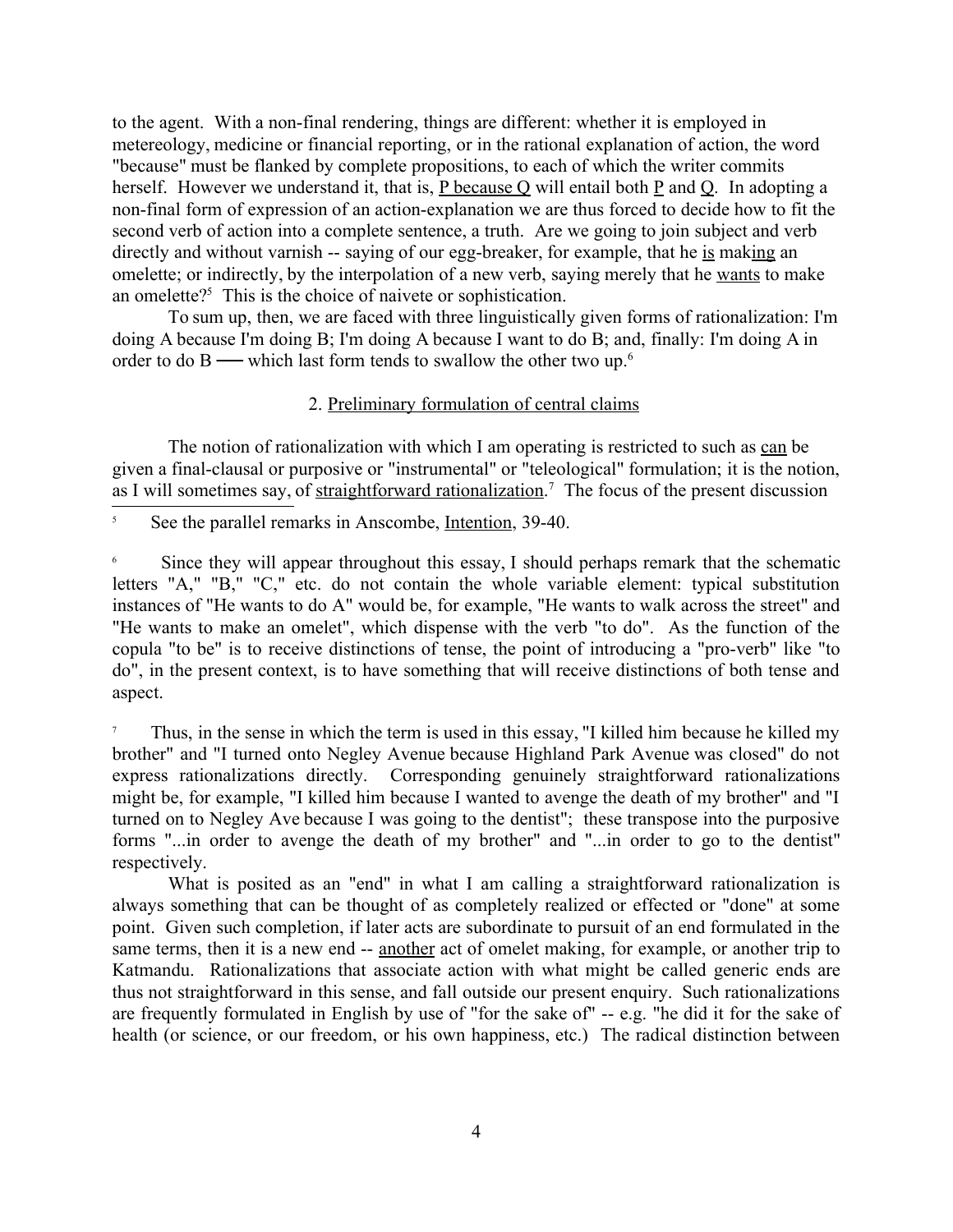will, however, be on the non-final form of expression of straightforward rationalization -- the sort that uses the word "because" or an equivalent. Though a blinkered understanding of this mode of connection of representations arguably lies at the bottom of much received opinion in ethical theory and in the philosophy of practical rationality, the aims of the present essay are in the first instance metaphysical or action-theoretical. The enquiry is into the nexus of things that is made articulate in rationalization, and also into the nature of intentional action. Anscombe, as everyone knows, taught that these enquiries are the same: intentional action, as she put it, is "that to which a certain sense of the question 'Why?' has application."[8](#page-4-0) And Davidson, as everyone also knows, taught that any analysis of the rationalization-connection must account for its non-final form of expression.<sup>[9](#page-4-1)</sup> My aim is to trace out the consequences of taking seriously the idea, implicit in the ubiquitous practice of naive rationalization, that intentional action can figure in the order of things equally as grounded and as ground, as rationalized and as (non-finally) rationalizing. If naive rationalization is taken seriously, our conceptions of intentional action and of rationalization alike must, I will argue, be appreciably altered.

But is naive action explanation to be taken seriously? Is it anything but a dispensible manner of speaking? Arguments crowd in, after all, to the effect that the explanatory content of naive action explanation, its underlying etiological basis, must be something that is more directly or more appropriately expressed in some sophisticated form. Our agent is building a house, indeed, but that's not why he's laying these bricks, not really; the ground, in nature, of the bricklaying, must rather something like this, that she wants to build a house. Such thoughts are the mark of what I will call a sophisticated philosophy of action, which finds in every genuine straightforward rationalization a movement from inner to outer, from mind to world, from spirit to nature, from "desire" to "action." One of my principal theses will thus have to be this, that a sophisticated position cannot be defended, that the linguistic appearances ought to be saved, and that the role played by wanting, in the one sort of case, really is taken up, in the other, by what we might call the progress of the deed itself.

That such a position seems strange, in spite of the ubiquity and seeming transparency of

such "ends" and those represented by, say, "...in order to get the good guys in" or "...in order to make an omelet" is emphasized by Anscombe in Intention, 63; in "Authority in Morals" (Ethics, Religion and Politics (Minneapolis: University of Minnesota Press, 1981), 43-50, especially 48- 9; and in "Practical Inference" in Virtues and Reasons, ed. R. Hursthouse, G. Lawrence, W. Quinn (Oxford: Clarendon Press, 1995), 1-34, especially 28-34.

<span id="page-4-0"></span>8 Intention, 9.

<span id="page-4-1"></span>9 "Central to the relation between a reason and an action it explains is the idea that the agent performed the action because he had the reason" ("Actions, Reasons and Causes", 9). This does not entail that finality or purposiveness are somehow expelled from Davidson's doctrine as it is expounded, amid revisions, in the first six papers in Essays on Actions and Events. selection of apt belief-desire pairs is evidently controlled by the intelligibility of a purposive rendering of the rationalization; and we are surely supposed to advert to this form in characterizing a causal relation as non-deviant or rationalization-supporting. His doctrine is not a rejection of practical teleology, but a theory of it.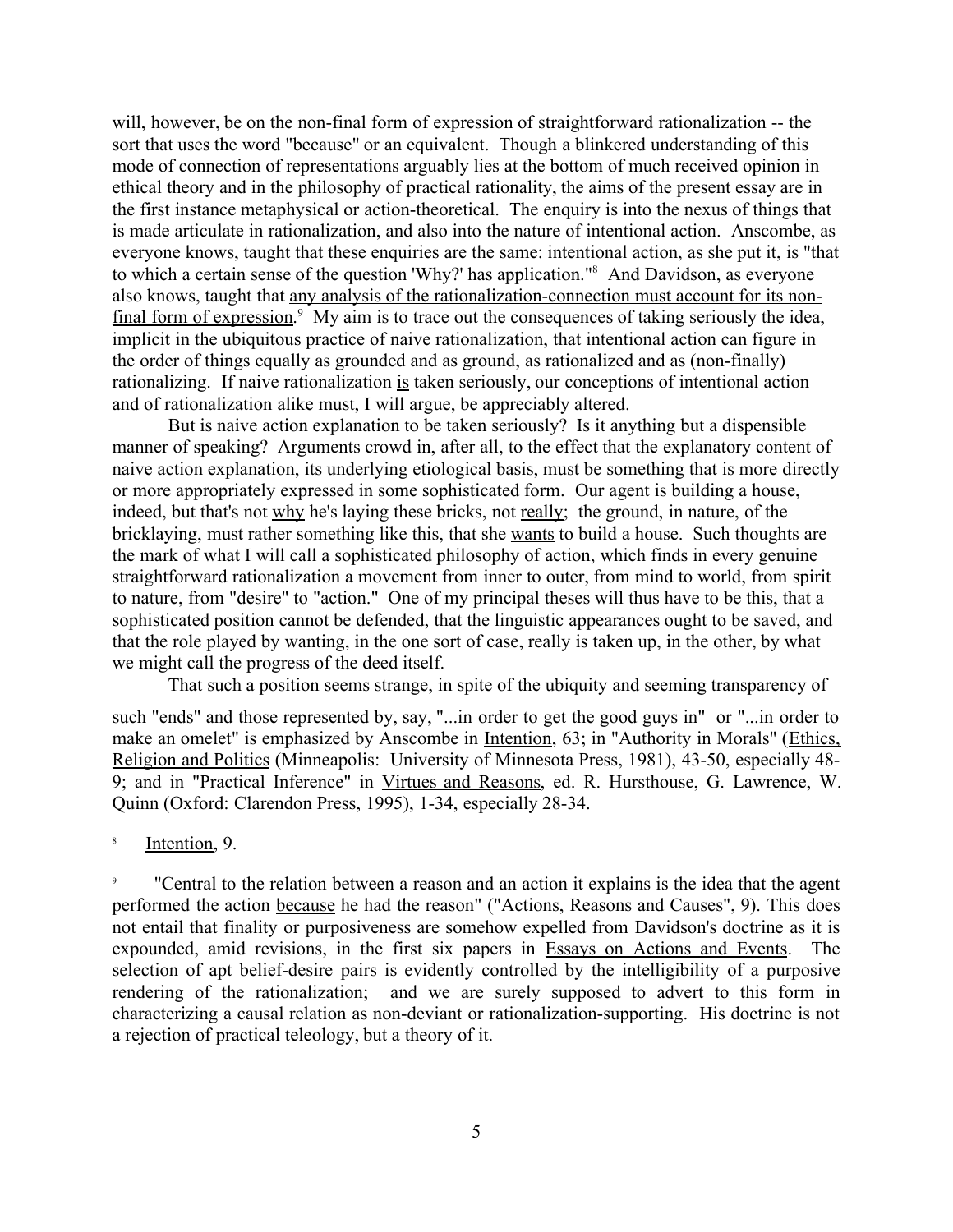naive rationalization, is in part a consequence of received conceptions of intentional action itself, above all, of the tendency of students of practical philosophy to view individual human actions as discrete or atomic or pointlike units which might as well be instantaneous for all that it matters to the theory. Part of the present effort, then, is to break up such conceptions. A person might, after all, spend few years building a house, a few months raising an acre of cantaloupe, a few hours baking a loaf of bread, a few minutes playing a hand of poker -- or a few seconds assassinating a political opponent. Any of these will make an apt illustration of the concept of intentional action, none more apt than any other.<sup>[10](#page-5-0)</sup> If we reach for the last and shortest of these as our preferred illustration, as the one that makes that makes everything especially clear -- and proceed to dwell, for example, on its supposed identity with an apparently unanalyzable moving of a finger, rather than its equally attractive and likely resolution into reaching for, raising, aiming and firing a gun, to say nothing of checking to see if the victim is done for and repeating as necessary -- it is, I will suggest, because we are moved by considerations alien to the philosophy of action, however legitimate they may be from the point of view of, say, a physiologist investigating "voluntary" as opposed to "reflex" movement. The nature of intentional action, or of the kind of being-subject-of-an-event that characterizes a rational agent and a person, resides in the peculiar "synthesis" that unites the various parts and phases of something like housebuilding, e.g., mixing mortar, laying bricks, hammering nails, etc. This synthesis is rendered explicit in naive rationalization. It can be exhibited, I will suggest, even in the moving of a finger.

The recognition of naive rationalization is impeded not just by a narrow conception of intentional action, but also, I think, by a wrong conception of the sorts of practical-psychical state that can be given as straightforwardly rationalizing -- for example, wanting and intention. An attempt will be made in the later sections of this essay to unite naive and sophisticated rationalization as co-equal forms of expression of a single etiological nexus. This will turn on a reconceptualization of these practical-psychological phenomena and, in particular, on the isolation of a genus under which intending to do A, wanting to do A fall together with doing  $A$ intentionally (in one of its modes of appearance). To grasp this genus, it will be necessary to intrude into the general metaphysics of events, processes or happenings -- or rather, into the part of this metaphysics that belongs to the analysis of what Wilfrid Sellars called the "Manifest Image".<sup>[11](#page-5-1)</sup> The general form of straightforward rationalization, I will suggest, can only be understood properly if it is brought into connection with certain frequently suppressed features

<span id="page-5-0"></span><sup>&</sup>lt;sup>10</sup> Notice also that the periods mentioned might be superimposed in a description of the activity of a single person. Having set a few more bricks this morning, and irrigated the melons this afternoon, I might pick off a passing peasant organizer as I sit on the veranda, waiting for the bread to rise and for my friend to place his bet. Such phenomena will take on increasing significance as our argument develops.

<span id="page-5-1"></span><sup>&</sup>lt;sup>11</sup> "Philosophy and the Scientific Image of Man" in Science, Perception and Reality (New York: Humanities Press, 1963), 1-40. Sellars calls this sort of philosophy "philosophia perennis"; I suppose that ethics and the philosophy of rationality, as well as their servant, the philosophy of action, all necessarily fall under it.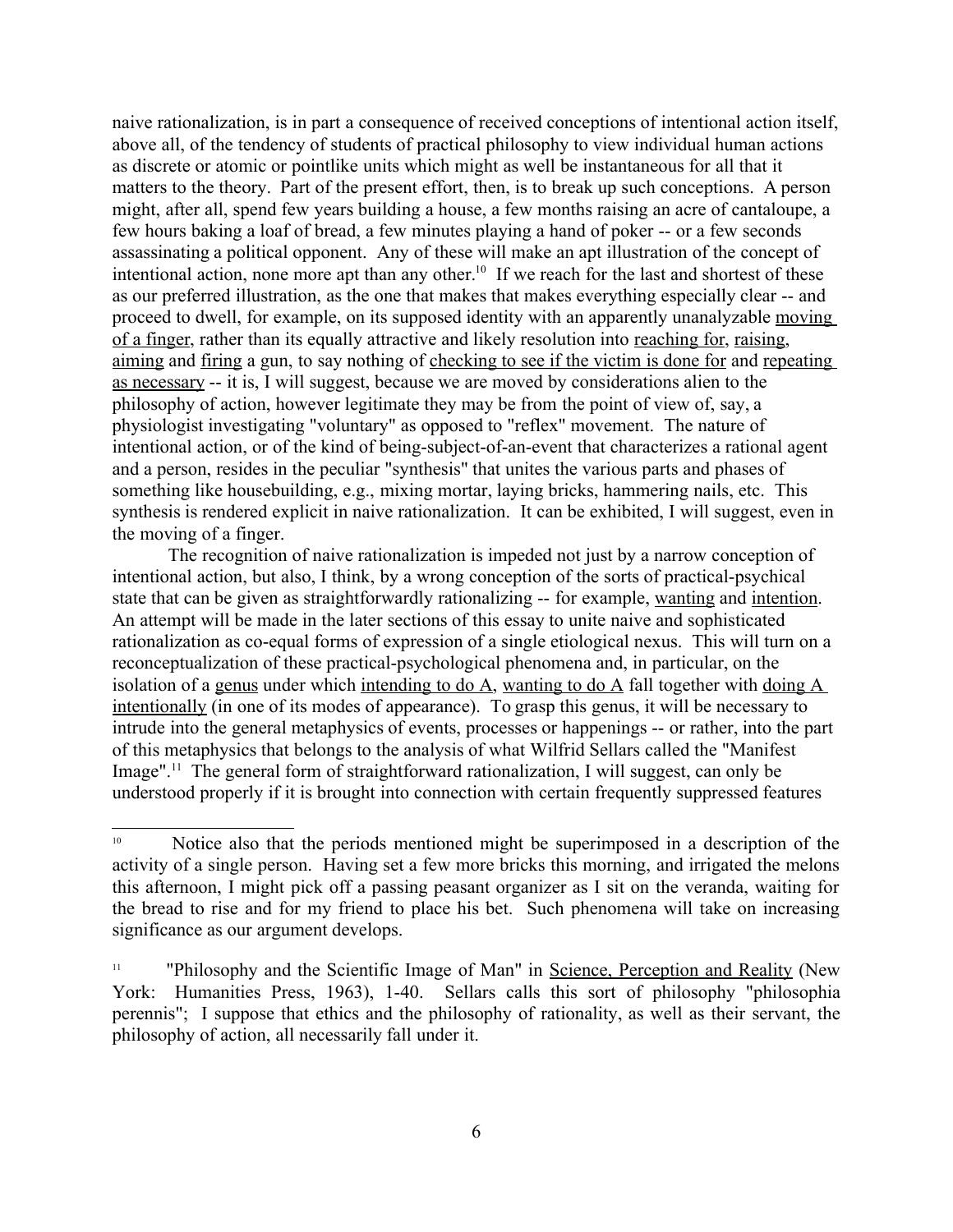of natural or pre-scientific temporal awareness and conception.<sup>[12](#page-6-0)</sup> The resulting theory involves a considerable alteration in the categorial standing of wanting and intending and other such "acts of will" -- among other things, a complete break with the apparently uncontroversial idea that they are properly called states.

The argument will conclude with a speculative reversal of the idea of a sophisticated philosophy of action. I will attempt to defend the conjecture that naive action explanation is no mere co-equal of sophisticated action explanation, but is in an important sense prior to it. It is, I want to suggest, only because we are to start with the kind of thing of which you can say something like "She's doing A because she's doing B" that we can be or become the sort of which you might say "She's doing A because she wants to do B". It is possible to imagine a form of life and thought in which the latter, sophisticated form is simply unknown. Among such agents, all of the work of straightforward rationalization is effected by means of the rationalization connective combined only with the categories of ordinary event consciousness. The more "sophisticated" forms of straightforward rationalization can then be depicted as arising from this rustic state of things in a series of stages akin to that described in, say, Sellars' "Myth of Jones."[13](#page-6-1) If barter is the naive and unsophisticated form of exchange, then naive action explanation is the barter form of rationalization.<sup>[14](#page-6-2)</sup>

<span id="page-6-0"></span><sup>12</sup> Chief among the features I mean are those which, when they manage to find independent expression in the forms of human speech, are ranged by linguists under a heading of "aspect", and distinguished by them from "tense".

<span id="page-6-1"></span><sup>&</sup>lt;sup>13</sup> Empiricism and the Philosophy of Mind (Cambridge, MA: Harvard University Press, 1997), 90-117.

<span id="page-6-2"></span><sup>&</sup>lt;sup>14</sup> I should perhaps remark, before continuing, on something that may already have been noticed: in my preliminary characterization of the concepts of naive and sophisticated explanation of action I said nothing about what might be called the intellectual aspect of rationalization. This is the aspect that is registered, in the received jargon, in terms of the "belief component" of a rationalizing "belief-desire pair". Where naive explanation of action is possible, we could, I think, speak with equal justice of the "belief component" of a "belief-action pair." No one can be said to break an egg "because he's making an omelet", after all, if he is unaware of any possible connection between these things. It is just for this reason, though, that I will abstract through most of this discussion from the matters of belief, practical thought, practical calculation and so forth. My principal topic is the distinction between naive and sophisticated rationalization; if a link with the powers exercised in belief is something they have in common, then we can reasonably divide through by it.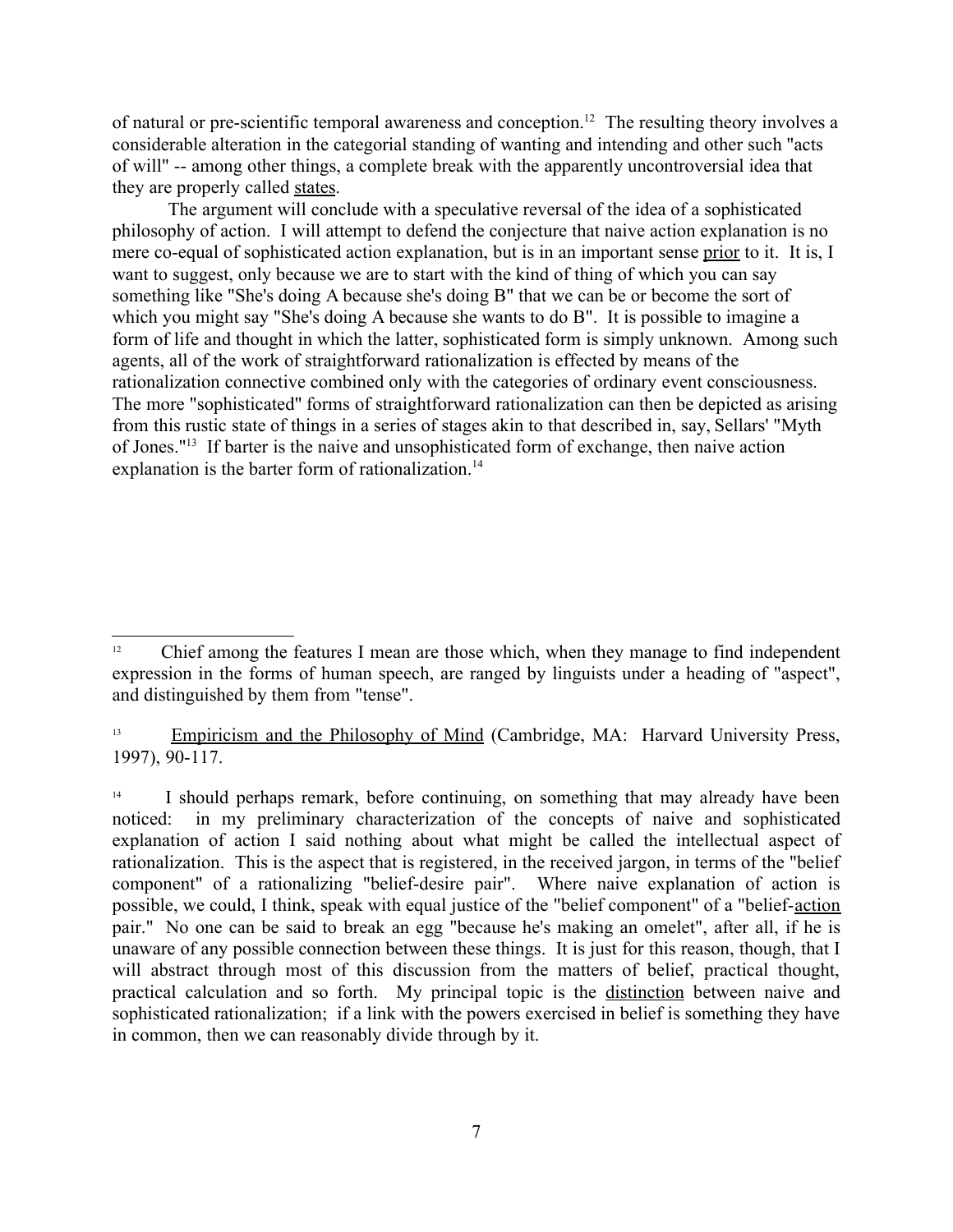# Part Two Types of Practical Explanation

## 1. The table of forms of rationalization.

My principal end, as I have said, is to argue that naive action explanation is an independent and legitimate type, as much revealing of the true "causes" of action, in its place, as is the philosophers' preferred form, the one I have called sophisticated. But even if it is true that any strict and philosophical formulation of someone's reason for action must be sophisticated, still it is clear that what is supposed to explain action in such a case — namely, the agent's wanting something — might equally well be given in explanation of an agent's wanting something. Where desire or wanting is thus explained by another wanting it is thereby shown to be what Thomas Nagel called a "motivated desire" — as indeed the want or desire that explains it might already have been. I might want to do A because I want to do B, but want to do B because I want to do  $C \rightarrow$  in which case, of course, I want to do A because I want to do  $C \rightarrow$ and so forth.<sup>[15](#page-7-0)</sup> Such psychical rationalizations of the psychical are of course straightforward: they admit purposive reformulation in such exchanges as "Why do you want to do A?" -- "In order to do C."

But notice that, just as, at least in vulgar speech, the unvarnished formula of an action can be used — naively — to explain another action, so also can an unvarnished formula of action be employed, in that same vulgar speech, to explain someone's wanting to do something. That is, I might want to do A because I am doing B. Such rationalizations also of corse admit purposive reformulation.

Consider, for example, the following bit of banal domestic patter, a serial deployment of non-purposive forms: "Why are you stepping up onto that stool?" — "Because I want to get the flour down" — "And why do you want to get the flour down?" — "Because I'm preparing chicken and dumplings" — "And why, I ask, are you preparing chicken and dumplings?" -"Because I want to make something nice for Aunt Clara: she's coming down from Altoona to see us, you know." Here, if we cleave to appearances, an action (of stepping) is explained by a want (for getting flour), which is then explained by an action (of preparing chicken and dumplings), which is in turn explained by a want (for making something nice). Thus, whether mediately or immediately, all four types of rationalizing connection are exhibited: want by action, action by want, action by action, and want by want.

Moreover, just as, in vulgar speech, the formula of a want can rationalize either a want or an action, so also can it rationalize an intention. I might, that is, intend or plan or mean to do A because I want to do B.

<span id="page-7-0"></span><sup>&</sup>lt;sup>15</sup> See Anscombe, <u>Intention</u>, 26-7.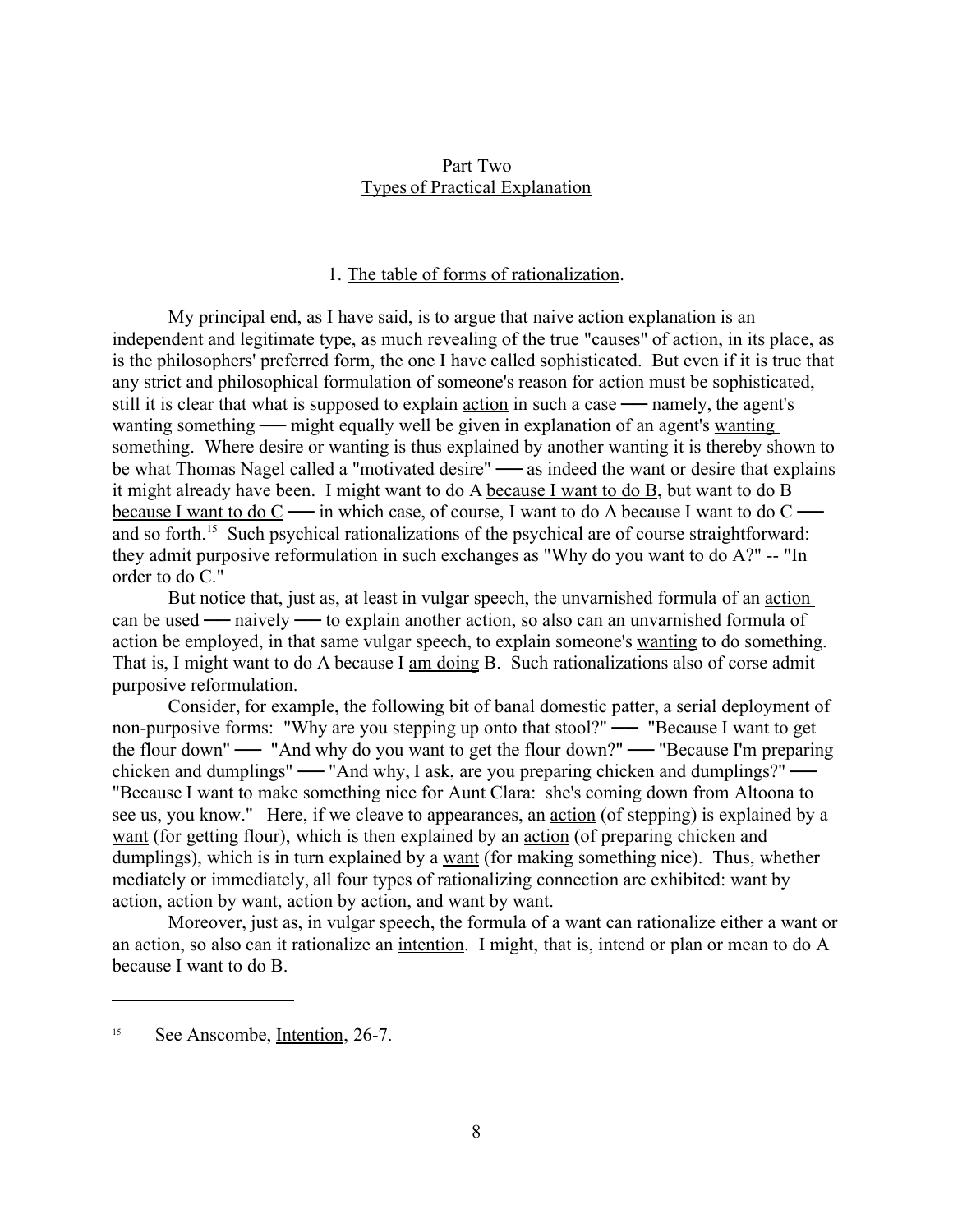But, once again, it is the same with an unvarnished action description. Indeed, we find a nice illustration of the fact in an example of Davidson's, an example calculated to show that there can be what he calls "pure intending" — intending detached in a certain way from action. "I am not writing it now", I might say, "but I intend to write the letter 'c'; in fact I plan on writing it as soon as I finish writing the letter 'a'" — "And why is that?" you might ask — "Because I'm writing the word 'action'," I could reply.[16](#page-8-0)

Indeed, in suitable circumstances, propositions of any of the following forms: I want to  $\underline{d}$  do B, I intend (or mean or plan) to  $\underline{d}$  o B, I'm trying to  $\underline{d}$  o B, I'm doing  $\underline{B}$  can be given in straightforward rationalization of what is expressed by any of the four sorts of proposition,  $I$ want to do A, I intend to do A, I'm trying to do A, I'm doing A. Altogether, then, we have sixteen possibilities:

<span id="page-8-0"></span><sup>&</sup>lt;sup>16</sup> We might draw a distinction between independent and dependent intention, parallel to that Davidson draws between pure and impure intention. The distinctions pertain to the relation of the intention to actions in progress. My intention to do B is impure, in Davidson's sense, so long as there is some truth of the form "I'm doing A with the intention of doing B" or "...because I intend to do B"; otherwise it is, at the moment, pure. My intention to do B is in our sense dependent, on the other hand, if there is some truth of the form "I intend to do B because I'm doing C"; otherwise it is independent. When I am writing the letter "a" in "action", my intention to write the letter "c" is pure but dependent, for I am already doing that for the sake of which I intend to write the letter "c". When I buy eggs because I intend to make an omelet, my intention is impure but my action is independent, for I am intuitively not yet making an omelet.

We can speak of pure and impure, dependent and independent wanting as well. Note that even actions can be so classified: as we saw above, it may be true to say that I am baking bread though it is in the oven and, at the moment (as we say), I am playing cards or napping; such bread-baking is, for the moment, Davidsonian "pure" action. Any act that naively rationalizes another is impure, and any act it rationalizes is dependent.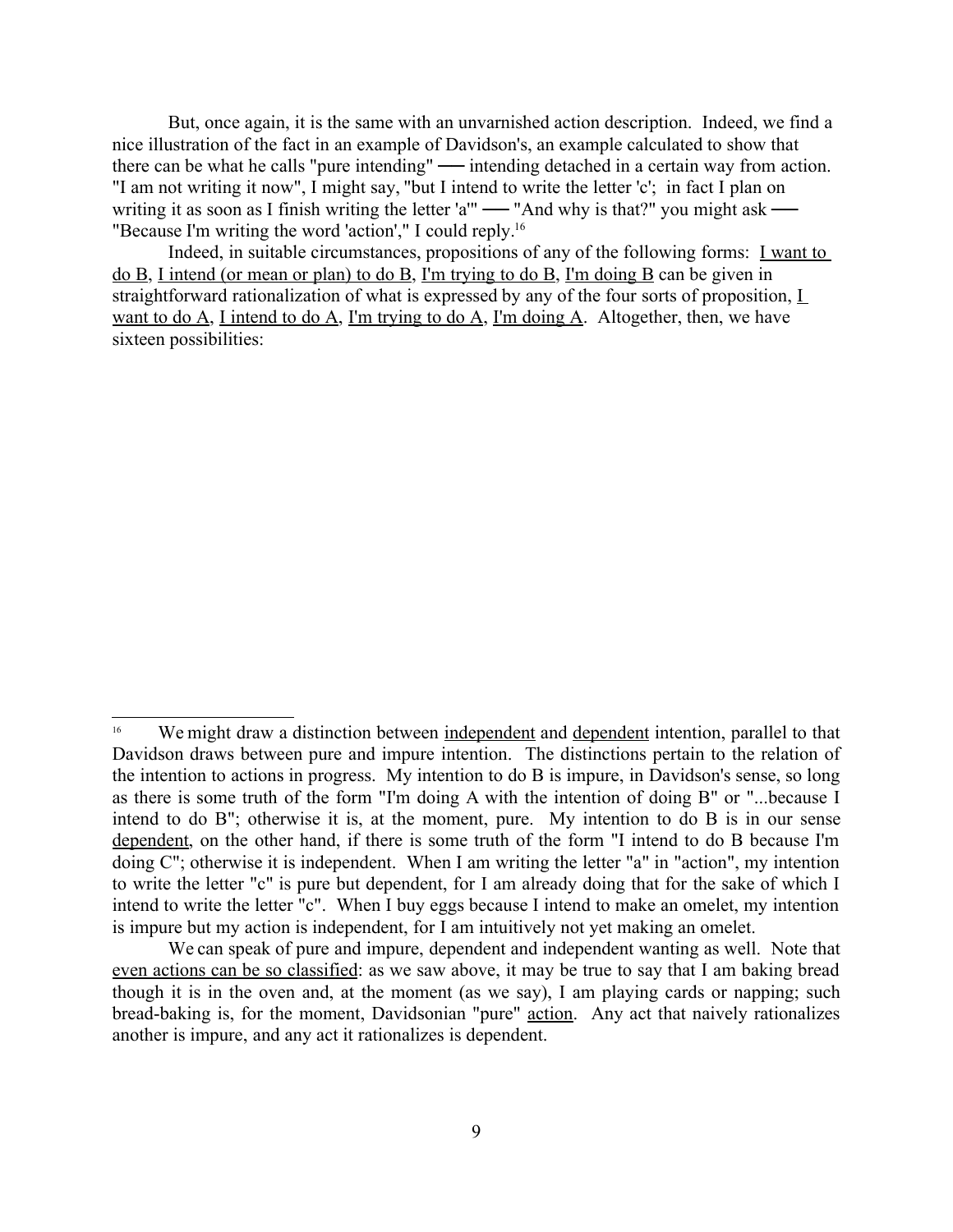|                       | I'm doing B                                     | I'm trying to do<br>B                                                | I intend to do B                                     | I want to do B                                                |
|-----------------------|-------------------------------------------------|----------------------------------------------------------------------|------------------------------------------------------|---------------------------------------------------------------|
| I'm doing A           | I'm doing A<br>because<br>I'm doing B           | I'm doing A<br>because<br>I'm trying to do<br>B                      | I'm doing A<br>because<br>I intend to do B           | I'm doing A<br>because<br>I want to do B                      |
| I'm trying to do<br>A | I'm trying to do<br>A<br>because<br>I'm doing B | I'm trying to do<br>$\mathsf{A}$<br>because<br>I'm trying to do<br>B | I'm trying to do<br>A<br>because<br>I intend to do B | I'm trying to do<br>$\mathsf{A}$<br>because<br>I want to do B |
| I intend to do A      | I intend to do A<br>because<br>I'm doing B      | I intend to do A<br>because<br>I'm trying to do<br>B                 | I intend to do A<br>because<br>I intend to do B      | I intend to do A<br>because<br>I want to do B                 |
| I want to do A        | I want to do A<br>because<br>I'm doing B        | I want to do A<br>because<br>I'm trying to do<br>B                   | I want to do A<br>because<br>I intend to do B        | I want to do A<br>because<br>I want to do B                   |

The table suggests a clarification of terminology: all of the proposition-types exhibited are forms of (straightfoward) rationalization; those exhibited in the top row are forms of action explanation; those found in the left-most column are forms of naive rationalization; the others (but especially those exhibited in the right-most column) are forms of sophisticated rationalization. Our starting point, naive action explanation, appears in the upper left.<sup>[17](#page-9-0)</sup>

The attention of Davidson, like that of the rather different type of philosopher who finds

<span id="page-9-0"></span><sup>&</sup>lt;sup>17</sup> I am thinking of these "propositions" indifferently as forms of speech and of thought. My principal conjecture, of course, is that to the sixteen of them there there correspond sixteen distinct forms of (rational) etiological connection among elements of an agent's life.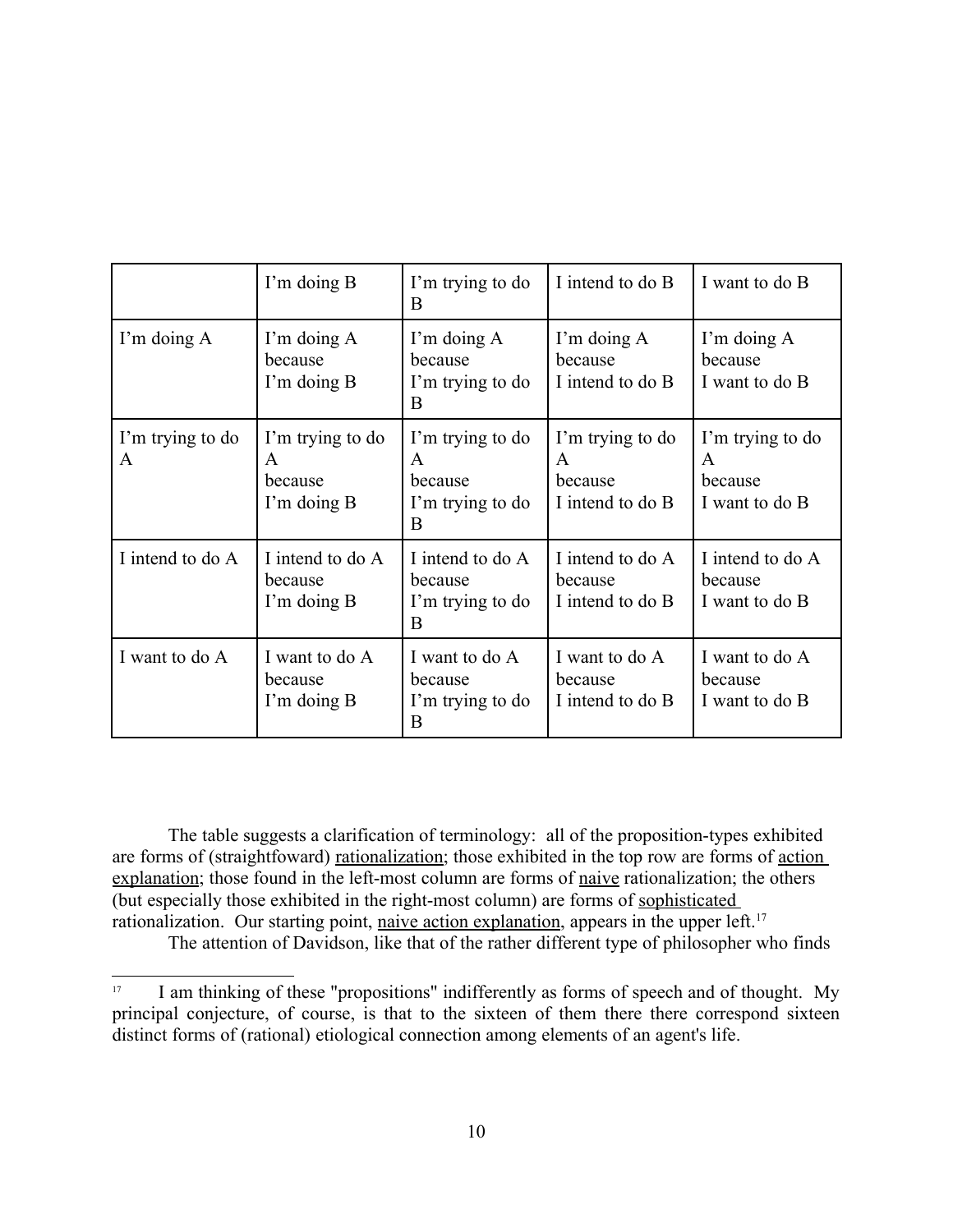it in himself happily to employ the expressions "folk psychology" and "belief-desire psychology", is almost entirely absorbed in the contents of the upper-right hand corner ── a single species in our expanding botanical garden, a single point in what we have so far developed into a space of sixteen. By a "psychology", in this literature, one after all understands a theory that issues in explanations of action, or else explanations of "behavior", if that is something different. But it is clear that any psychology or other sort of teaching that admits the sophisticated action-explanations schematized in the upper right can have no quarrel with any of the other forms registered in the rightmost column. Where "wants" can explain action, such wants must exist; and where "wants" exist, why shouldn't they sometimes be explained or rationalized — even if only by other wants? And if wants are potentially rationalized why shouldn't intentions and attempts also be? There is nevertheless something sound in the fixation of the philosopher's attention on the want—action form, the head of the right-hand column; it expresses the converse intuition that, where wants can explain wants, in our present rationalizing sort of way, and where wants can explain or intentions and attempts, they must also potentially explain action in the same sort of way. All forms of rationalization must tend toward the rationalization of action, even if, in many particular cases, nothing ends up getting done.

The question before us is whether some such reasoning can move us not only upward and downward but also to the left, that is, to a serious acceptance of naive rationalization.

#### 2. The elements joined in our table

To the sixteen points of our space, there correspond four final or purposive forms of rationalization, one for each row:

I'm doing A in order to B, I'm trying to do A in order to do B, I intend to do A in order to B, and I want to do A in order to do B.

Given the truth of any one of these propositions, the question how many of the four associated non-final forms of rationalization are appropriate or felicitious or true will depend on a variety of circumstances. On certain natural assumptions, though, entailments will run rightward from one column of our table to the next, and also downward from row to row. These are the same natural assumptions as also suggest that the simple unconjoined proposition "She wants to do A" is entailed by "She intends to A," that "She intends to do A" is entailed by "She is trying to do A," and further, as Brian O'Shaughnessy and Jennifer Hornsby have argued, that "She is trying to do A" (like "She intends to do A") is entailed by "She is doing A intentionally".[18](#page-10-0) That "She is trying to do A" isn't entailed "She is doing A" simpliciter is obvious; but it is clear that where they instance forms on our table, "She's doing A because P" and "P because she's doing A" both entail the detached proposition "She's doing A intentionally." On our assumption about trying,

<span id="page-10-0"></span><sup>&</sup>lt;sup>18</sup> See especially Brian O'Shaughnessy, The Will: a Dual Aspect Theory, volume II (Cambridge: Cambridge University Press, 1980), 39-55, 75-126; and Jennifer Hornsby, Actions (London: Routledge, 1980), chapter 3.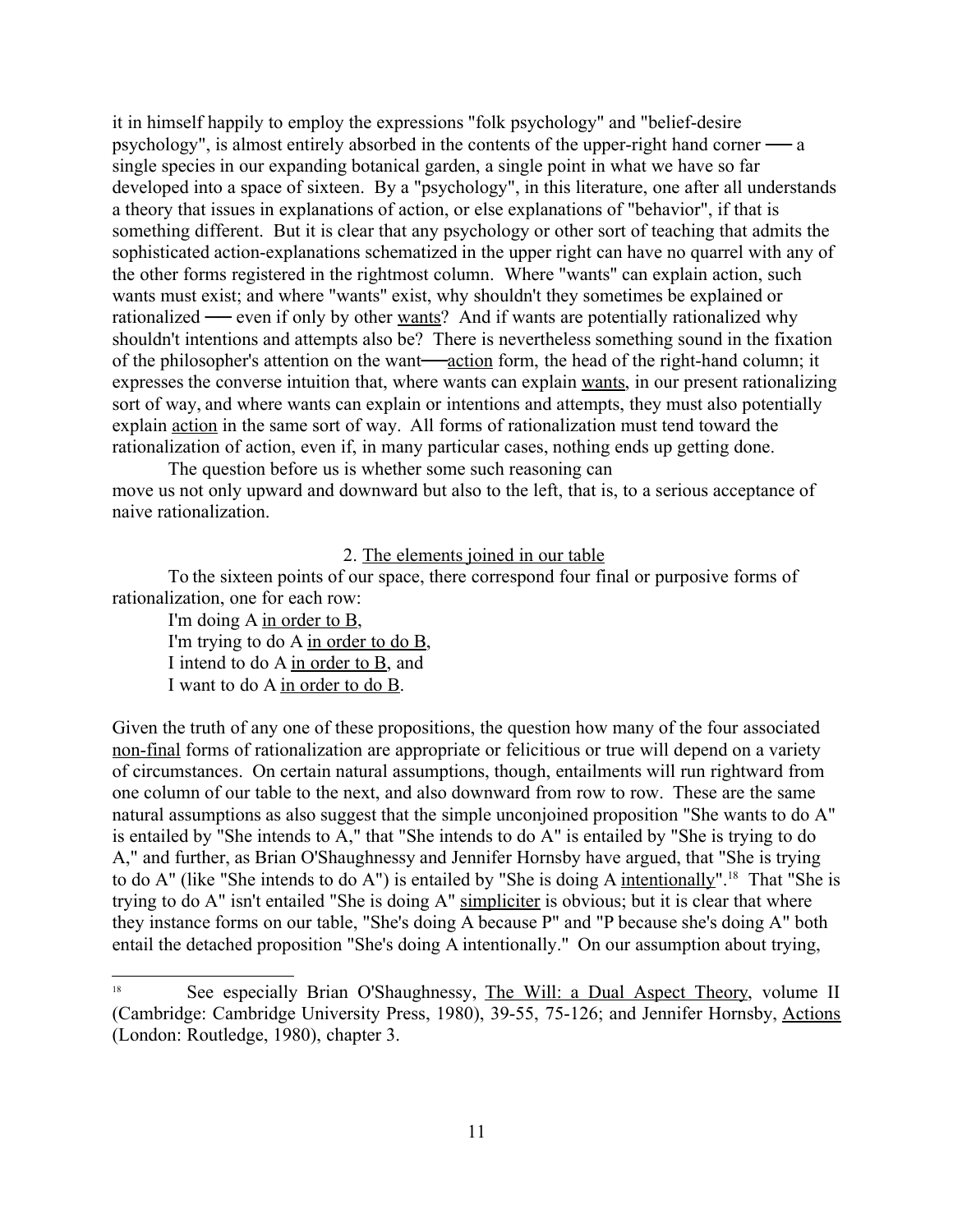then, "She's doing A because P" and its converse would also both entail "She's trying to do A". It is a short step to the thought that "She's doing A because P" and its converse respectively entail "She's trying to do A because P" and its converse. This would complete our sequence of entailments.

This view of the entailment relations among our simple unconjoined propositions follows the teaching of Davidson's "Intending", once it is expanded to take account of trying or attempt, which he does not discuss.<sup>[19](#page-11-0)</sup> If the view of the entailments just propounded is defensible, each simple proposition must be interpreted as saying a bit more than its immediate successor. If, for example, I say that I intend to do A, I don't suggest that I am actually doing anything that might bear on doing  $A \rightarrow \alpha s$  I seem to do when I say that I am trying to do A. And if I say that I want to do A, I don't suggest, as I seem to do if I say I'm doing A intentionally, or am trying to do it, or intend to do it, that I have hit upon any determinate scheme for potentially realizing the doing of A, certain or uncertain -- apart from the ever-ready "scheme" of reflecting practically on the matter.

Of course, each of the proposed entailments among our simple unconjoined propositions has been rejected, implicitly or explicitly, somewhere in the literature. There is clearly limitless scope for intuition about particular cases, and thus for controversy about entailments among the simple propositions -- and thus also for controversy about the entailments among the complex etiological combinations of them that are exhibited on our table. On the other hand, there is also limitless scope for the introduction of novel practical-psychological verbs. Some of these might exhibit more complex entailment relations with the others. My claim is that where rejection of the entailments I have mentioned does not spring from a familiar sort of misreading of conversational implicatures, it springs from the association of a different content with some of our practical-psychical verbs -- that is, from an unobjectionable attempt to extend the table.

Let us briefly review some of the literature. It will help if we adopt abbreviations for the four simple unconjoined forms of proposition I have mentioned -- "I'm doing A intentionally", "I'm trying to do A", "I intend to do A" and "I want to do A" -- as AI, T, I and W respectively. Ludwig Wittgenstein notoriously rejected AI-->T and perhaps also AI --> W; it is natural to accuse him of overreading conversational implicatures as entailments and I will ignore his view.[20](#page-11-1) Michael Bratman has familiarly rejected AI-->I, which he calls "The Simple View", and perhaps also T-->I (if his "endeavoring" can be read, when applied to present activity, as "trying".) My "intending" appears to be equivalent to Bratman's "endeavoring" (taken in its complete scope); his "intending" is equivalent to mine combined with some sort of inner "commitment" to perform.[21](#page-11-2) David Velleman, developing remarks of H. P. Grice and Gilbert

<span id="page-11-0"></span><sup>&</sup>lt;sup>19</sup> Certainly any genuine attempt to do A would involve a Davidsonian "all out judgment" in favor of doing A, and thus an intention to do it; I don't, however, mean to commit myself to any detail of Davidson's theory, but only to attach the same pre-analytic sense to my expressions.

<span id="page-11-1"></span><sup>&</sup>lt;sup>20</sup> Philosophical Investigations, third edition, trans. G.E.M. Anscombe (New York: The Macmillan Company, 1958), paragraphs 116 and 621

<span id="page-11-2"></span><sup>&</sup>lt;sup>21</sup> See Intentions, Plans and Practical Reason (Cambridge, MA: Harvard University Press,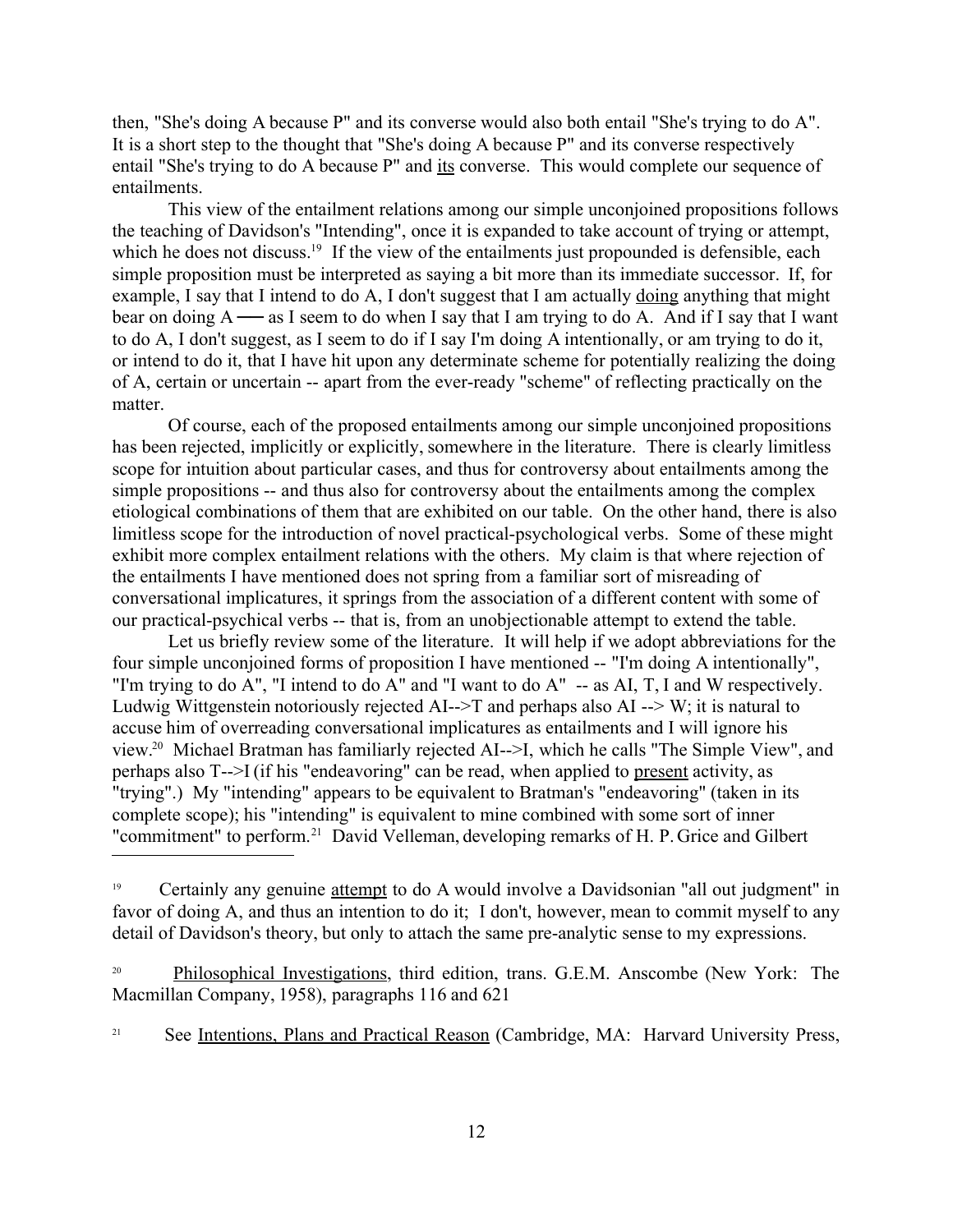Harman, argues, against Davidson, that agents intend only what they believe they will successfully perform.<sup>[22](#page-12-0)</sup> This doctrine, which might also be found in Anscombe<sup>[23](#page-12-1)</sup>, certainly involves a rejection of T-->I. My "intending" (and Davidson's) might perhaps be represented in the systems of Grice, Harman and Velleman as "intending to try"; the pre-analytic notion of intending that they share might be represented in my language as intending combined with confidence in success.

It seems, then, that the concepts that figure in my table are, or can be, represented in all of these systems, and that, once constituted, they would exhibit the entailment relations I have propounded. Moreover, the concepts they introduce, in different ways, under the heading of "intention" can be added to mine. The expanded hundred flowers table, with its 25 or 36 points, would of course exhibit a less lovely structure of consequences.<sup>[24](#page-12-2)</sup>

But however the question of these entailments is to be managed, the suggestion of our table and any improved supertable appears to be this, that all such matters are details. It seems, that is, that the construction of a symmetrical table of this sort ought to draw our attention from the particular psychical states mentioned in it, taken in isolation, toward the general form of combination that is exhibited throughout the table. The nature of all of the states under discussion evidently resides partly in their fitness to enter into this peculiar sort of articulation; if it is not understood, then none of the particular states is understood; but once it is understood, we have every reason to think that the

# 3. The kind of wanting or orexis that enters into our table

Though the point has frequently been made, it is worth emphasizing our claim that wanting to do A is entailed by intending to do A. The claim is often rejected, even if only implicitly, but it is in fact the most certain of these entailments, if the words are taken in their most typical conventional senses. Consider that if someone says that he or she is doing A with the intention of doing B, it is always legitimate to ask "And why do you want to do B?" Of course, the question might get no answer beyond "I just thought I would" or "No particular

1987), chapters 8 and 9, 111-138.

<span id="page-12-0"></span><sup>22</sup> See Practical Reflections (Princeton: Princeton University Press, 1989), 109-143, and Grice, "Intention and Uncertainty," Proceedings of the British Academy 57 (1971): 263-79, and Harman, "Practical Reasoning," Review of Metaphysics 29 (1976): 431-63.

<span id="page-12-1"></span><sup>23</sup> See Intention, 90-4.

<span id="page-12-2"></span><sup>24</sup> Any theory which attempts to encode some notion of futurity into the possible contents of intention and wanting will of course have to reject AI-->I and AI-->W, unless it also holds that whatever is done intentionally was antecedently intended or wanted. John Searle suggests that the word "intend" covers two profoundly diverse mental states: one, "future intention," does encode futurity and invalidates AI-->I; the other, "intention in action", validates it. Thus, though he attacks authors who reject AI-->I, his doctrine seems to provide all that is needed for a sympathetic exposition of their views. See his Intentionality (Cambridge: Cambridge University Press, 1983), 79-111.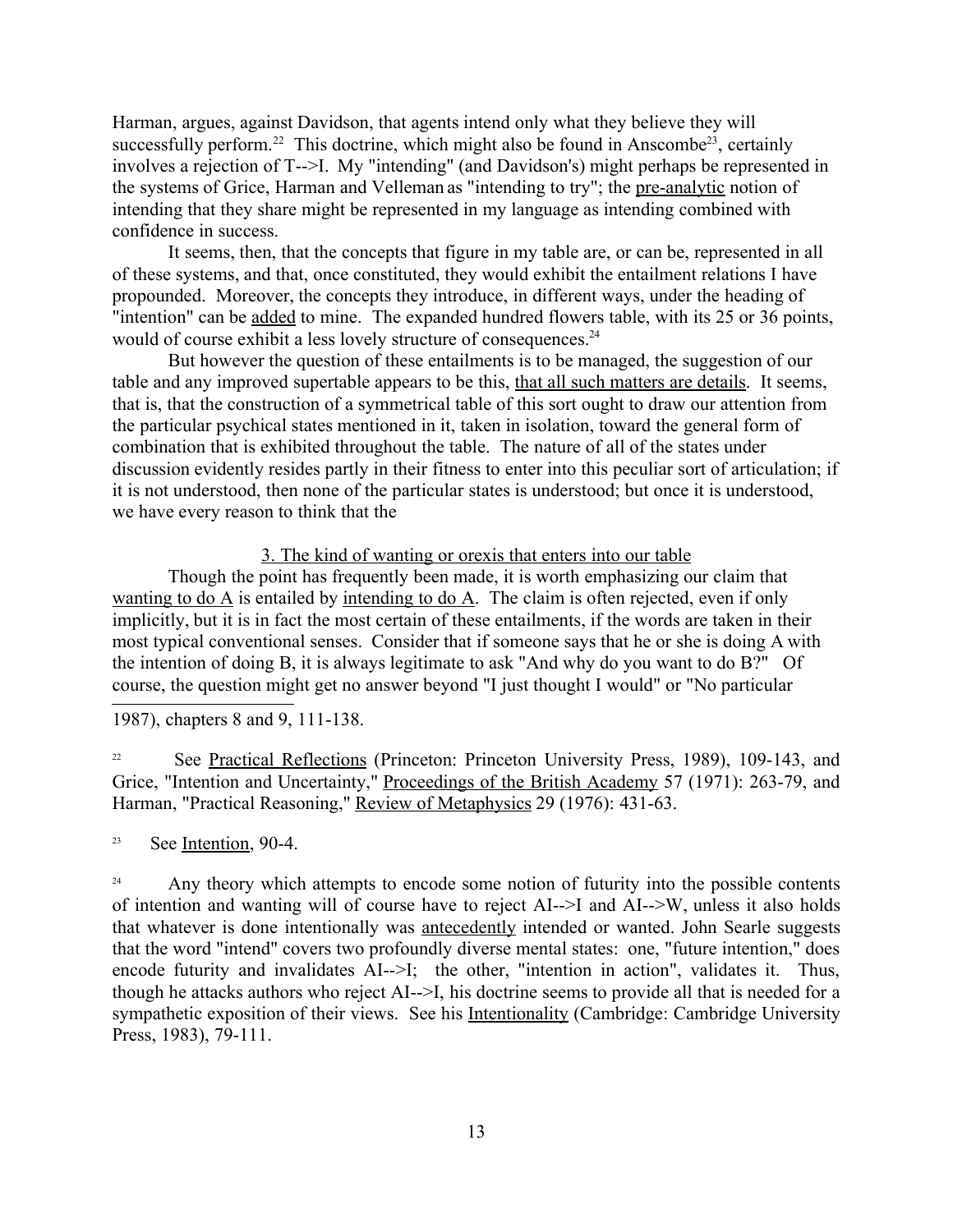reason", but these do not amount to a rejection of the question. The intuition that intending to do something does not presuppose wanting to do it is fueled by the same peculiarities of the word "want" as make it possible to say, for example: "But I don't want to do what I want to do — I want to do what I <u>ought</u> to do." This sentence brings out fairly clearly that the English word "want" bears what can unfortunately only be called two different senses.<sup>[25](#page-13-0)</sup> The phenomenon most paradigmatically covered by the emphasized use is of course appetite, though it covers other things as well; such a use is, I think, comparatively rare, unless perhaps in the mouths of children, and it generally appears, as it does here, with a special emphasis. The concept expressed by the two unemphasized uses would formerly have been expressed, in philosophy, by the verb "to will"; but certain empiricistic and psychological excesses seem, now, to have put that expression on the Index. The unemphasized wanting is the wanting that is presupposed in intention, the wanting that can rationalize and be rationalized alike, the wanting that is most typically discussed in ordinary life -- and, I think, the only wanting that interests us in the philosophy of action.[26](#page-13-1)

<span id="page-13-1"></span><sup>26</sup> As Anscombe writes in <u>Intention</u>: "The wanting that interests us, however, is neither wishing nor hoping nor the feeling of desire, and cannot be said to exist in a man who does nothing toward getting what he wants," and a little later: "The other senses of wanting we have noticed have no place in a study of action and intention" (67-8 and 70). Section 36 of Intention would have been unnecessary if Anscombe had had use of a word which possessed unambiguously the force of Aquinas' velle; the distinctions of Summa Theologiae IaIIae QQ 8- 17 (any edition, or http:/www.sni.net/advent/summa) are certainly operating in the background of the passage. (Nevertheless, again, I do not mean to accept the whole of her teaching on the matter.)

I take it that much of the interest that has attached to the concept of intention springs precisely from the fact that the English verb "intend", unlike the verb "want", unambiguously represents what would formerly have been called an "act" of the power of "will". No one could confuse an intention to do something with a passion or an operation of sense-appetite. But, on any view of it, the notion of intention is too narrow to capture the intended distinction from passion, appetite and so forth. An ambiguity in our language thus cramps the philosophy that is pursued by means of it. I take this to be the point of Grice's lecture, mentioned above. He is not interested in the analysis of intention for its own sake, but rather aims to dispose of it as an object unworthy of a philosopher's attention.

Though he rightly detaches wanting in our present sense from the "prick of desire", I do not understand Thomas Nagel's claim that such wanting is somehow a mere "consequence" of

<span id="page-13-0"></span><sup>25</sup> It is a quotation from really existing pre-philosophical life -- a student's response to the advice, "Do whatever you want". I take it that what is essentially the same thought, or a thought categorially very close to it, could be expressed by the words "I don't intend to do what I want to do, I intend (plan, mean) to do what I ought to do" -- on condition that the agent supposed he knew what he ought and wanted to do, or supposed he could readily find this out. Similarly, once he has got down to business he could say, "I'm not trying to do what I want to do, I'm trying to do what I ought to do."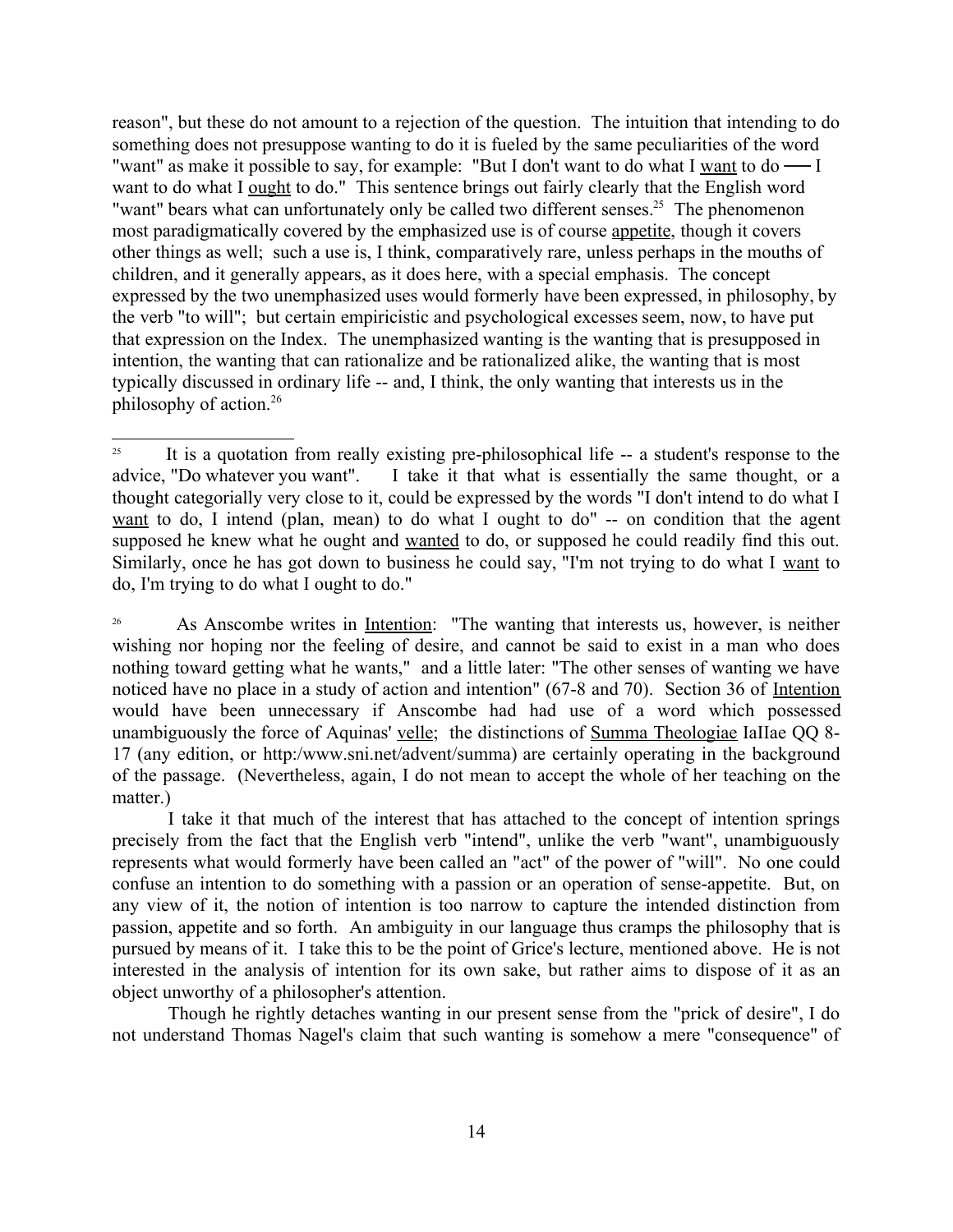#### Part 3

#### Naive Explanation of Action

1. How much scope is there for naive explanation of action? Every verb phrase with which Anscombe and Davidson illustrate the concept "description of action" expresses a kind of thing, a kind of event, as they teach, which is

intentional pursuit of a goal, and its attribution "trivial". See The Possibility of Altruism (Princeton: Princeton University Press, 1970) chapter 5, 29-30. I agree of course that it is a consequence: "I'm doing A in order to do B" entails "I'm doing A because I want to do B", which entails "I want to do B". But surely this wanting can exist, as intention also can, though the agent is, for example, shot down before the moment to act has arrived; and, again like intention, it can continue to exist, one and the same, through an alteration in envisaged subordinate means. Similar objections can be raised against Anscombe's remark, just quoted, that such wanting "cannot be said to exist in a man who does nothing toward getting what he wants," if it is interpreted straighforwardly. Nagel's remarks seem to me to come perilously close, as Anscombe's do not, to claiming that this wanting cannot provide a genuine explanation or account of action or intention or attempt. If it is a triviality, an epiphenomenon, a projection or a fiction, then, I suspect, intentional action must also be so.

Wanting in the present sense might perhaps be explained, rather indirectly, as the weakest unitary concept which can generate both a row and a column in a table of forms of rationalization. Methodological scruples aside, I would prefer a sort of conceptual ostension or, if you like, of eidetic intuition: consider someone who wants to do A because she wants, or is trying, to do B (she wants to buy another ton of concrete because she is trying to build a dam across the Ohio), where the "because" is that of straightforward rationalization; fix on the connection you yourself thereby pose between the agent and the would-be doing of A -- the thing that you are laying at the door of her wanting, or trying, to do B. That is wanting in the present sense. It can of course exist whether or not anything else in the way of wanting or acting is (yet) to be put down to it, and whether or not it is to be put down to any other wanting of the same sort. (Thus we ought not speak of "motivated desire", as Nagel does, but at best of "wanting of the sort that can be rationalized"; that every case of such wanting is "motivated" or rationalized by something else is a contentious further claim about such wanting -- as contentious as the corresponding claim about intentional action -- and would preclude "No particular reason" and "I just thought I would" as responses to the question "Why?")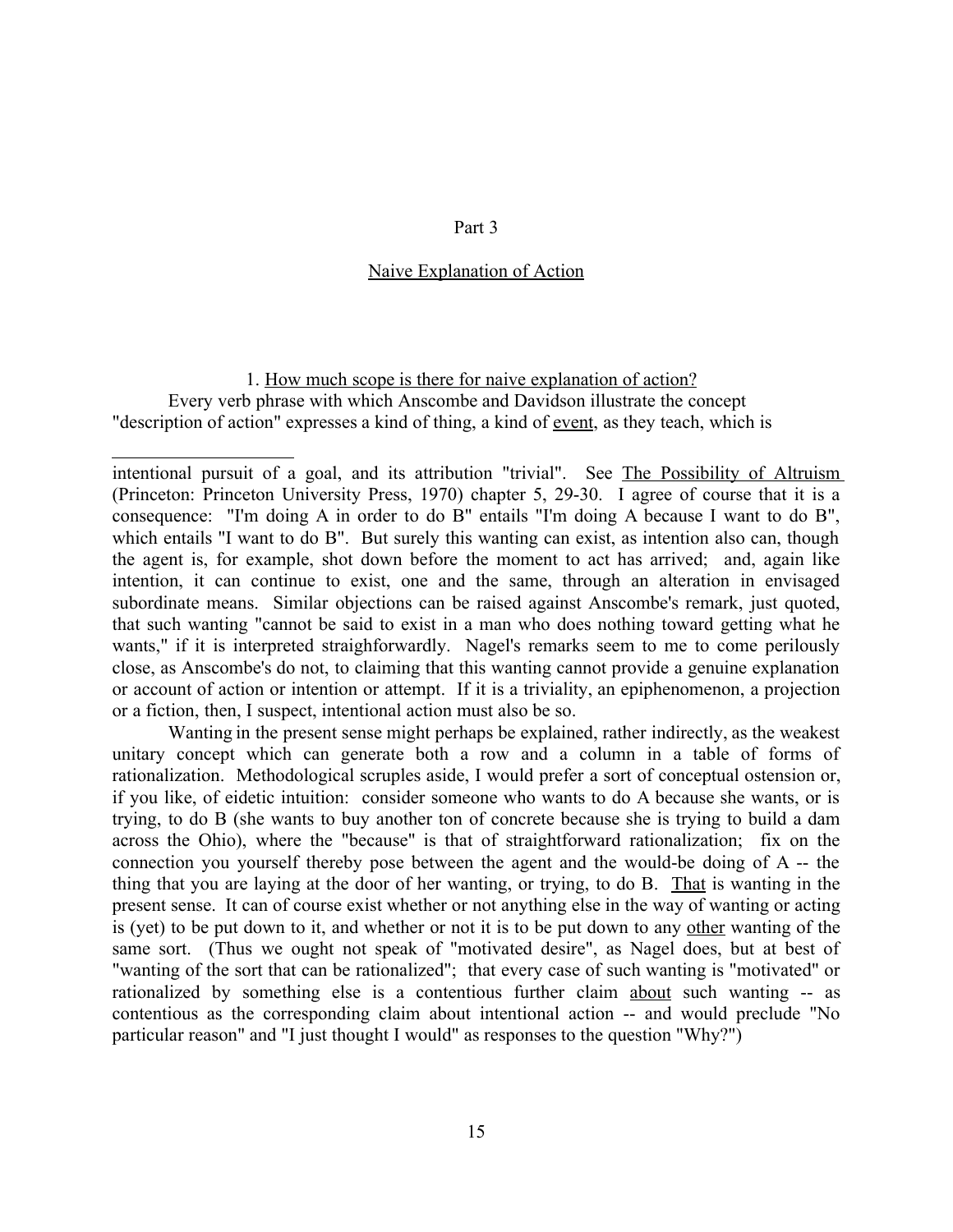intuitively continuous and divisible, which takes time, and which can be interrupted; the phrases themselves thus typically admit the "continuous tenses" or the progressive. Their illustrations may be said to express the intuition that, where instantaneous "actions" can be said to exist, it is as secondary or dependent phenomena which can with justice be left aside until the primary categories are elucidated; in this, I propose to follow them.[27](#page-15-0) Now, some of the temporally extended intentional actions that interest us are, as we see in our examples of naive action explanation, intuitively resoluble into a heterogeneous collection of sub-actions which are themselves clearly intentional — organs, as it were, of the whole. Such is the relation of eggbreaking and egg-mixing to omelette-making, of brick-laying and door-framing to housebuilding, and of writing the letters "a" and "c" to writing the word "action". Here the notion, obscurely expressed in naive rationalization, that the part or "organ" is to be explained in terms of the whole, and understood through it, will exercise an irresistible attraction on the undisciplined philosophical imagination.<sup>[28](#page-15-1)</sup>

But, of course, the resolution of a deed into heterogeneous organ-like parts, and of these parts into further such parts, will come to a limit, no matter how the the intended notion of articulation of heterogeneous parts is rightly to be explained. The suspicion I want to raise, in the present section, is that such resolution is not necessary, and that wherever a completed individual action is intentional under a description of the sort Anscombe and Davidson have contemplated it will be possible to find a true naive rationalization in which that description appears in the explanans. Even actions which, like arm-raising, do not divide in this way need not, after all, be viewed as pointlike. To show this properly, one would need a clear view of the intended class of descriptions, an apt division of cases and perhaps a true theory of vagueness. I will illustrate the claim with a provisional discussion of continuous acts of moving or of moving something -- giving a turn to a crank, say, or pulling a curtain open, or drawing a bow, or pushing a stone, or raising a hand.

Let it be, then, that I have pushed a stone along a certain path from alpha to omega, and that this is a completed intentional action of mine. It must also, of course, be that I have pushed the stone from alpha to beta, if beta is a place about halfway along the path from alpha and omega. And as I began to push off from alpha it would have been as much true for me to say "I am pushing it to beta", as "I am pushing it to omega". How though, can we deny the further

<span id="page-15-0"></span><sup>&</sup>lt;sup>27</sup> Examples of non-durative action might be found in certain so-called acts of mind, in "ingressions" or beginnings-to-act, and in certain so called "achievements" in Ryle's sense, e.g. winning.

<span id="page-15-1"></span><sup>&</sup>lt;sup>28</sup> Though the typical case of naive action explanation is indeed one in which the act mentioned in the explanandum will intuitively be a "part" of the act mentioned in the explanans, or of its completion, the point needs to be handled with some care. The motion of a molecule that is trapped in someone's rising limb is not, in our present sense, a part of the agent's intentional raising of her hand. Though it could hardly be more familiar, it is clear that the relevent notion of part is a special one and is not independent of the connection expressed in rationalizations generally.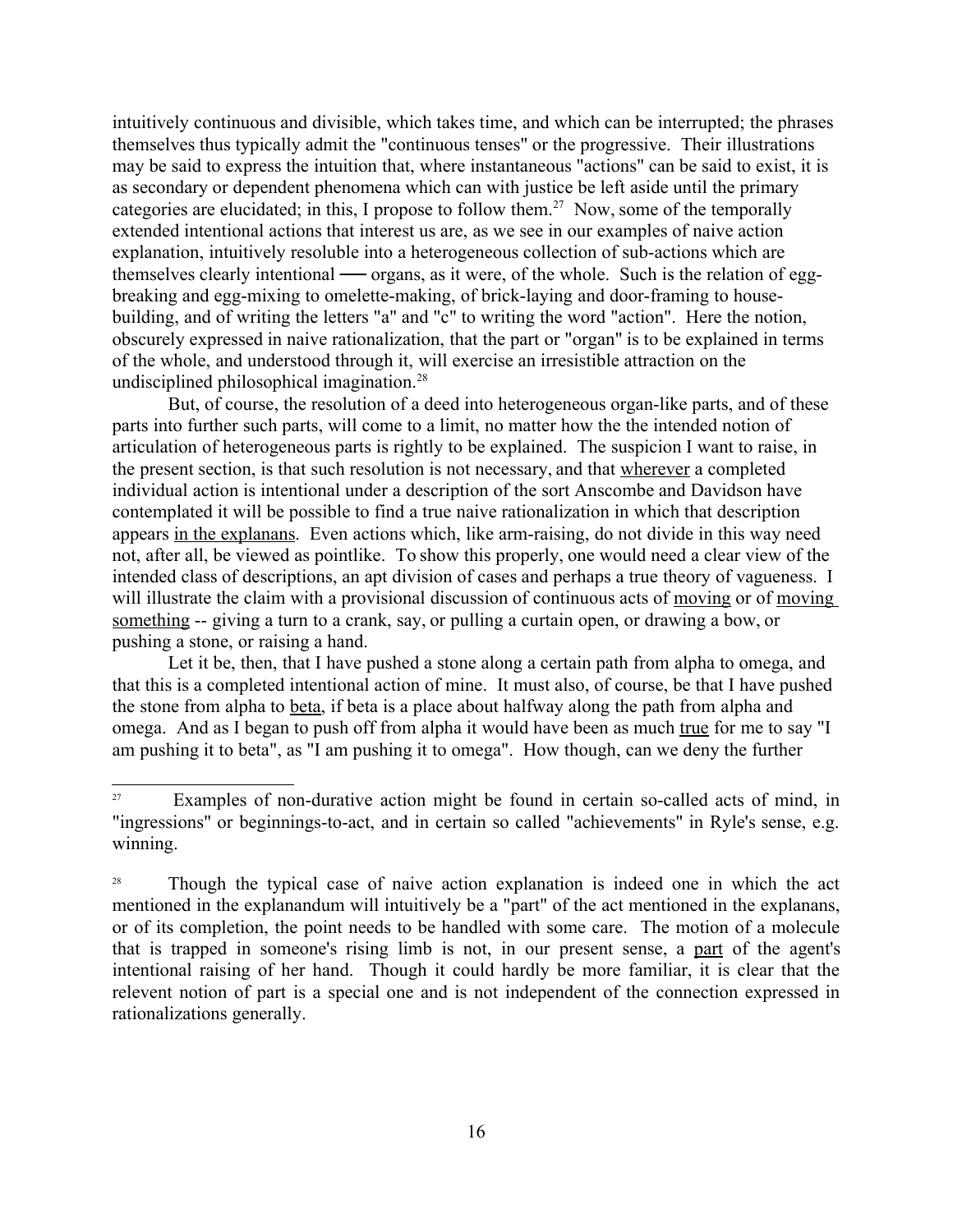claim that I was pushing the stone to beta, the midpoint, intentionally — just as, by hypothesis, I was pushing it to omega intentionally, and along that path? A proof that I must have done it intentionally will perhaps require the further premises that the whole trajectory is given to me in sensory intuition as I begin to push, and that the word "beta" as it appears in the formula "I'm pushing it to beta" makes what is called "direct reference".[29](#page-16-0) But given all that, it is hard to see why we shouldn't say not just that I was pushing the stone to beta intentionally, but also that I was pushing, and pushed, the stone to beta because I was pushing it to omega. Why not? The push from alpha to beta might not be "salient", of course, so it might be abit odd, conversationally, to point it out. But if it were as much of my operation as you could see, the rest having been occluded, you might legitimately attach the question "Why?" to that description, and I, in turn, might legitimately offer a naive rationalization using the other. But, now, every bodily movement that is intentional under what might be called a "bodily movement description" takes a limb from one kinaesthetically given position to another: why, then, shouldn't we isolate some such initial segment in every such case?

The line of thought most likely to be opposed to this one rests on the notion that if an action is intentional under a given description, then this very description, or the concept that is expressed by it, must have been deployed by the agent in some occurent thought — that is, in some prior act of reflection or calculation. But this seems to be a prejudice. After all, as Aristotle (for example) teaches, skill or craft or techne often drives out deliberation.<sup>[30](#page-16-1)</sup> What is done in accordance with skill in doing B, or in exercise of a practical capacity to do B, is not, as such, determined by deliberation or reflection -- unless by a peculiarity of the skill itself (which might involve measurement and calculation, say, as laying carpeting does.) But the absence of reflection does not make the action thus skillfully performed, making a pot of coffee, as it might be, or raising a hand, into a sort of unanalyzable whole; egg-breaking certainly does not lose its character as an intentional action after the agent's thirty-fourth omelet. Why should we suppose that acquisition of the type of skill that interests us, skill in moving a limb or object along this or that type of path, must deprive movement along sub-paths of their status as intentional? A more serious objection to my conjecture — that acts of moving and of moving things intentionally always have parts of the same character — might spring from consideration of very short trajectories. One might argue that the process of taking initial segments of trajectories moved across, outlined above, must come to an end. If I am doing A because I am doing B, or, more

<span id="page-16-0"></span><sup>&</sup>lt;sup>29</sup> Not every trajectory that is intentionally traversed can be said thus to have been directly given: if I am walking from Kingman to Barstow along Rt. 66, then the intended trajectory is evidently apprehended only in thought. In thinking of this whole, which extends for some miles, I need not think of any of its parts, nor need they be objects of my cognition in any other way. Yet, I will suppose, the actual intentional movement along any such trajectory will involve intentional movement along any number of potentially overlapping trajectories which are in some sense directly given, and thus given together with their parts. Since the movement along the larger trajectory can be viewed as a naive ground of the movement along the shorter, intuitively apprehended, sort, our problem reduces to the contemplation of the latter.

<span id="page-16-1"></span><sup>&</sup>lt;sup>30</sup> See, e.g., Nicomachean Ethics, 1112a34-b12.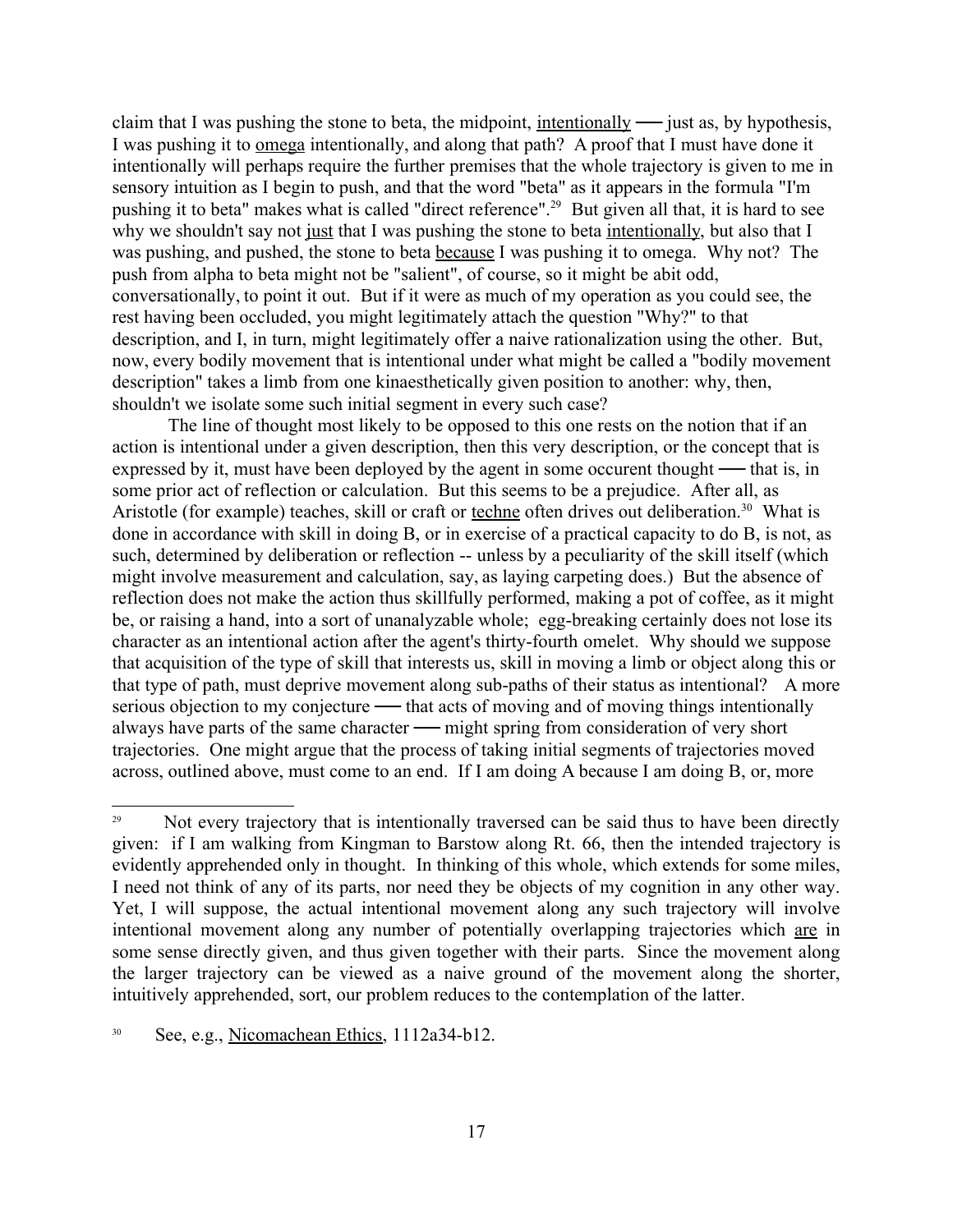generally, if I am doing A intentionally, then perhaps I needn't have thought of doing A, or proposed it to myself, or decided, or undertaken a commitment, to do A; nevertheless, one thinks, doing A must figure somehow as a content of my thought or cognition. In particular, if I move along a certain path intentionally, or move something along it, I must somehow apprehend the path itself. Call this weak and under-formulated proposition "the implicit cognition requirement." Now, it is natural to say that there are lower limits to the lengths of paths that I can apprehend by sense or imagination.<sup>[31](#page-17-0)</sup> This will prompt the suggestion that, even if there is no minimum movibile, in the sense of a minimum distance I might be said, truly, to have moved or to have moved something, still there must be some minimum movibile intentionaliter -- a minimum distance I might be said, truly, to have moved something intentionally. As the apprehended trajectories approach this minimum, it will become impossible to find any initial segment that is intentionally traversed. And so we will have actions without naively explicable parts, and my conjecture will be in ruins.

On this skeptical view, actions of moving (or of moving something) across one of these sub-minimal paths will have something like the status of the muscular contractions involved in straightforwardly intentional movements; though I can be said to do such things, the actions will be, as Anscombe puts it, "pre-intentional."<sup>[32](#page-17-1)</sup> Suppose that I have moved something intentionally from one place to another along a certain path, where this path is definitely above the alleged minimum, so that there is some other, nearer, place along the path to which I have also moved the thing intentionally. Let us fix, now, on the class containing all descriptions of me as moving the thing <u>from</u> the starting place to any of the particular places along the projected path. Each of these will be a description of a "thing I've done" — in some cases intentionally, and in others, on this view, "pre-intentionally."[33](#page-17-2) Notice, then, that the soundness of this skeptical counter-

<span id="page-17-1"></span>Intention, 28. We will have to speak not of "actions" but of "movements" if we follow Davidson in speaking of an action only where we can find a description under which the thing is intentional. But, in any event, Davidson's remarks about walking across the room and tripping seem implicitly to commit him to the truth of the present conjecture. See "Agency" in Essays on Actions and Events, 47.

Mention of this great paper, in the present context, invites the remark that its account of the concept of agency fails to take proper account of actions with parts. Surely it will be "agency" in the sense Davidson means to capture if the agent sinks the Bismark, or ruins her finances, by doing A, B and C, each of them intentionally. But the events falling under the descriptions A, B and C need not fall severally under the description "a sinking of the Bismark" or "a ruining of her finances", as the case may be; none by itself, we may suppose, adds up to that. And so it might be that nothing done intentionally falls under that description, and thus that something "done", in the emphatic sense Davidson means to elucidate, isn't done intentionally under any description.

<span id="page-17-2"></span><sup>33</sup> It should be observed that these are by no means "different descriptions of the same", but

<span id="page-17-0"></span>But see Kant's remarks on the intuition of extensive magnitudes, Critique of Pure Reason, translation by N. Kemp Smith (New York: St. Martin's, 1965), 198-9, A162-3/B203.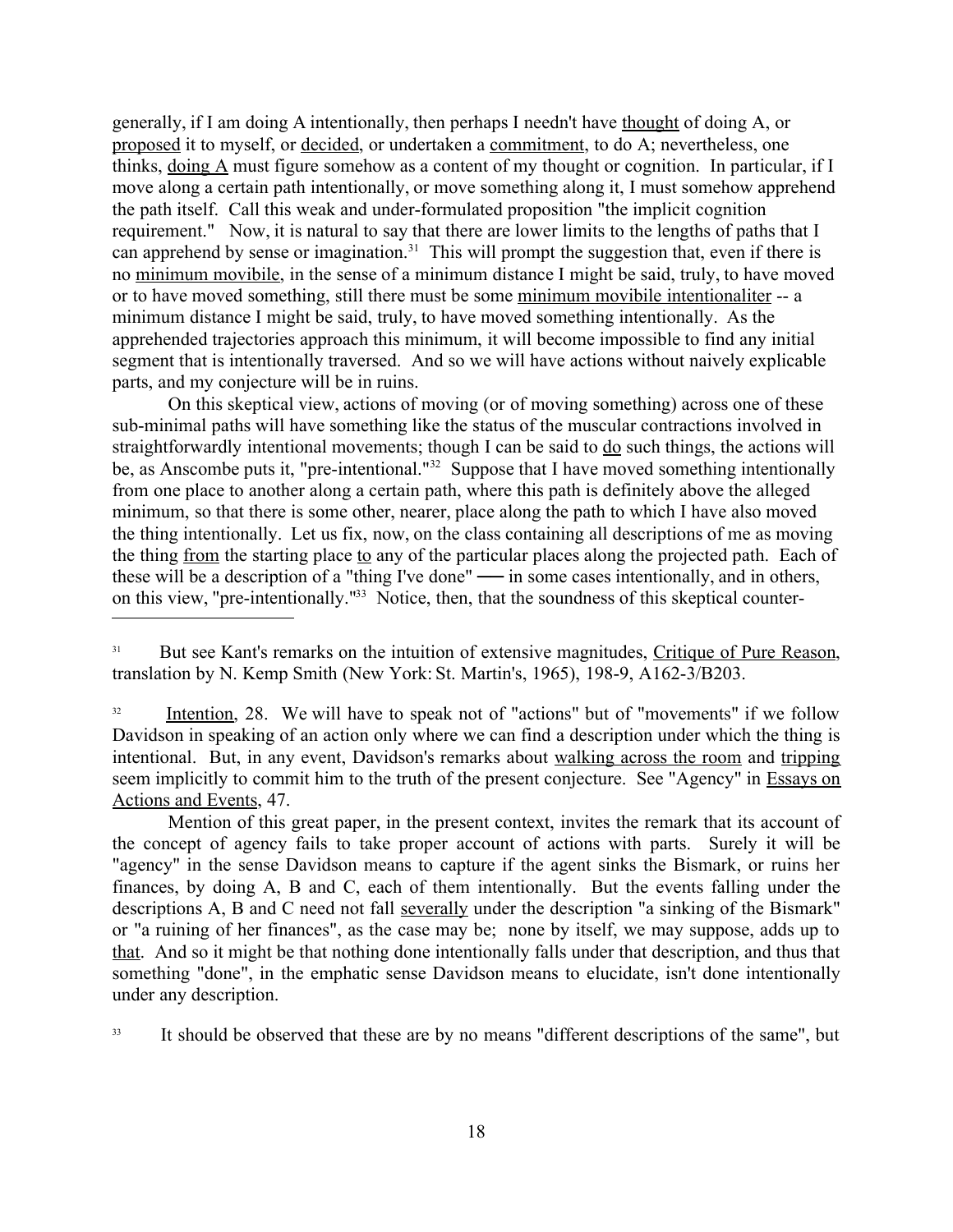argument hangs on both of the following: first, that a nested class of descriptions of this sort admits this kind of complete division, i.e., that the question, "Was there a maximum preintentionally moved in this case, or rather a minimum intentionally moved?" can have a determinate answer; and second, that the answer is sometimes this: "The latter."

At this point the thought of affecting the manner of Quine and declaring ourselves to be deep among the "don't cares" at the crucial point, the limit -- and thereby licensed to adopt the microscopical attunement of the senses of "intentional" and "pre-intentional" that would make our handsome simplifying conjecture true -- seems to become irresistible. There is no minimum sensibile, we can insist, there is rather only a maximum insensibile; likewise with any supposed minimum intentionally movable. If such a maneuver is judged too artificial, let us note a few other routes available to a friend of our conjecture, leaving the decision among them to the reader's pleasure: (1) First, of course, there is the quasi-Kantian<sup>[34](#page-18-0)</sup> high road of insisting that the intuitive apprehension of trajectories involved in continuous intentional action always involves an intuitive apprehension of all of the parts of all of them, no matter how small -- and thus that even a strong form of our "cognition requirement" can pose no problem for my conjecture. (2) It would, however, be more in keeping with the inspiration of our imagined skeptic, if, while maintaining a strong form of the cognition requirement, we were to argue that the effect of the alleged limits of human cognition is to introduce a certain vagueness into the objects apprehended practically -- that is, into the proposed trajectories and the associated descriptions of action. Such an appeal to the idea of vagueness carries with it a number of theoretical difficulties, but supposing them handled, the same vagueness would no doubt then be found to infect the division of our nested classes of descriptions into "pre-intentional" and intentional. In that case, my conjecture — viz., "Acts of moving something somewhere intentionally always have an initial segment which is also an act of moving something somewhere intentionally" could again be sustained, if only it were given the sort of construction that an adequate theory of vagueness would supply for such sentence as "No one is made bald by the loss of a single hair"[35](#page-18-1) (3) But it is most natural, I think, to object that the cognition requirement is still too strong, even when it is shorn of the supposed need for an "occurent" thought of each and every path intentionally traversed. The relation to our capacities of sense and conception that is necessary to secure the intentionalness of the actions falling under such nested descriptions ought to be

attach, in every case, to distinct events; an action and a proper part of it, if it has any, are always distinct events. An act and its part might of course fall together under some one description, as someone else's action might also fall under that same description. But generally a description of an act and a description of its part will not be two descriptions of the same act. It is interesting that the examples through which Anscombe attempts to illustrate the idea of "many descriptions of the same" do not actually illustrate it: it is the rare act of moving an arm that can be classified as a replenishment of a house water-supply.

<span id="page-18-0"></span><sup>34</sup> See note 26 above.

<span id="page-18-1"></span><sup>35</sup> That an adequate theory of vagueness will have to find means to legitimate such statements is emphasized by Jamie Tappenden, "The Liar and the Sorites Paradox", Journal of Philosophy, 90 (1993): 551-7.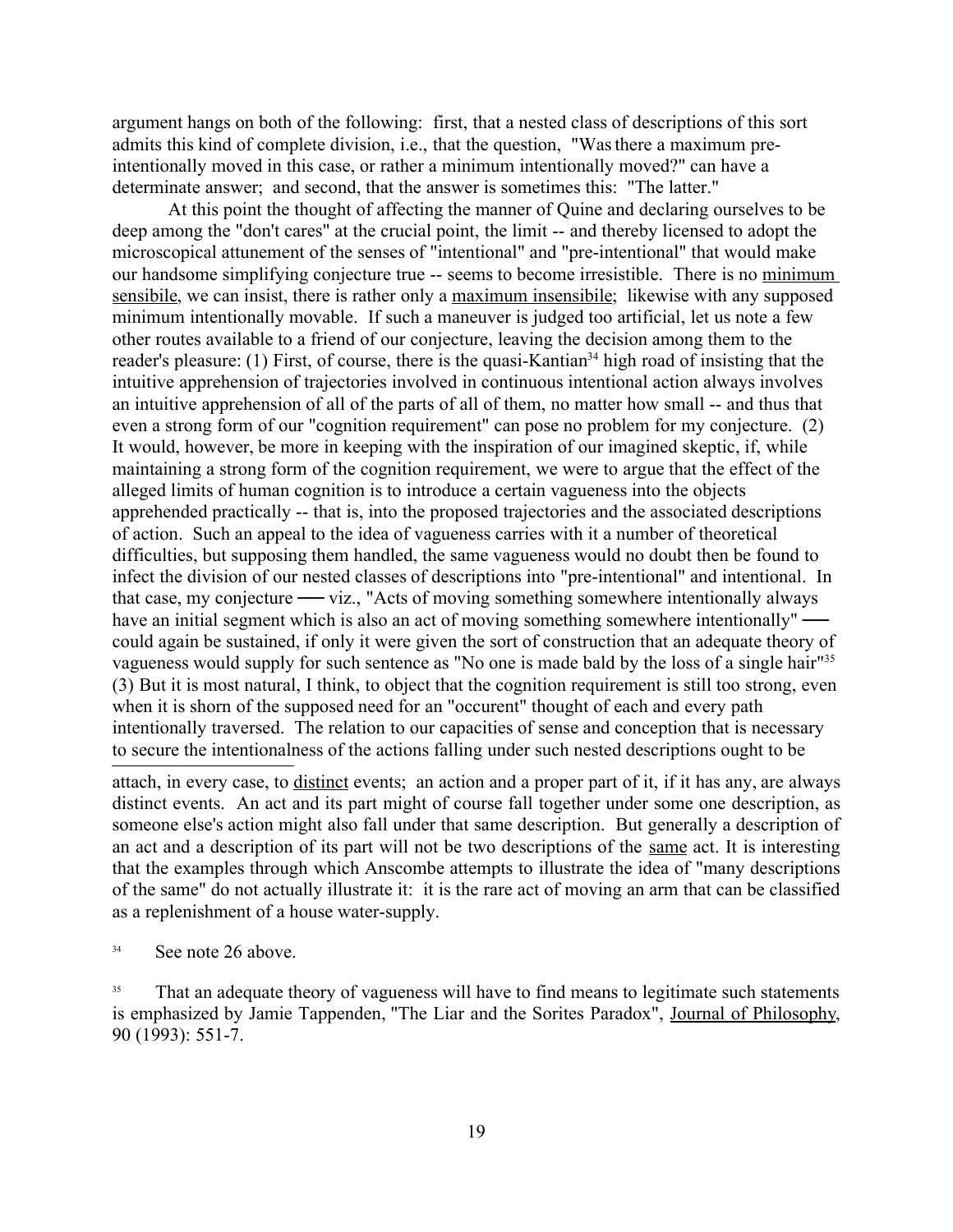realized if only (a) all of the descriptions involve some such conceptual complex as: moving it from here to ( ), (b) this conceptual complex is appropriately in play, and (c) the substituends arise from an analysis of the intuitively given path and are not outre definite descriptions. The nested descriptions are homogeneous in a certain respect, a respect which is apprehended, and the corresponding actions are homoiomerous; if some of them aren't alien to the agent's mind in the intentionalness-destroying way that a description in terms of muscular contractions is likely to be, why should any of them be? A free appeal to coarse folk-geometrical facts should not, after all, put us outside the sphere of the intentional, if the human will is the will is the will of an intrinsically spatial sort of being.

Let us move forward, then, and grant provisionally that my conjecture is true, and also that the object of the philosophy of action is reasonably restricted, in the first instance, to a category of intentional action that excludes acts of mind, startings-to-act and other such nondurative actions-by-courtesy — to intentional action proper, as we call it. We might then provisionally attempt to isolate that category with the following formula: X's doing A is an intentional action (proper) under that description just in case the agent can be said, truly, to have done something else because he or she was doing A. The intended sense of "because" is, as usual, the one deployed in rationalization.<sup>[36](#page-19-0)</sup> If we may be permitted free appeal to the notion of a part, then our thought might also be expressed, a bit more metaphysically, as follows: an event, the building of a house, for example, is an intentional action just in case it is the "cause" of its own parts -- where, again, the intended notion of "cause" is not pre-conceived, but is that captured by the "because" of rationalization, whatever it may be. Given that anything that has parts is constituted by them, we might go on to infer, with a special metaphysical abandon, that it is among the marks of intentional action that such a thing is "cause of itself" in a certain sort of way — and thus also "cause and effect of itself, though in different senses".<sup>[37](#page-19-1)</sup>

If my conjecture is right, and if naive rationalization is to be taken at face value, then it is not so much by its being caught up in a rationalizing order, or in a "space of reasons", that behavior becomes intentional action; rather, the rationalizing order, that peculiar etiological structure, is inscribed within every intentional action proper. In any given case, of course, this order might extend beyond the deed -- to another deed, to an intention, or to any other sort of act of will. Any intentional action (proper) figures in a space of reasons as a region, not as a point;

<span id="page-19-0"></span><sup>&</sup>lt;sup>36</sup> The proposed definition is a sort of reverse of the one formulated in Anscombe's Intention: "Intentional actions are ones to which a certain sense of the question 'Why?' has application" (11), i.e., actions admitting a certain sort of account or explanation or ground. We say rather that an intentional action is itself a certain sort of account or ground -- an explanans, not an explanandum (though perhaps it is that too). Such an account would evade some of the difficulties Anscombe must resolve: for example, those involving "backward looking motive" and "motive in general", and also the possibility of such null accounts as "No particular reason" and "I just thought I would" (see ibid., 11-23.)

<span id="page-19-1"></span><sup>37</sup> Kant, Critique of Judgment, translation by W. Pluhar (Indianapolis: Hackett, 1987), 248-55  $(Ak. 369 - 377)$ .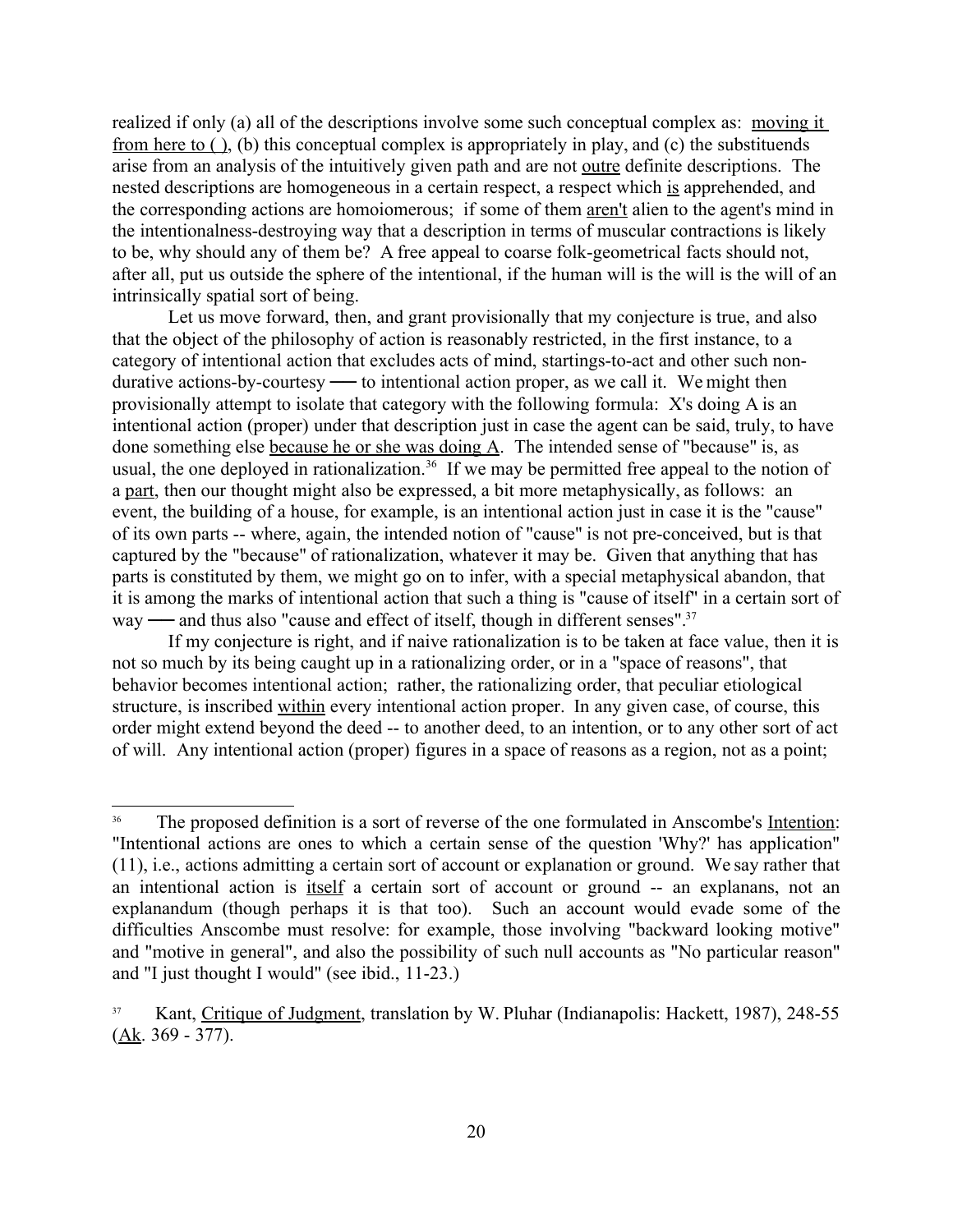or, equivalently, each of them, whether hand raising or house building, is itself such a space.<sup>[38](#page-20-0)</sup>

#### 2. Excursus: Hume's argument for final ends queried

Notice that, if a suitable elaboration of the argument of the last section is sound, it will hold generally that if I am intentionally pushing a stone to some place Y, then I am intentionally pushing it to any other place X that you might care to name, so long as X falls somewhere short of Y and along my intended trajectory. And it will also hold that I am pushing it to X because I'm pushing it to Y. These claims, joined with a few folk-geometrical truisms, have some further interesting consequences.

For example, why shouldn't I be able to isolate a position gamma, a place about halfway from beta to omega; and a position delta about halfway between gamma and omega; and so forth?

a--------------------------------------b------------------------c-------------d------e---f z

As I push off from alpha, it will be true to say that I am pushing the stone to each of these places. That's clear. But, again, it seems that we must also allow that I am doing each of these things intentionally, and moreover that I am doing each "because" I'm doing the next one. And so, even though the imagined series of isolated positions has an obvious geometrical limit in omega, it seems that an interlocutor and I might together forge a potentially infinite sequence of perfectly legitimate questions and answers, "Why?"

Of course, I might put an end to this torture at any one of the interpolated points, saying, "Well, I'm pushing it to upsilon, you know, because I'm pushing it to omega." But this doesn't show that any of the intervening "because"-statements that I have thus left unframed would not have been perfectly legitimate and true. And anyway I never said why I was pushing the stone to omega; it might be that I was pushing it to some place a bit further on -- omega-plus-one, as it were.

Notice that we can as well say that I wanted to push the stone as far as gamma, delta, etc., as that I was intentionally pushing it to any of them. Dialogue of the following sort can always be inserted into such a case: "Do you want to push it as far as epsilon?" — "Yes" — "Well, then, I'd better bring down the drawbridge at delta." If this is right, then Hume's famous

<span id="page-20-0"></span><sup>&</sup>lt;sup>38</sup> Though I have put the questions of practical thought and so-called justifying reasons outside the scope of the present essay, it should be noticed that, prima facie, intentional action can as much govern practical calculation and the affirmation of practical modalities as wanting or intending can. I can say, for example, that I have to do A because I'm doing B, or that I can't do A because I'm doing B (or, more colloquially: "I can't do A; I'm doing B".) Intentional action is thus a sort of zone of practical modality. Similarly, I can say, for example, that I'm trying to figure out how to do A because I'm doing B. Much practical thought will inevitably figure in the building of a house, and this "syllogizing", like the subordinate deeds with which it "concludes", can be viewed as naively explicable in terms of it, though perhaps not exactly as a part of it. Notice further that it is possible to reflect practically on the question how to do something, even as, and because, one is doing precisely it. Having broken a few eggs, for example, I am making an omelet, even if, in sudden self-doubt, I now reach for a cook-book.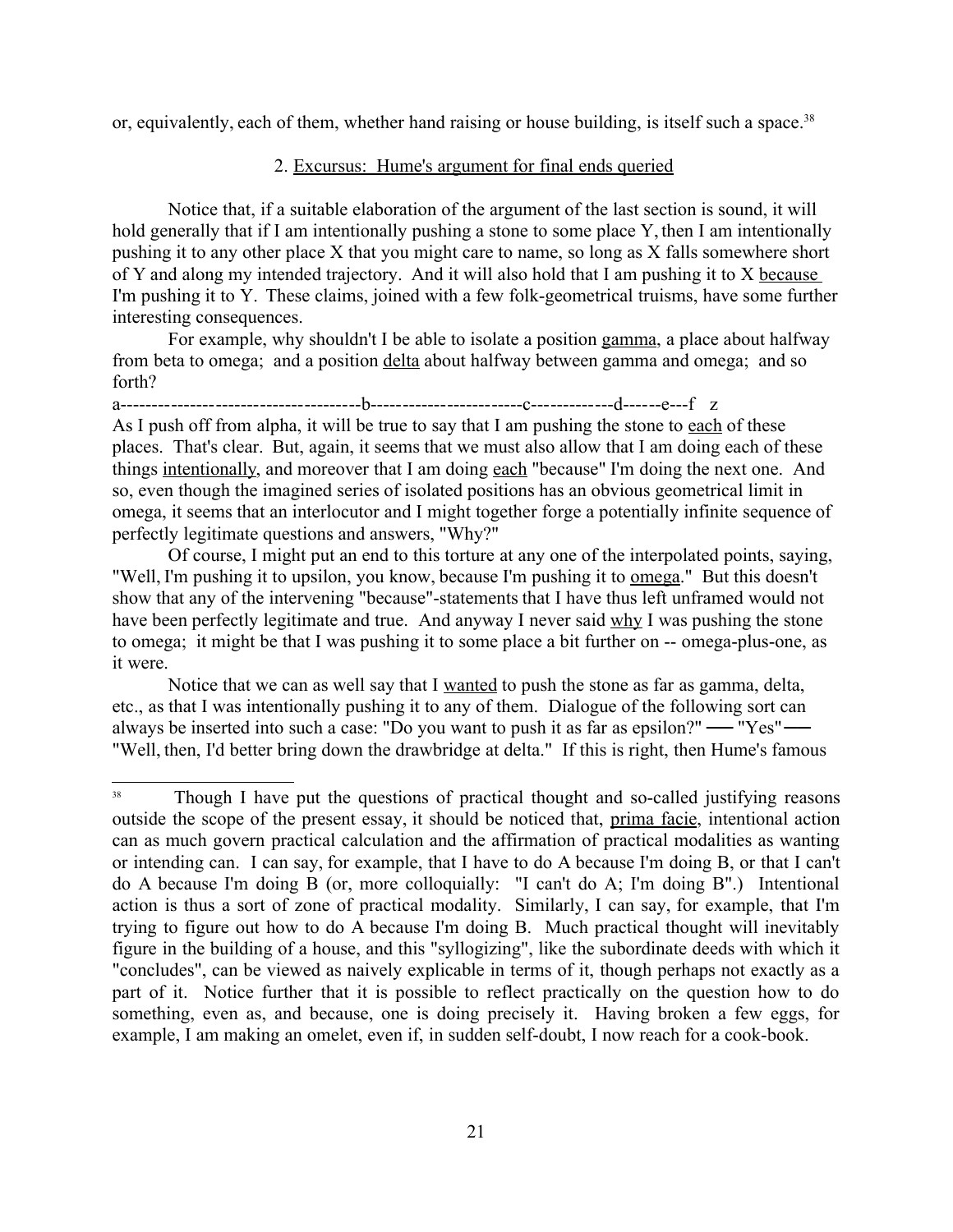argument that a sequence of "instrumental" wantings can't "go on forever" is defective.<sup>[39](#page-21-0)</sup> The proximate conclusion implicitly drawn by Hume, that everything rationalized by anything is rationalized by something that isn't rationalized by anything else, might nevertheless be right; the propositions "Every sequence not contained in any greater sequence has a last member" and "Some (or all) sequences not contained in any greater sequence have sub-sequences which have no last member" are of course simply independent.

I do not doubt that we need some such notions as "final end", "ungrounded desire" and "desirability characterization"; but arguments like Hume's gives us no insight into the matter. Insofar as it is possible to mark off action theory as an independent fraction of philosophy, distinct, for example, from ethics, it is, I think, by this formula: the status of a rationalizing element as "ultimate" is of no interest to it. It is like criminal law in this respect, and like Wolf's "universal practical philosophy", as Kant professes to understand it.<sup>[40](#page-21-1)</sup> Any network of relations that can figure in it (e.g., of action with wanting, of wanting with attempt, of wanting with intention and in turn with action, and so forth) might be subordinate to a larger network of the same type. Reflection on the present material could not lead us to infer the existence of any such thing as, say, appetite or pleasure (hunger, for example, or pleasure in consuming chocolate); nor could we, on the strength of it, pose or resolve the question, how such a thing as pleasure or appetite might explain or ground or give reason for an action (or an attempt, an intention or a wanting, or indeed any "state of mind" that might figure on symmetrical tables like ours). It is the same, I think, with the concept of emotion; and it is the same with the concepts of a principle, a value, a virtue, a "moral reason" or any concept peculiar to ethical theory. The questions, how any of these things might figure in the determination of action; whether every action (and thus every intention, attempt and wanting) exhibits such a determination, mediately or immediately; whether these determinants can reasonably be viewed as constituting any one genus, so that conclusions can be drawn about them by any but a piecemeal treatment -- they all transcend the action-theoretical material. One might as well try reaching transfinite numbers by counting, or, I suppose, a Prime Mover by a cosmological argument.<sup>[41](#page-21-2)</sup>

<span id="page-21-0"></span>An Enquiry concerning the Principles of Morals, appendix I, section V. The similar argument on the first page of Aristotle's Nicomachean Ethics (1094a16-20) should, I suspect, be distinguished from Hume's. Aristotle seems to be thinking of the stages in practical calculation moving down from a given end, rather than of stages in explanation moving outward from a given deed; hence the thought that if the series is without limit, then "desire" is "in vain".

<span id="page-21-1"></span>Groundwork of the Metaphysics of Morals, M. Gregor trans., in Practical Philosophy, (Cambridge: Cambridge University Press, 1996), 46 (Ak. 430-1).

<span id="page-21-2"></span><sup>41</sup> Michael Smith, "The Humean Theory of Motivation," <u>Mind</u> 96 (1987): 36-61, argues that every straightforwardly rationalized action springs from, or is genuinely "motivated" by, a state with a mind-to-world "direction of fit," i.e., a fit opposite that exhibited in, for example, belief. In our sub-Thomistical language, the conclusion of his main argument is that every straightforwardly rationalized act of will arises from a prior act of will, i.e., that "I did A in order to do B" entails "I did A because I wanted to do B," where the latter expresses a genuine etiological connection. The trouble, if this transcription is right, is that the claim has nothing to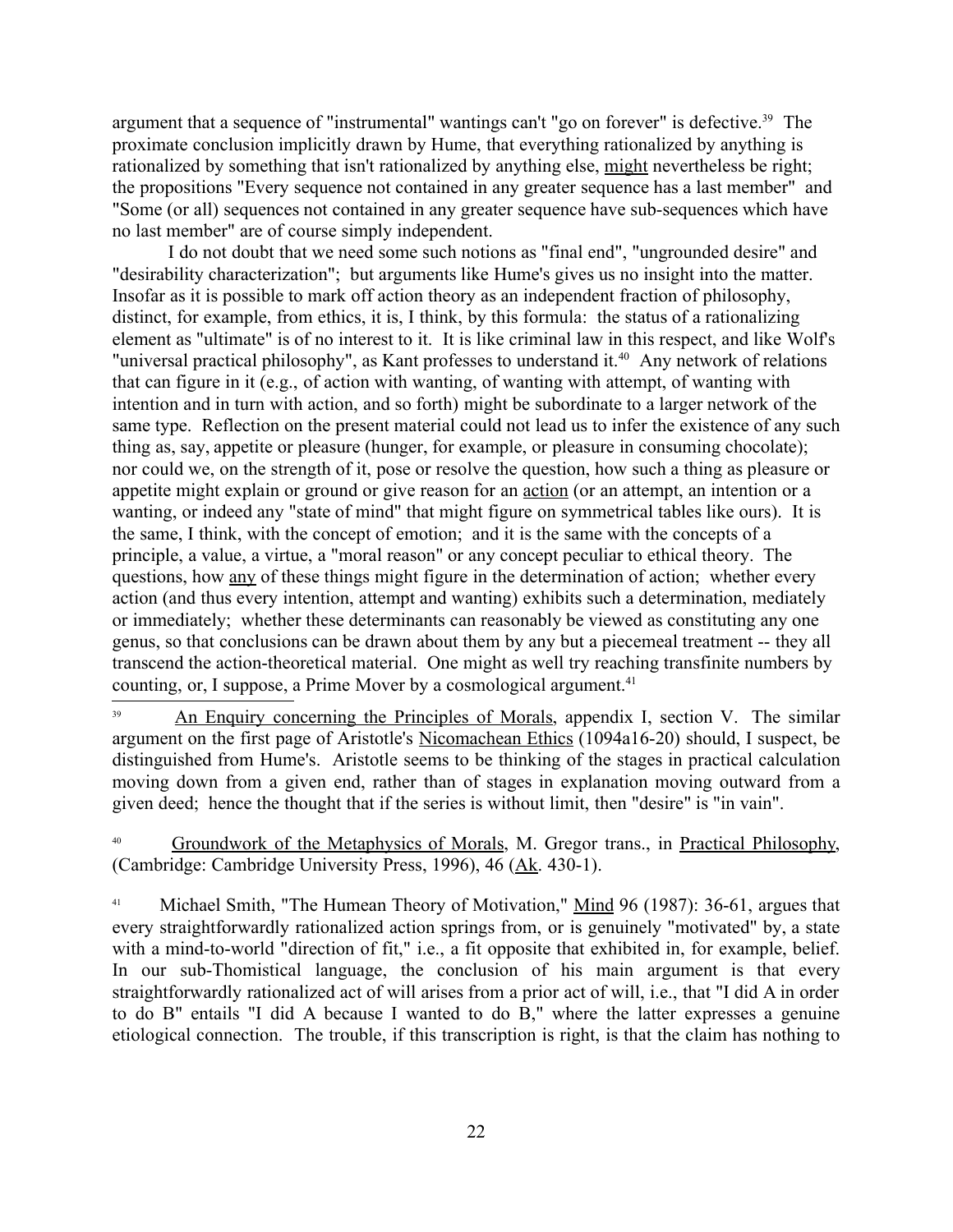## 3. Sophisticated philosophies of action.

Let us return, though, to main course of our argument, and to the question of the credentials of our naive explanations of action. In the spirit of ever more ruthless simplification, let us restrict our attention to the following subspace of our original table: (naive) (sophisticated)

I'm doing A because I'm doing B

I doing A because I want to do B

I want to do A because I'm doing B

I want to do A because I want to do B

It is the mark of a sophisticated philosophy of action, as I will call it, that its proponent is happy to recognize the propositions registered in the right hand column as legitimate and distinct, but supposes that each of the rationalizations on the left finds its real explanatory or etiological content expressed in its nearest neighbor in that right-hand column. To this, the genuine account, these left-hand pieces of linguistic artifice simply add the non-explanatory, purely "descriptive" information that the agent is actually getting what he or she wants.<sup>[42](#page-22-0)</sup> That it so often pleases us, in speech, to omit the verb "to want" is to be explained away, in accordance, presumably, with pragmatic principles.

Before we haul out this artillery, we must first address the question of motive. Our tables, after all, suggest that a system is at work in our practices of rationalization, and this, it seems, must place a certain burden of proof on any sophisticated theory of action. It is, after all,

do with the Humean theory of motivation. Hume's teaching, expressed in the same language, is plainly this, that every act of will (i.e., every intentional action, attempt, intention and wanting) is founded, mediately or immediately, on a passion, understood as including appetite. It is clearly impossible to defend this doctrine without an analysis of concepts like passion, appetite and pleasure.

<span id="page-22-0"></span><sup>&</sup>lt;sup>42</sup> The reduction cannot be <u>quite</u> so simple as this. Though I have allowed that "She's doing" A because she's doing B" entails "She's doing A because she wants to do B," as it of course entails "She's doing B", nevertheless it is clear that the mere conjunction of the latter propositions does not entail the former as it is actually employed. We can show this by constructing a naive equivalent of a so-called deviant causal chain. It might after all be that though our agent wants or wills or intends to do B, she is only actually doing it by some sort of accident. She is replenishing the house water supply, indeed, but not by moving the pump handle — the fractured old pipes are delivering that water to the rhododendrons; it is rather that she is leaning on the switch for the new, electrical system. In such a case, "I'm replenishing the house water supply", though true, seems to fail as a response to, say, "Why are you moving the pump handle?" A naive rationalization must thus add to its alleged sophisticated core some information more than that the agent is getting what he or she wants.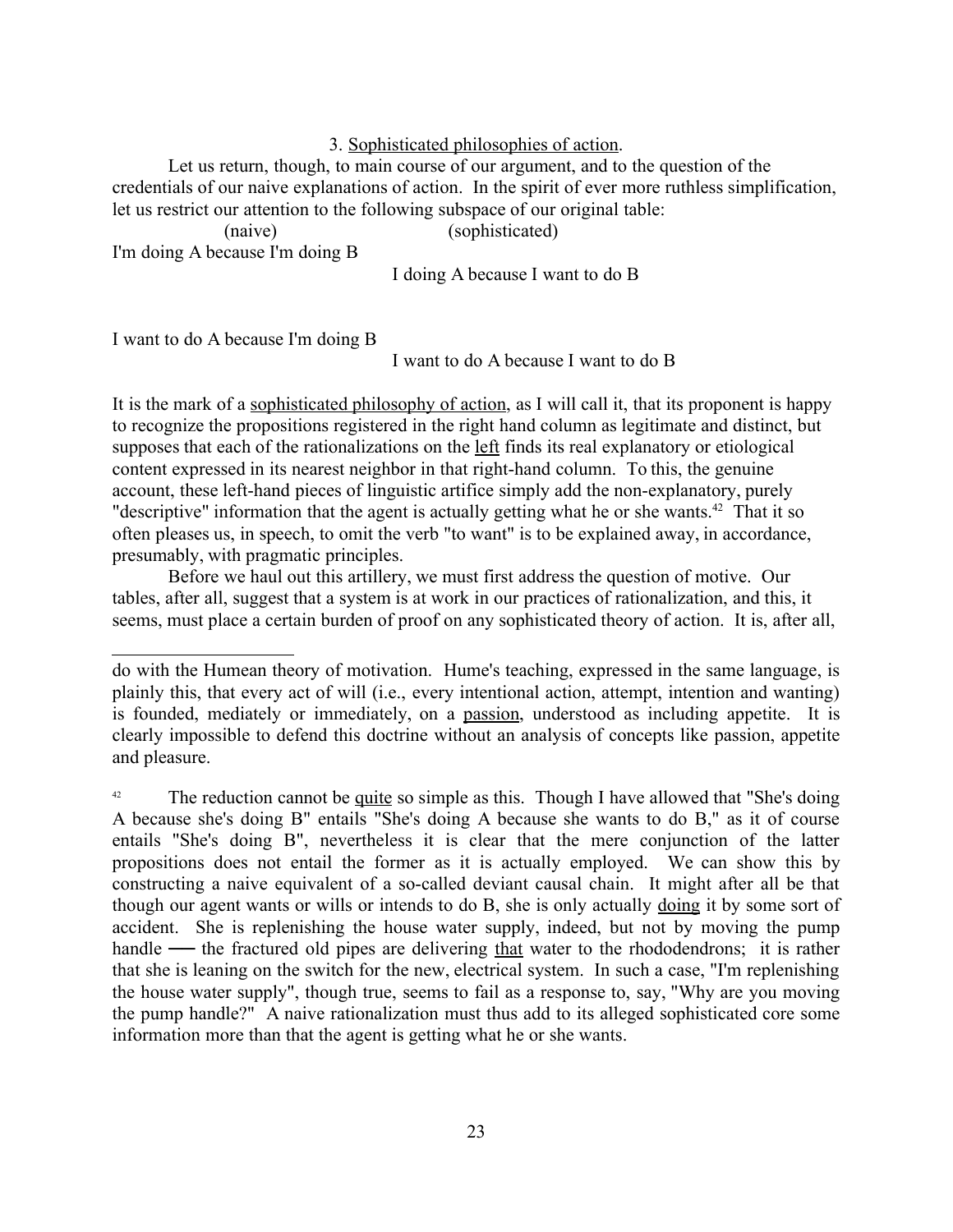a bold reductive hypothesis. So what is to be said for sophistication? Here is an argument: often an agent is herself tempted to give a naive account of her action, but in a legitimate third person account of the facts of her case, a corresponding sophisticated rationalization will nevertheless have to take its place. The agent may be wrong, the world may secretly be uncooperative, it may be that the agent isn't actually doing B -- replenishing the house water supply, as it might be -- but only thinks that she is. The general rules governing all uses of the word "because", we said, require the truth of the propositions linked by it;  $\overline{P}$  because  $\overline{Q}$ , that is, entails both P and Q. And we may grant, for the purposes of this argument, that the special rules governing the employment of this connective in rationalization in particular include something in the way of a "cognition requirement": a requirement, namely, that the agent has some grasp of the rationalizing connection, even if only inarticulately, and thus also of its terms.<sup>[43](#page-23-0)</sup> If, then, the explanans, or the reason, must be something the agent grasps, and if there is nothing to distinguish the cognition of the average successful agent from that of a possible parallel unsuccessful agent, then it seems that the truth that gives the ground of the action must express something that is present and grasped in either case, the successful one and the unsuccessful one. And what can this be but the agents' wanting to do the thing? So the wanting must be the true account, the real reason, and so forth.

The first thing to notice about such an argument is the structure it evidently shares with the epistemologists' Argument from Illusion. The formation of the perceptual judgment that, say, this is a dagger doesn't strike us as so different in the case where I am victimized by a dagger-hallucination, and in the case where a dagger is there and we would ordinarily say that I see it. And once again we have the apparent truism that I, as judger, must apprehend the connection between my judgment and whatever appearance I take to be its ground. So (one wants to argue) the real ground of judgment must reside in what is common to the two cases the "highest common factor," if you like — namely, the <u>as-of-a-dagger</u> sensum (or whatever it is) that I get in either case. The judgment that this is a dagger, then, can never really be founded on the fact that I see one, for this would entail a dagger's actual presence.

I mention the epistemological analogy only with a view to raising suspicion. Fortunately we can steer clear of these deep waters: the particulars of our own practical case provide destructive materials of their own. Our case is different because of the complete symmetry, in rationalization, between possible explanantia and possible explananda, or between possible grounds and possible groundeds, a symmetry exhibited in the appealing squareness of our tables. For suppose that I must indeed grasp the rationalizing connection, but may be in a state of illusion about my doing B. And suppose that this shows that it must be the wanting to do B that properly speaking does the rationalizing — since it's the thing that I can't be wrong about, the thing that must be there. If it shows this, then it also shows that all that ever really gets explained is itself wanting. For the same possibility of error and failure also afflicts my wouldbe doing of A.

The epistemological analogy evades this sort of difficulty for the simple reason that if I

<span id="page-23-0"></span><sup>&</sup>lt;sup>43</sup> Notice that here the "cognition requirement" is directed to the <u>form</u> of the elements linked in rationalization, as doing or wanting to do something, and not to their contents, as doing (or wanting to do) A or B or C, as it was in the last section.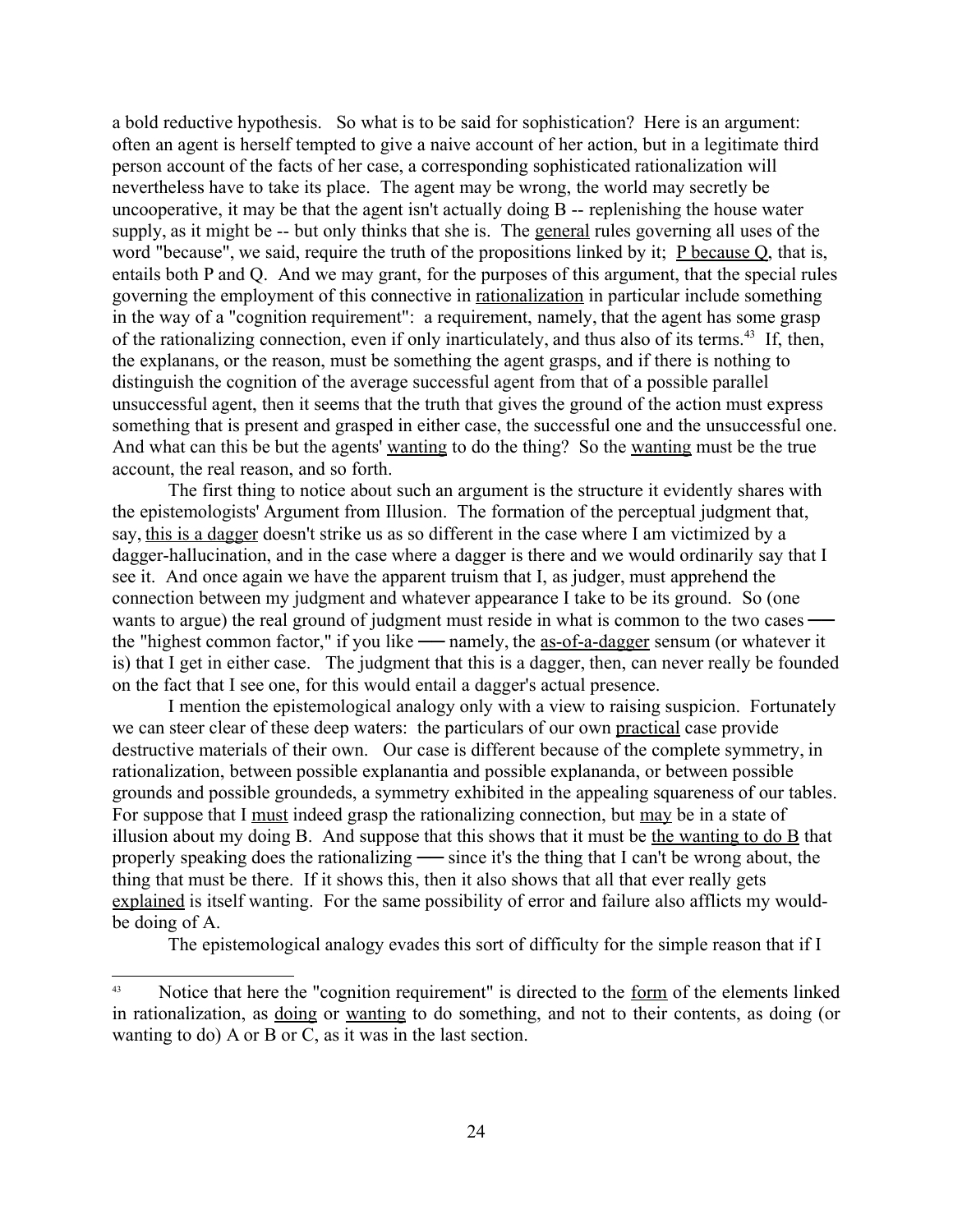think I am judging that this is a dagger, then I must really be judging that; there is no scope for illusion in respect of the existence of the thing potentially grounded, as there is in the practical case.

This sort of reason for thinking that only wants rationalize anything is thus equally a reason for thinking that only wants are rationalized by anything. But if there are only reasons for wanting, then there are no reasons for acting; and if there are no reasons for acting, then, arguably, there is no such thing as acting at all; and if there is no such thing as doing something in the emphatic sense that we call acting, then, in the end, there is no such thing as wanting to do anything either.

#### 4. Sophistication and simplicity.

These absurd results did not follow from sophistication itself, of course, but from a certain rationale for affirming it. But other arguments for sophistication are possible. Mightn't something be made of the idea of simplicity, for example? If what we understand by a "rationalization connection" is merely a form of linguistic transaction, then there is no problem; the more forms the merrier, one might think. But if instead we understand by a "rationalization connection" a nexus of things that is captured and expressed by such forms of human speech - and such a thing is of course is our real quarry -- then, on the face of it, to admit naive etiologies as genuine and independent is to multiply causes without necessity. For all sides will agree that wherever naive action explanation is legitimate, a sophisticated action explanation is also available, though the reverse is not the case.

Some ways of developing this line of thought will lead, I think, to absurd results of the sort we found above; but in place of an attempt to canvas all of them, I propose to accept its main premise -- and turn it instead to the interpretation of the phenomena. The idea that we win any significant theoretical or metaphysical simplification with the elimination of our naive etiologies presupposes that what is given as rationalizing in such a case, for example, that I'm making an omelet, is something profoundly different from what is given as rationalizing in the other columns, for example, that I want to get to Katmandu. This seems, on the face of it, obvious: after all, to put the matter crudely, the sophisticated sorts of explanans would traditionally have been classified as states of the soul; naive explanantia seem by contrast to be events "in the world". They are absolutely unlike. This is what we find so hard to fit with the other, equally forceful appearance, that a single explanatory relation, or nexus of things, is at issue in every entry on our tables -- a suggestion invited by the symmetry of the tables and of their uniform transposition, row by row, into final or purposive forms. The program of the next several sections is to disarm any such appeal to simplicity by breaking up the appearance of deep metaphysical diversity among the elements linked in rationalization — that is, among trying, intending and wanting, on the one hand, and doing, or acting intentionally, on the other.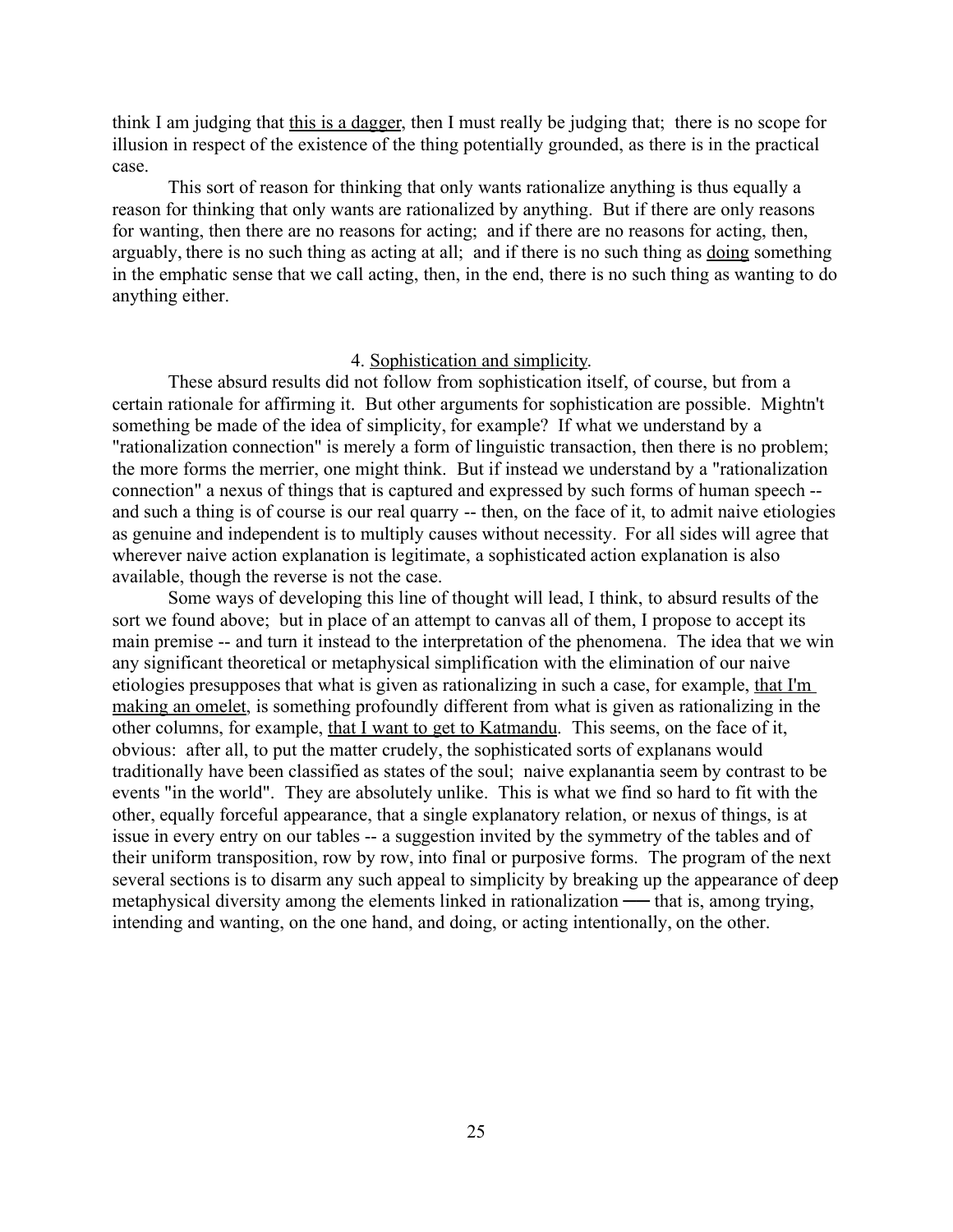### Part 4

### Action and Time

### 1. The primitive objects of attempt, intention and wanting

Let us consider, for the moment, just the former trio — the specifically psychical sorts of explanans. Here we must be struck, first, by the fact that the objects of attempt, intention and wanting are typically not formulated with a complete proposition; these states are not, at first sight anyway, what are called "propositional attitudes". If you ask what I want, then, in the most primitive sort of case, the answer will be: to get the vanilla down, or to turn on the light; if you ask what I intend, the answer will be: to write the letter "c", or to kill my brother. It is still more obvious that in the standard sort of case, what I try is again: to do something. Such facts have often been noticed; they have even been emphasized, especially by Annette Baier.<sup>[44](#page-25-0)</sup>

<span id="page-25-0"></span><sup>&</sup>lt;sup>44</sup> Professor Baier's remarks are restricted to intention. See "Act and Intent" (Journal of Philosophy 67 (1970): 648-58; and "The Intentionality of Intention" Review of Metaphysics 30 (1977): 389-414. The point is also made in Anselm Mueller "Radical Subjectivity", Ratio 19 (1979): 115-32. H.N. Casteneda repeatedly attacked the notion that the object of intention is given by a proposition, but he also rejects the thought that it is completely expressed by the like of "to wash the clothes". Casteneda insists that a correlate of the first person must somehow appear in his "practitions." ("Practitions", the contents of intentions in his system, may roughly be characterized as the correlates, in the realm of sense, of self-addressed imperatives.) Baier's remarks against Roderick Chisholm in "Act and Intent", thus also apply to Casteneda's doctrine (see page 658: "I think Chisholm's ever-present agent has over-advertised," and the following remarks.) Casteneda's criticism of Baier in Thinking and Doing (Dordrecht: Reidel, 1975), pp. 151-4, thus seems to miss her point. George Wilson discusses Baier's teaching in The Intentionality of Human Action, revised edition (Stanford: Stanford University Press, 1989), 111-17.

The thought that the objects of intention and wanting are uniformly propositional pervades the literature on the philosophy of content, but difficulties about the first person have occasionally threatened orthodoxy. See, for example, Gareth Evans' subtle attempt (in The Varieties of Reference, (Oxford: Oxford University Press, 1982), 258-61) to dismantle Anscombe's puzzles about the first person, which has lately been clarified and extended by Ian Rumfitt, "Frege's Theory of Predication," Philosophical Review 103 (1995): 599-637. Evans and Rumfitt presuppose that "She intends to engage-in-an-act-of-self-reference" (i.e., "She intends x(x refers to x)", as Evans puts it) is not to be explained as "She intends that she herself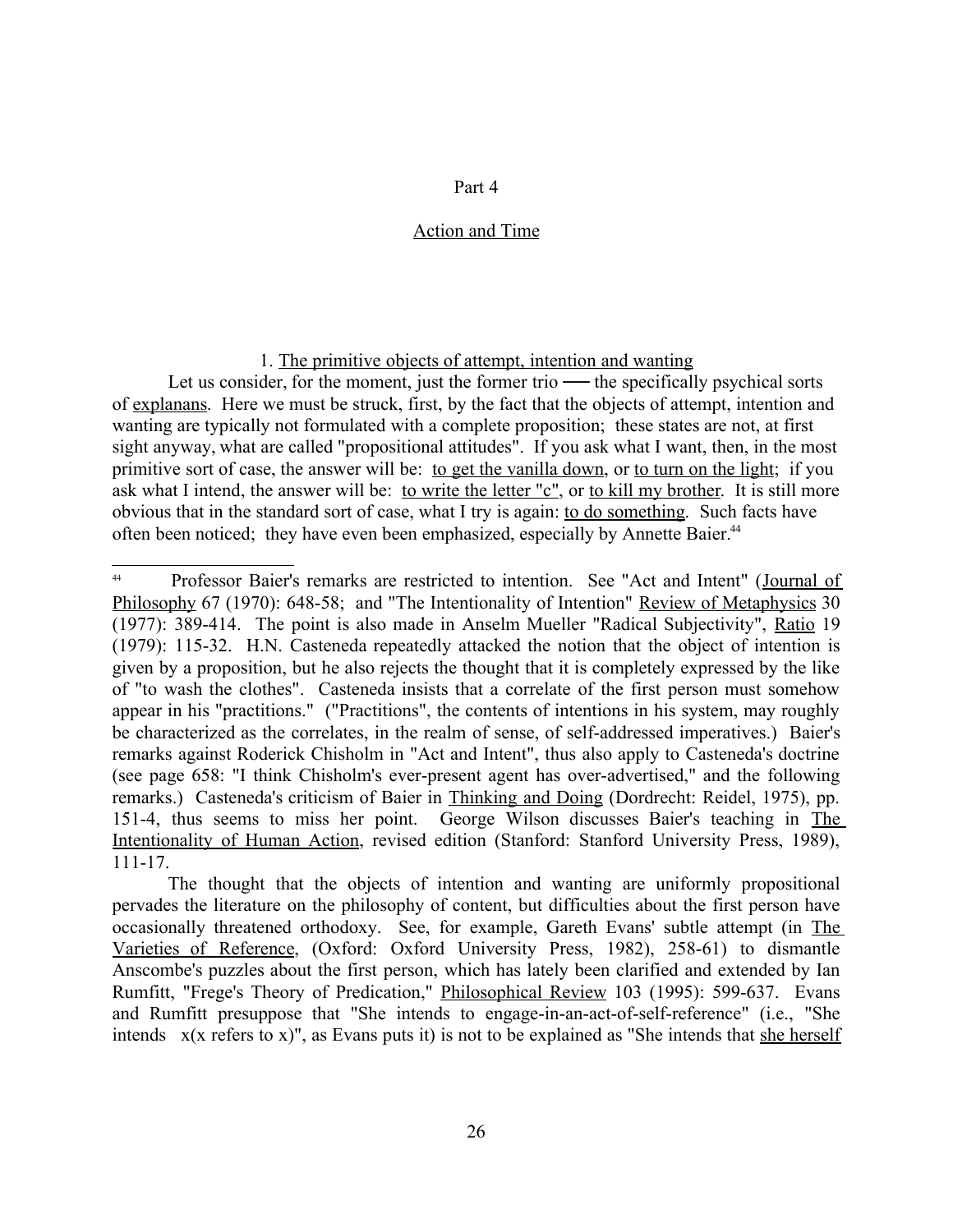Of course, once an apparatus of representation has come to supply general means for expressing these psychical states — that is to say, once it has come to contain verbs fitted to receive these special non-propositional complements — these same general expressions might then be refitted to receive propositional complements, or their like, as well. But then, they might also be refitted to take plain common nouns as complements — "a horse", for example, or "a saucer of mud"; or else mass nouns like "milk" and "turpentine"; or even singular terms like "the Mayor" and "Mary-Beth Ellen". This is how things stand in English, for example, which allows that we can try the Mayor, or try turpentine, and that we can intend Mary-Beth Ellen (as a spouse), or intend for the children to go to college, and, finally, that we can want milk, or a saucer of mud, or for everyone to stop shouting.<sup>[45](#page-26-0)</sup>

Given the gross categorial diversity of the "objects" superficially given as possible, Fregean scruples will force a choice on us: we must say either that none of these apparently category-indifferent psychological verbs is really univocal across the several cases, or else that some of the complements are systematically under-expressed in actually existing speech. In a proper Begriffsschrift, as we know, every verb that takes an object will be "standardized", as David Lewis puts it, to receive complements expressing items that occupy some one logical category.[46](#page-26-1) Our Baierian common sense may thus be put as follows: a "standardized", begriffschriftliche expression of the sense primitively attached to any of these particular psychological verbs ── "tries", "intends" and "wants" ── will be fitted to take as complement just the sort of verb-phrase exhibited above: "walk to school", "make an omelet", etc. Where propositions employing these verbs cannot be forced into such a form -- as "She intends for X to be F" might perhaps be turned into "She intends to make  $X F'$  or "She intends to arrange for X to be F" -- then they simply must express some other "psychological state". The Baierian thought is not that there is no propositional sense of intending or wanting, but that there is a prior and irreducibly non-propositional one.

# 2. Aspect and event-form

But, now, cleaving to this intuition, in the hope of justifying it by its consequences, let us ask what sort of category is occupied by the items captured by the verb phrases that make for apt bottom-level complements of the words "want", "intend" and "try". The next thing to notice, I think, is that such items are not to be compared with those expressed by such phrases as "is taller than Henry" or "is red" or "believes in God". The apt complements do not, that is, designate

engage-in-an-act-of-self-reference" (i.e., as "She intends that she herself fall under x(x refers to  $(x)$ "). This last plainly is to be explained as equivalent to "She intends that she herself refer to herself." If the object of intention were always a proposition, then it would evidently contain a first personal component (the indirect reflexive, "she herself") in all of these cases; this is what the authors are attempting to avoid. (See further below, note 47.) A much broader but similarly motivated anti-propositional doctrine is found in David Lewis, "Attitudes De Dicto and De Se," Philosophical Review 88 (1979): 513-43; it is framed in terms of possible worlds.

<span id="page-26-0"></span><sup>45</sup> The really difficult feat is to manage an ostensibly propositional object of attempt.

<span id="page-26-1"></span><sup>&</sup>lt;sup>46</sup> "Attitudes <u>De Dicto</u> and <u>De Se</u>," 513-15.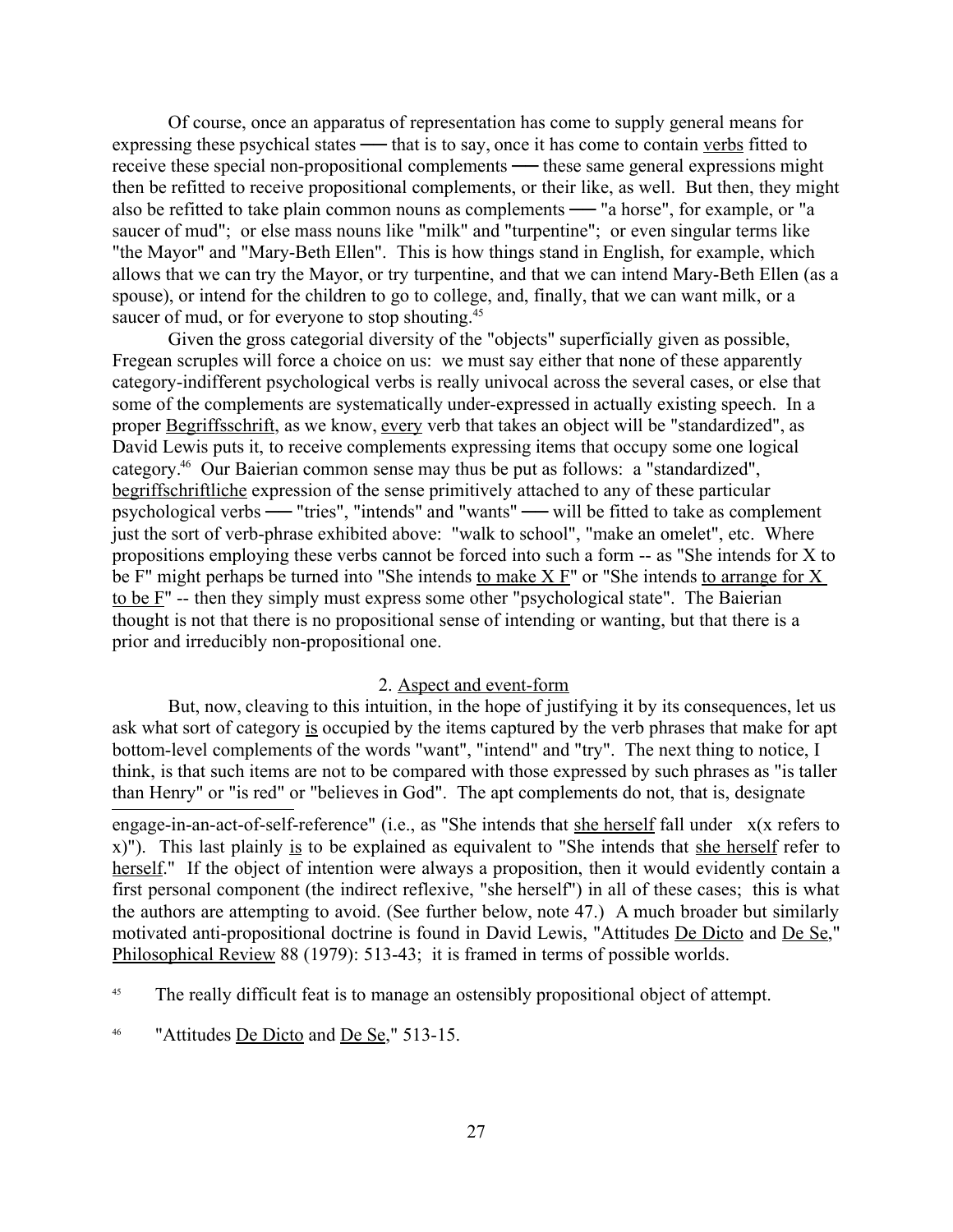states or properties, as we put it in philosophy (much less Fregean "concepts"[47](#page-27-0).) Of course, we must again allow that psychological verbs with the senses primitively attached to "try", "intend" and "want" can be refitted in one way or another to receive such state- or property-expressing complements; and English again supplies us with an illustration. The bits of speech that formulate the basic objects of attempt, intention, and wanting rather designate what Ryle, Kenny and Vendler — in a tradition which seems now to survive only among the linguists — have variously called accomplishments and performances. I will call the intended items simply "event- or process-forms", and their linguistic and conceptual expressions "event- or process-descriptions".<sup>[48](#page-27-1)</sup>

The question of the difference between a state-expressing predicate and what I am calling an event- or process-description may be approached as follows. There is only one way to join a stative expression immediately to a singular term in order to form a proposition of the sort that can then be subjected to tense and to logical operations. With "Louise" and "to be taller than Henry" as raw materials, all I can say is that Louise is or isn't or was or wasn't taller than Henry, and the like. The logoi that figure as standard complements of verbs like "intend", "try" and "want" can, by contrast, generally be joined to subject expressions in two different ways, even in advance of any subjection to tense and logical operations. The instruments contrived by human languages to effect the relevant distinction are classified by linguists as markers of "perfective" and "imperfective" aspect, and distinguished by them from markers of tense.<sup>[49](#page-27-2)</sup>

<span id="page-27-0"></span><sup>47</sup> The distinction between a state and a Fregean "concept" can be provisionally expressed as follows: "N.N believes in God" and "M.M. believes in God" refer to different people but to the same Fregean Begriff; "N.N. believed in God" and "N.N. believes in God" refer to the same person and to the same state, but they share no reference any single Fregean "concept" or Begriff. See for example, "Function and Concept," in P. Geach and M. Black eds., Translations from the Philosophical Writings of Gottlob Frege, third edition (Oxford: Blackwells, 1980), 26- 41.

<span id="page-27-1"></span><sup>48</sup> The Ryle-Kenny-Vendler tradition was somewhat distorted by an emphasis on phenomena peculiar to rational life. The result was that the notion of an accomplishment or performance could not be said to capture anything on the order of a logical category — no more than does the parallel notion of "what is done" on one or more occasions. The genuine category occupied by walk to school and make an omelet — things many of us have done — is also occupied by dissolve, fall to pieces and burst into bloom. So I speak more colorlessly of a process- or eventform.

The present criticism is one of many made by A. Mourelatos in "Events, States and Processes," Linguistics and Philosophy 2 (1978): 415-34. This paper contains the best exposition of the Ryle-Kenny-Vendler line of thought, along with copious references, and links their distinctions explicitly, as linguists have, and as I will, with the idea of "aspect". It should be read in conjunction with a later essay, "Aristotle's 'Kinesis/Energeia' Distinction," Canadian Journal of Philosophy 23 (1993): 385-98, which rectifies some features of the earlier.

<span id="page-27-2"></span>What follows is a crude account of the idea of aspect, or rather of some of what is traditionally put under that heading. I include it for the obvious reason that my argument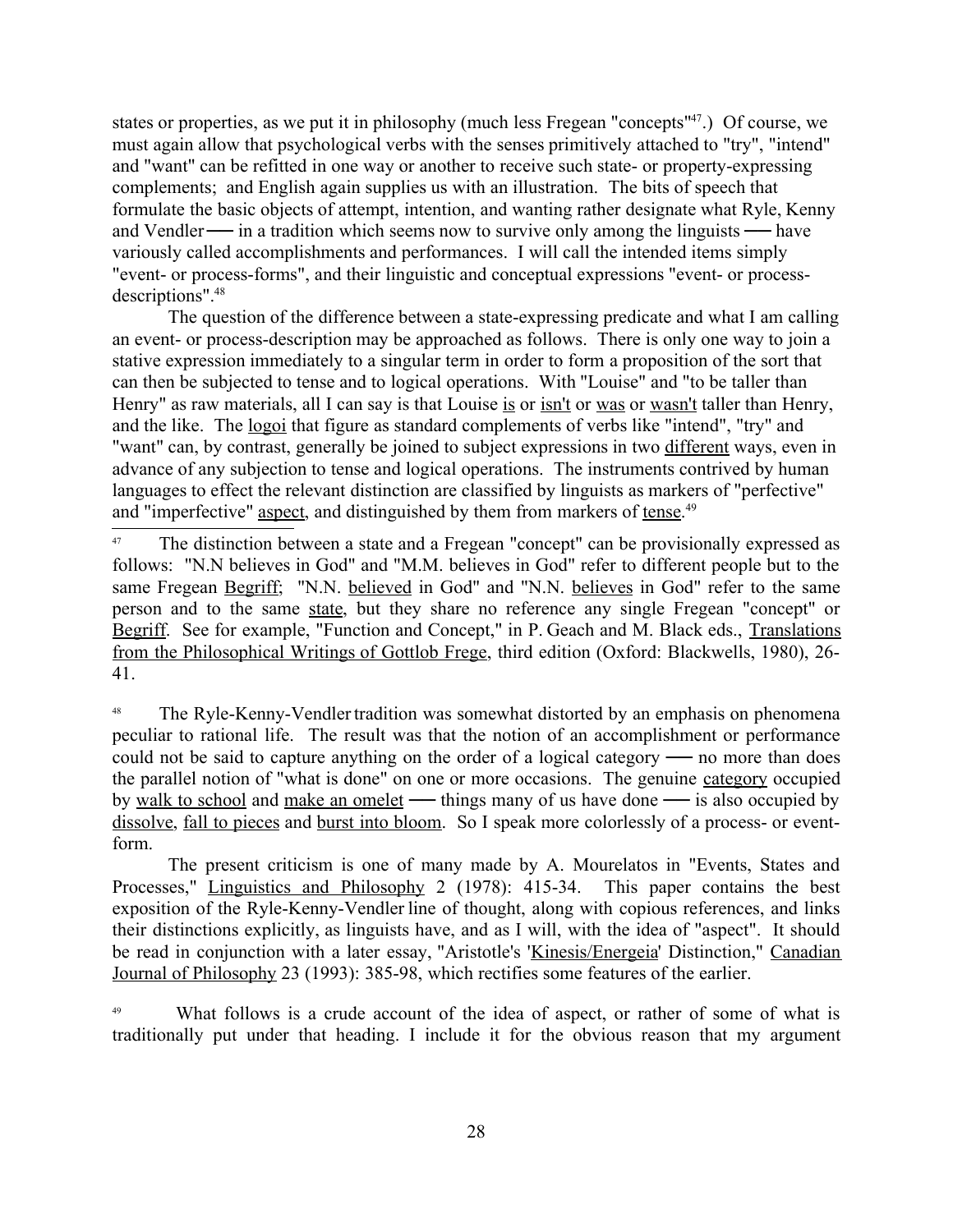The so-called aspectual distinction among modes of predication is easiest to apprehend if we attend to the possible formulations of what are intuitively past states of affairs involving our event- or process-forms. The English past progressive, for example, imports imperfective aspect into a proposition; the English perfect and the simple past alike import perfective aspect, in application to such verb phrases as these. Thus we can say either that I was walking to school, or else that I walked, or have walked, to school. Though contemporary action theory is bent on assimilating these propositions and the states of affairs expressed by them, the thoughts they express are of course quite unlike. That I walked to school presumably entails that I was, at some point, walking to school. But that I was, at some time, walking to school does not entail that I ever walked to school; I might have been gunned down or kidnapped by aliens, or, again, it might be that I am still walking there. The former possibility, that the truth of what is expressed by the progressive and imperfective "I was walking to school" might never be followed by the truth of what is expressed by the corresponding perfective "I walked to school" belongs, I think, to the essence of what we might call ordinary, natural or pre-scientific eventconsciousness, and will be of paramount importance in what follows. Though the expressions are somewhat dangerous, it helps intuition, a bit, if we say that what is registered as complete or whole or as "perfected" in "I walked to school" or "I have walked to school," is represented as incomplete or partial or as "imperfect" in "I was walking to school."[50](#page-28-0)

<span id="page-28-0"></span><sup>50</sup> Though the English perfect ("I have walked to school") and the English simple past ("I walked to school") are both employed in simple event reports with perfective content, this is in fact a peculiarity of English, which has what is called an experiential perfect. ("Experience" is here to be understood as it is in a worker's resume.) Generally, perfects presuppose something in the way of "present relevance," which makes for a complete distraction in the present context. (See Comrie, 52-3 and 58-9; though his book treats of perfects, yet Comrie insists, apparently paradoxically, that they are linked to perfective aspect only per accidens, and would be expelled from a proper treatise of his subject.) Traces of the ancient "relevance" requirement survive in modern English — and not only in the obvious fact that the auxiliary verb is put into the present tense. For example, the sentence "I have arrived in Rome," is poor material for postcards once I have left for Paris, though it is legitimate in other contexts; and one can only say of someone now living, but not of Caesar, that he or she "has crossed the Rubicon."

presupposes a certain angle on the material, but also because the material has failed somehow to enter into the received armature of philosophy, even of the philosophy of action, in spite of a number of attempts to draw attention to it.

The works on the topic that I have found most helpful are the recognized classic, Aspect, by Bernard Comrie (Cambridge: Cambridge University Press, 1976), essentially a work of comparative linguistics, and the unrecognized classic, The Logic of Aspect, by Anthony Galton (Cambridge: Cambridge University Press, 1984). The latter, as its title suggests, is a work of pure philosophy untainted by any specifically linguistic motives. Though I depart from Galton's account in a number of ways, I believe that any reader of his book will be convinced that the topic is essentially a logical and metaphysical one, and only indirectly the object of linguistic or grammatical inquiry.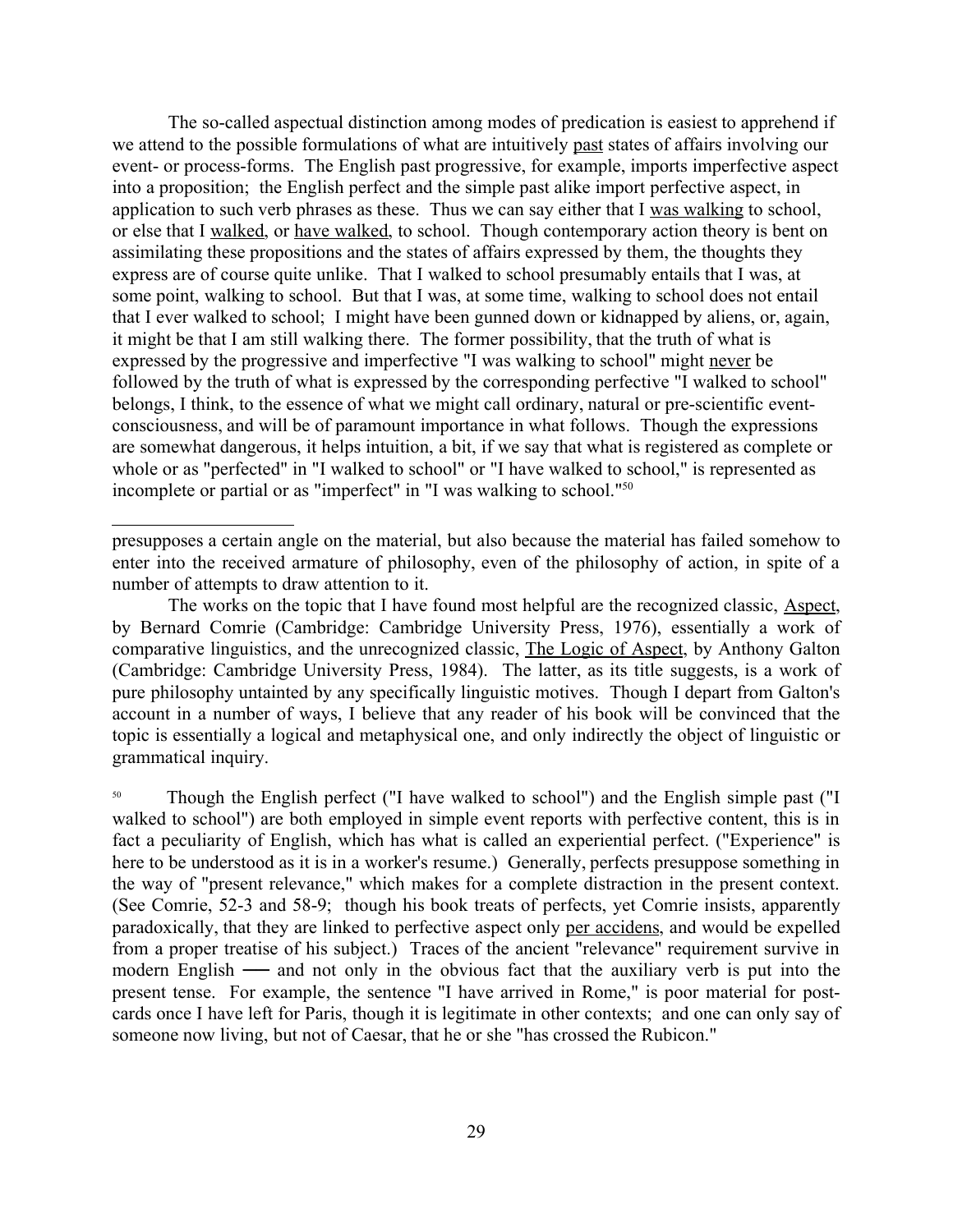Perfective aspect cannot be combined with the present tense. If I insist on knitting together the first person and an event- or process-description like "walk to school," meaning thereby to produce a report on current events, all I can manage is the progressive, and thus imperfective, proposition "I'm walking to school." It is where my thoughts turn to the past that I can manage a different sort of stitch. We may express the point metaphysically as follows: to such a past state of affairs as this: <u>I was walking to school</u>, there corresponds such a possible present state of things as this: <u>I am walking to school</u>; but to such a past state of affairs as this: <u>I</u> walked to school, nothing present corresponds.

Our own language does of course permit a present tense sentence "I walk to school," distinct from "I'm walking to school" — a sentence which is, on the face of it, linked to the simple past sentence, "I walked to school" as "I am hungry" is linked to "I was hungry." But it doesn't have the content that went missing in my metaphysical formula; the English sentence "I walk to school" can only be read habitually.<sup>[51](#page-29-0)</sup> "I walked to school" can be used to express a past habitual thought, but English is blessed with an unambiguous expression of this thought, namely "I used to walk to school." The topic of habituality (as we might call it) is undoubtedly of great significance for practical philosophy, but it falls outside the scope of the present essay, and of theory of action as it is generally understood.<sup>[52](#page-29-1)</sup>

It is clear that the basic aspectual distinctions have nothing specially to do with human

<span id="page-29-0"></span><sup>51</sup> I mean the free-standing sentence. I leave out, as pretty clearly devoid of philosophical significance, the use of sentences of this shape in certain types of narrative ("So, she says to me, "That's crazy" and I say to her ..."), in newspaper headlines ("Hitler invades Poland"), and in the titles of paintings and chapters of books. Their appearance as antecedents of conditionals and in "temporal adverbials" and the like (e.g., "If you walk to school, then ..." or "When Hell freezes over, ...") is a more serious matter, but these are very dark, and presumably involve some notion of futurity.

<span id="page-29-1"></span>Taking habituality into account, as a form of possible states of affairs, we may re-express our "metaphysical formula" as follows: to the possible past state of affairs I was walking to

The facts that (1) ancient Greek did not exhibit a merely experiential perfect -- a "been there, done that" perfect, as we might put it -- and that (2) English is barely conscious of any other, together make it impossible properly to translate the passages in which Aristotle attempts to explain his concept of energeia. (His thought, put crudely, was that an expression, for example, a verb for sight, denotes a kind of energeia just in case the admissibility of the Greek present entails the admissibility of the Greek perfect.) The confusion this difficulty has brought into the scholarly discussion -- in which it has been suggested, for example, that walking is an energeia, though walking to school is not -- is convincingly analyzed by Daniel Graham in "States and Performances: Aristotle's Test," Philosophical Quarterly 30 (1980): 117-30; see also the recanting essay by Mourelatos mentioned above. The concept Aristotle opposes to this one, namely, kinesis, is, I hope, equivalent the present "event- or process-form". The contrast properly employed in its elucidation is not, however, that between the present and perfect tenses, as he supposes, but that between perfective and imperfective aspect, and it appears properly only in the past tense.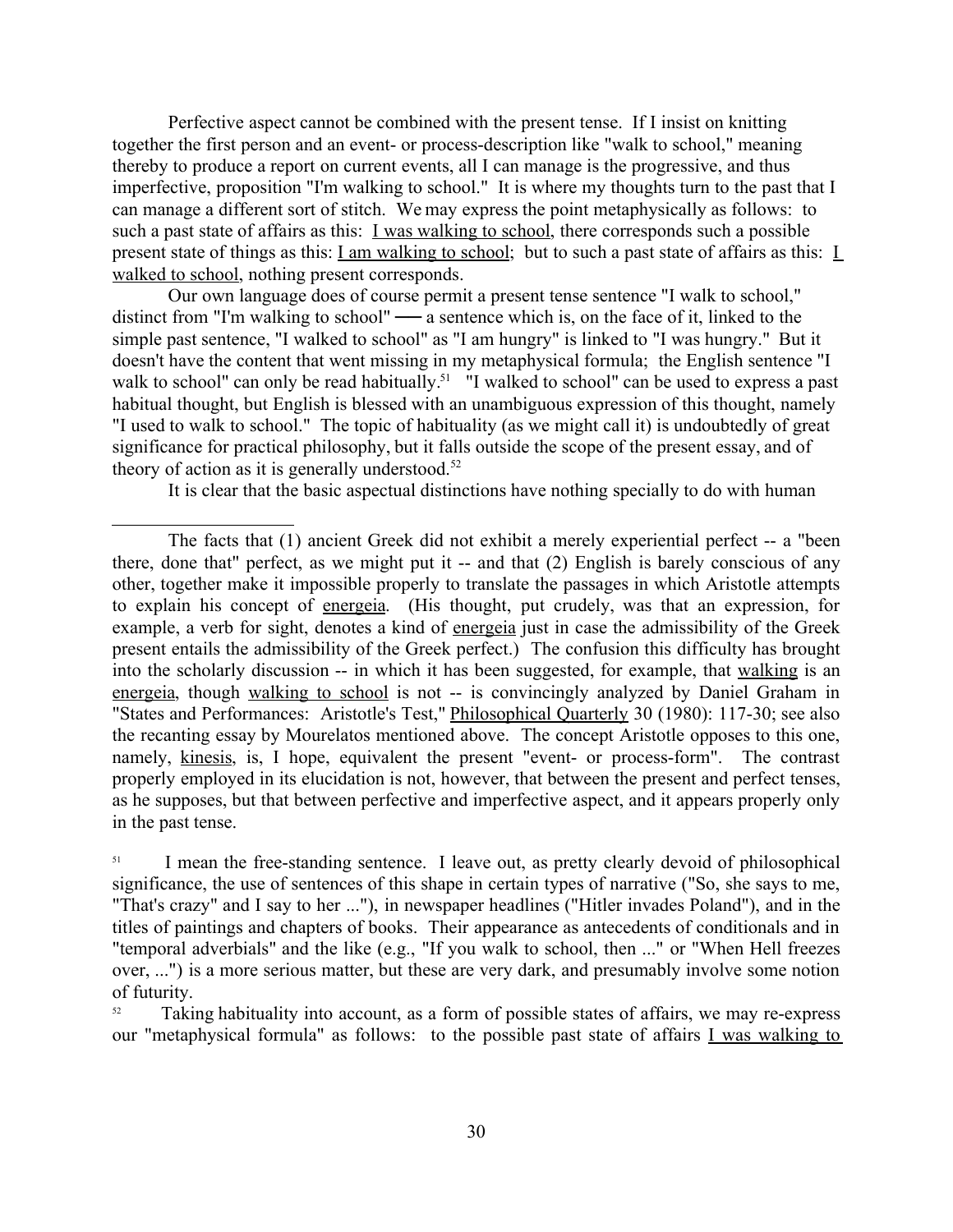action: thinking of the past, we can judge either that the tree was falling over or that the tree fell over, but, again, thinking of the present, all we can manage is that the tree is falling over. Notice again that the first of these is consistent with the negation of either of the others, and also with the conjunction of these negations. --"Everything at "ground zero" was vaporized more or less instantly," we might be told, "and so, in particular, everything that happened to be falling over at ground zero was vaporized more or less instantly; so nothing that was falling over there ever fell over." The use of the progressive in the articulation of ordinary event consciousness seems somehow to span the present, reaching into the future (as falling over typically includes, say, striking the ground); but the "reach beyond" the present that characterizes such thought does not expose it to simple disproof on the strength of what happens next.

Of course different human languages express our three-fold distinction among propositions, and the underlying two-fold distinction among modes of predication, in quite different ways; some leave the matter entirely to context. Where the distinctions are explicit, the instruments chosen to express them will inevitably find other uses in connection with verbphrases not of our type, or else instruments forged for another purpose will find a secondary employment in expressing them. These facts tend, as Frege would say, greatly to enrich treatments of the present topic undertaken from a specifically linguistic point of view. But it is clear that the central business, the aspectual distinction among modes of predication, is not a matter of linguistic subtlety. We may say that it is apprehended by an act of logical insight; certainly it will figure in the true Begriffschrifft, once it is extended to cover, for example, practical thought. A similar insight is evidently involved in a grasp of the distinction our opposition induces among predicable expressions -- the distinction, that is, between phrases that generate a triad of sentences of the sort we have noticed, and those that don't. Similarly, that it should admit corresponding modes of combination with a singular representation is part of what makes the conceptual complex expressed by the phrase "walk to school" into the sort of conceptual complex it is. And, likewise, that it should admit three corresponding modes of "inesse", or of being-in-a-subject, is part of what makes walk to school (which is something many people have done) and fall over (which is something many people and many trees have done) into the sort of element of being that each of them is — namely, as I put it, an event- or process-form. Something to be called an aspectual distinction of modes of "predication" can, that is, be found in trios of statements, trios of judgments or thoughts, and also in among trios of states of affairs (if states of affairs are something other than Fregean thoughts); associated categories can be supposed to subsume the items thus "predicated" at the levels of speech, thought and being.<sup>[53](#page-30-0)</sup>

school there corresponds the present I am walking to school; to the past state of affairs I used to walk to school, there corresponds the present I walk to school (or: these days I walk to school); but to <u>I walked to school</u>, unless it is the same as one of these, nothing present corresponds.

<span id="page-30-0"></span><sup>&</sup>lt;sup>53</sup> Thus to continue the series begun in footnote 42: "The tree fell over" and "The monument fell over" refer in common to a single Fregean "concept" or Begriff, and to a single event- or process form, but to no one object. "The tree is falling over", "The tree was falling over" and "The tree fell over" refer in common to a single object and a single event- or process-form, and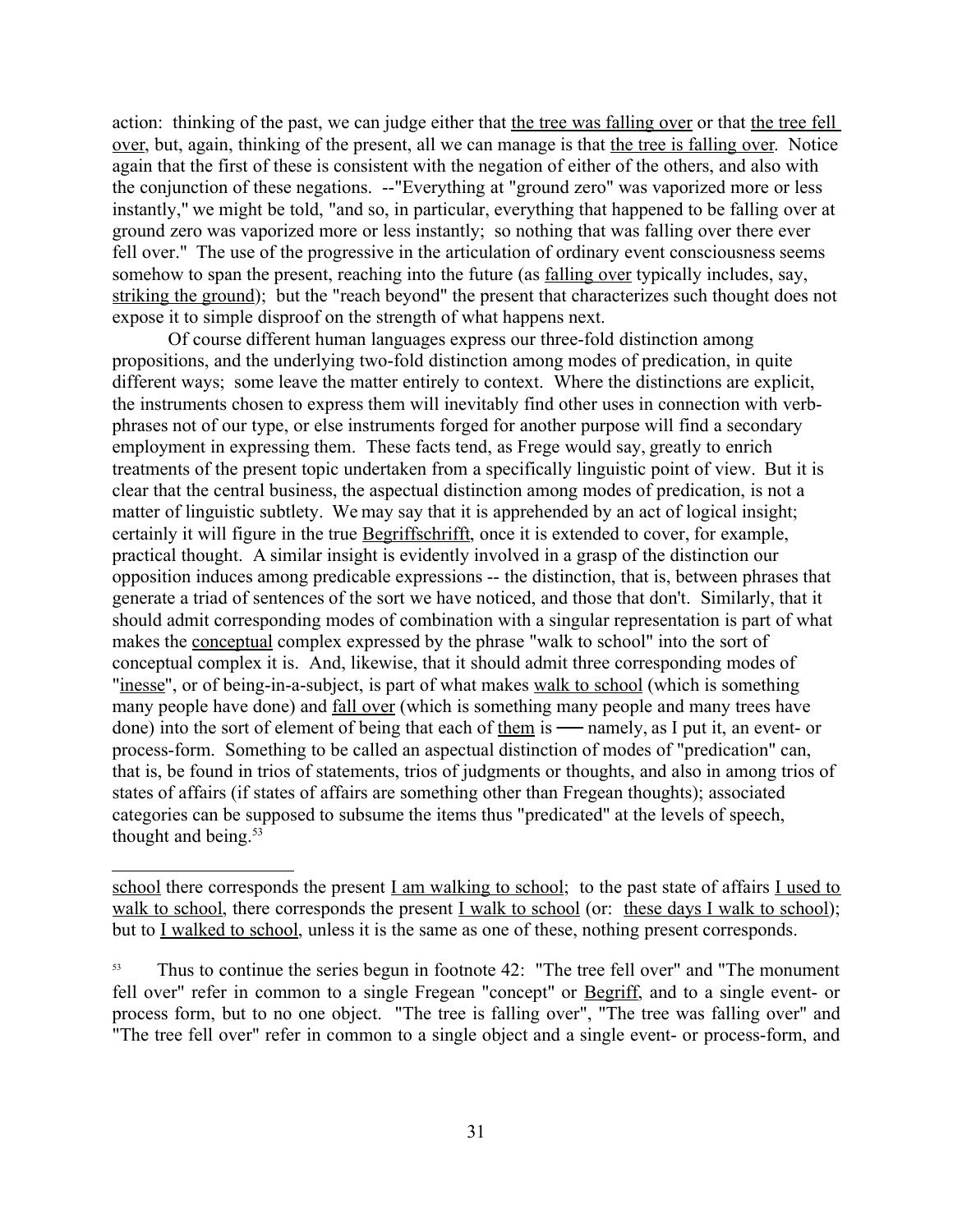Once this feature of things has been apprehended reflectively, it becomes a bit easier to make trouble for the mechanical application of the notion of a "propositional attitude" to all of the states of mind that are of interest to us in practical philosophy -- to see, that is, why the objects of typical attempts, intentions and wantings should resist formulation in a proposition. Suppose that I am walking to school intentionally. It follows, we have supposed, that I want to walk to school — that's why I'm taking this step, for example. What, on a propositional construction, will the object of this wanting be? Presumably this: that I walk to school. And when philosophers do manage to fill in the blank in the omnipresent "I want that p," we inevitably find just this sort of substitution. The trouble, of course, is that the requisite proposition doesn't exist; the bit of English we use here, in an attempt to reach the fugitive thought-content, in fact expresses an habitual sense, which is not what we had in mind. In order to make a proposition out of these materials ("I" and "walk to school") we have to employ aspectual glue, and tense as well. Experimentation with the other possibilities that suggest themselves will, I suspect, show that every way of doing this yields either the wrong sense, generally a much more sophisticated sense, or else no sense at all.<sup>[54](#page-31-0)</sup>

### 3. Aspect and naive rationalization.

We can now see that where we have hitherto spoken of "the explanation of action" namely, in cases where the explanandum is given with an unvarnished description of action, as I have put it — two importantly distinct cases have been assimilated. This distinction did not appear in our tables, though, because the propositions registered in them were all in the present tense, which demands imperfective aspect.

to no one Fregean concept. (Nor, I think, do any of these sentences refer to a state, properly speaking.)

This is why I reject the attempt of Evans and Rumfitt to bypass Anscombe's puzzles about the first person (see above, note 38): their use of apparatuses akin to Church's lambda notation presupposes that the feature of a proposition that expresses an event- or process-form is reached by the simple elimination of one or more appearances of a singular term; they thus assimilate the notion to that of a Fregean concept.

<span id="page-31-0"></span><sup>&</sup>lt;sup>54</sup> Thus, for example, "I want that I am walking to school" suggests that I am indifferent to my actually making it there -- as I might intend to be doing my homework when my parents come in, but not intend to do it. "I want that I (have) walked to school", if the content clause is true, seems to express satisfaction in a job well done, and, if it is false, an idle wish. "I want that I will have walked to school" has a defect opposite that of "I want that I am walking to school", in that it seems to express an indifference to my own agency; this can be seen more clearly if we substitute an event- or process-form which can be realized either intentionally or unintentionally, as in, say, "I want that I will have slid across the ice." Insofar as any of these sentences can be heard as bearing the sense of "I want to walk to school" (or "I want to slide across the ice") it is, I think, by the hearer's training herself to delete the subject, tense and aspectual "glue".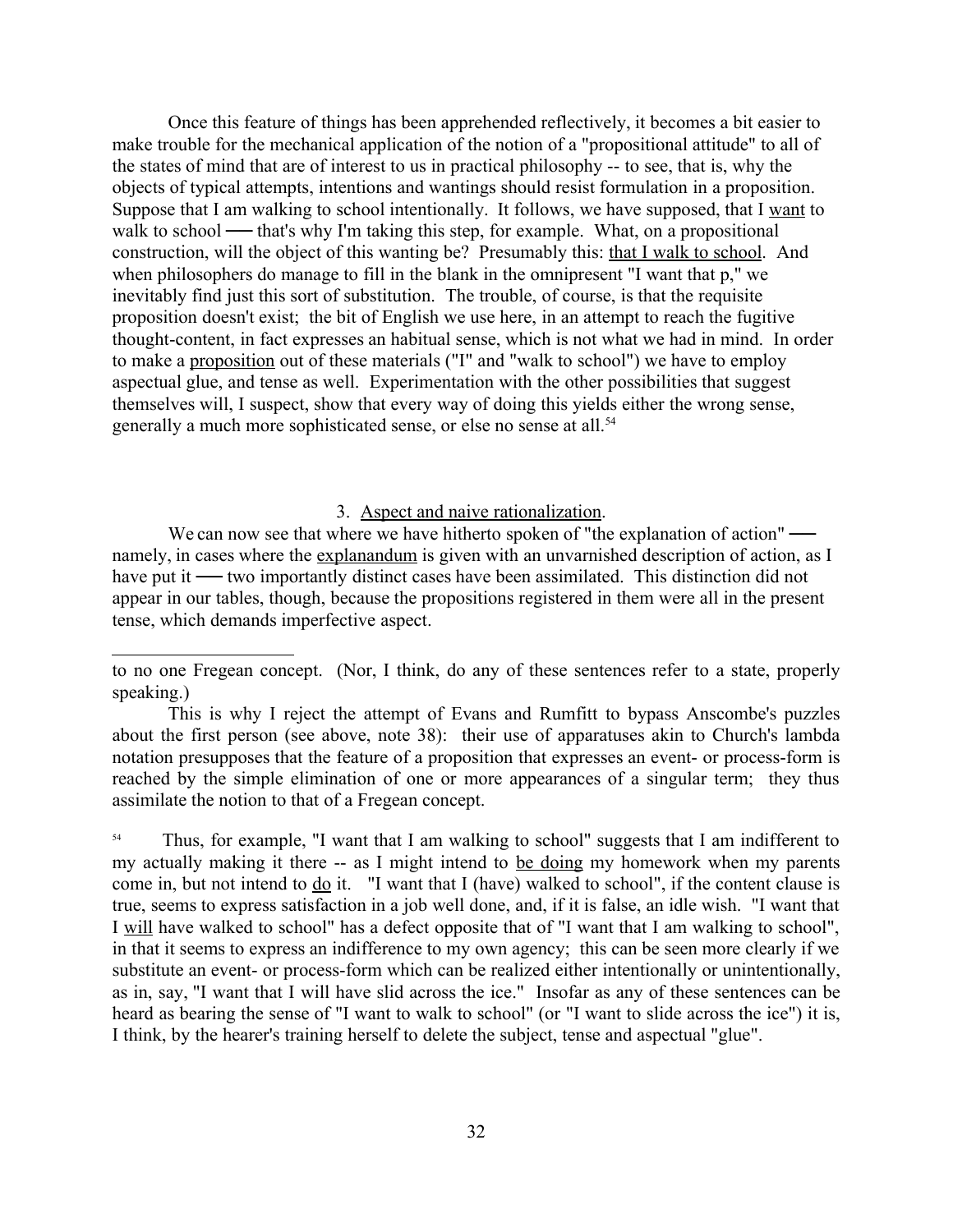If, now, we attempt to shift a typical action explanation into the past, we immediately find that we can say that I was doing A because I wanted to do B (or intended to do B, or was doing or trying to do B); but we also find that we can say that I did A because I wanted to do B (or intended to do B, or was doing or trying to do B). We have, for example, both "I was turning left because I wanted to get to Katmandu" and "I turned left because I wanted to get to Katmandu." The two rationalizations are internally related to each other — the latter, again, entails the former — but they are nonetheless obviously different. Whatever else may happen, it seems that we need to add a new row to our tables, once we throw them into the past tense. The top row splits into two, and we retain our downward and rightward entailments. Our abbreviated table would come to look like this:

(naive) (sophisticated)

I did A because I was doing B

I did A because I wanted to do B

I was doing A because I was doing Bing I was doing A because I wanted to do B

I wanted to do A because I was doing B I wanted to do A because I wanted to do B

But the more important point is this: in our naive rationalizations — those in which the explanans is given with what I have hitherto called an "unvarnished" description of action the only acceptable form, past or present, is the progressive. We can of course say that I wanted to do A because I was doing B; but unless we shift to some other kind of account, we cannot say that I wanted to do A because I  $\text{did } B$  (or had done B). If we are to find a rationalizing reading of, say, "I wanted to cross the street because I walked to school (or had walked to school)", we must interpret it as we would "I wanted to skip town because I killed my brother", or even "I wanted to kill Henry because he killed my brother". Any of these would have to give indirect expression to the underlying straightforward rationalization. None by itself entails anything that might be expressed in a purposive or final-clausal form.

Thus we do not need to add a new left column to a purely past tense version of our table, as we did need to add a new top row. To frame a naive rationalization is to associate the thing "grounded" with an intrinsically imperfective state of affairs as "ground" -- that is, with a state of affairs that can only be grasped through an imperfective judgment, or expressed in forms of speech that admit an imperfective interpretation.<sup>[55](#page-32-0)</sup>

<span id="page-32-0"></span><sup>&</sup>lt;sup>55</sup> It is of interest, in this connection, that we frequently give a <u>present</u> state of things, whether it be my doing something or my trying or intending or wanting to do it, in rational explanation of a past state of things expressible in any of these same forms -- and that, by contrast, we generally do not straightforwardly rationalize a present state of things in terms of something past. Thus, for example, I can say, in straightforward rationalization, that I did A because I want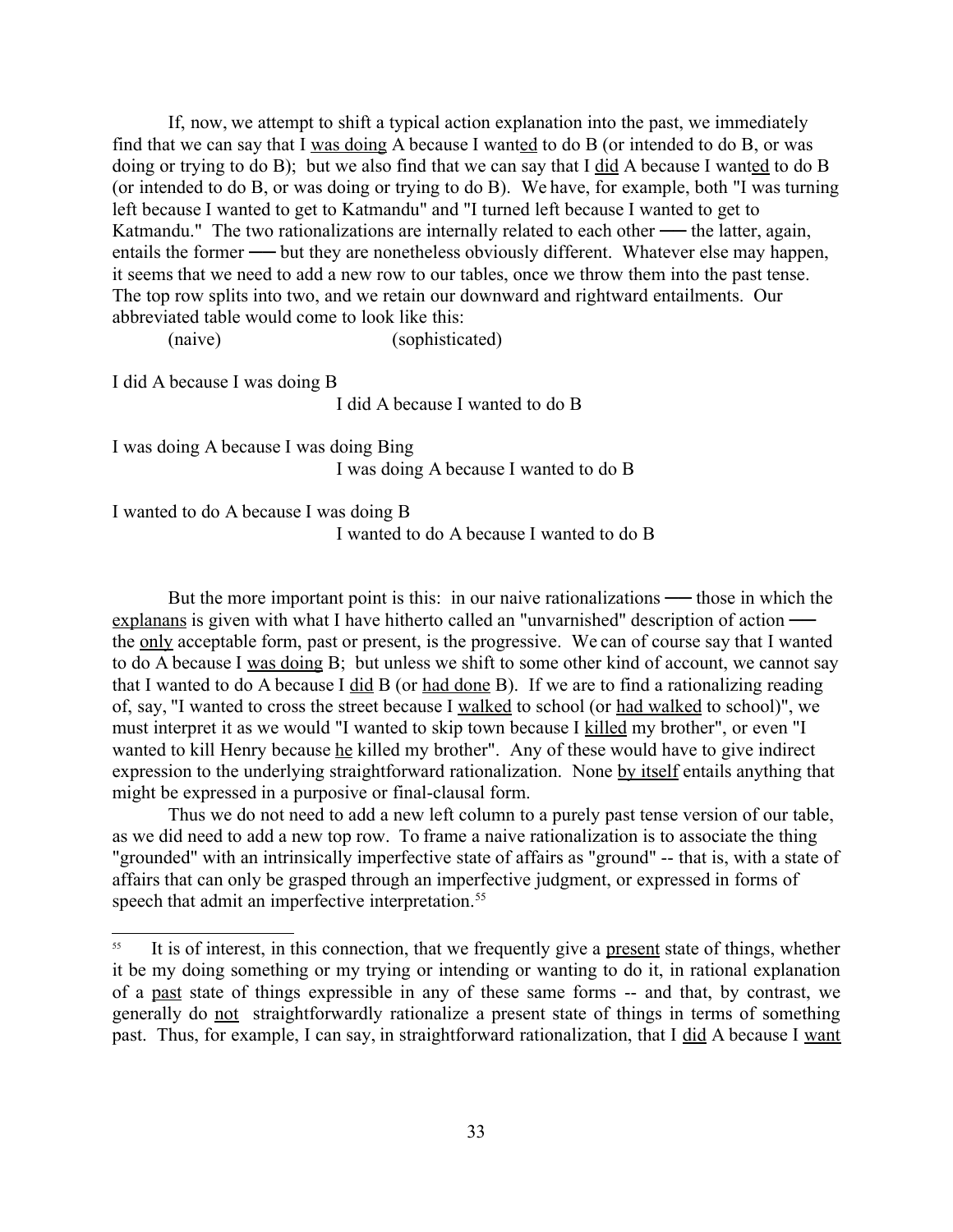Of course, this introduces an asymmetry into the past tense version of our table; what appears as potentially rationalized in it, does not always appear as a potential "reason." Mightn't grounds for rejecting a new left column be turned, once again, into grounds for rejecting our new top row? This was my formula for defusing our practical "argument from illusion." But we have no reason to expect this. Though it needs careful interpretation, the following is clearly a general requirement applying to any form of explanation, or any "interpretation of 'because'," or any category of etiology: if it can be deployed in connection with imperfectively expressible states of affairs — events-in-progress, if you like — it can also be deployed in connection with perfectively expressed states of affairs, or completed events; the reverse is also true. Whatever it takes as ground, whether potencies, dispositions, structures, the will of God, fate, or antecedent events, no form of explanation or etiology could be used to account for the like of it that X was doing A, or that E was happening, unless it could also account for the like of it that Y did B or that F happened: no more than a language could capture and express either sort of state of affairs, but be blind to the other.

### 4. The red thread uniting the forms of rationalization.

We are now in a position to make an impossibly crude first attempt at an account of the unity of the different forms of rationalization.

When I was speaking above of the special psychological verbs that appear in our table of rationalization forms — "want," "intend" and "try" — I declared that, in their primary employment, these verbs can take as complements only such phrases as express event- or process-forms. This is to say that we can only join a subject and a verb phrase by means of one of our practical-psychical verbs if the subject and verb phrase thus joined exhibit the basic aspectual duality in their own "unvarnished" combination. It is, that is, only because the representations "she" and "walk to school" can be joined perfectively, as in "she walked to school," or imperfectively, as in "she was walking to school," that they can be joined by "wants," "intends" or "tries" -- as in "she intended to walk to school."

Let us now pose the question, why this should be. The formulations just reached invite the following hypothesis: the function of such practical-psychical verbs is precisely to express certain forms of imperfective judgment. In judging that, say, Martha wanted or intended or was trying to walk across the street, we join a representation of Martha and the general conception:

to do B, e.g., "I turned left a minute ago because I want to get to Katmandu" ── but not, without an audible change of key, that I am doing A because I wanted to do B, e.g., "I am now turning left because I wanted, a minute ago, to get to Katmandu." The sign of this, once again, is that the former, but not the latter, admit a straightforward transposition into a purposive or finalclausal form. Past states of affairs admit the same sorts of rational bearing on present explananda that perfective states of affairs, or completed events, admit in connection with past and present explananda alike; as indirect rationalizations they fall outside our present sphere of concern. Thus, though we must admit a mixed tense table in which past explananda are joined with present explanantia, we do not need a mixed tense table joining past explanantia with present explananda.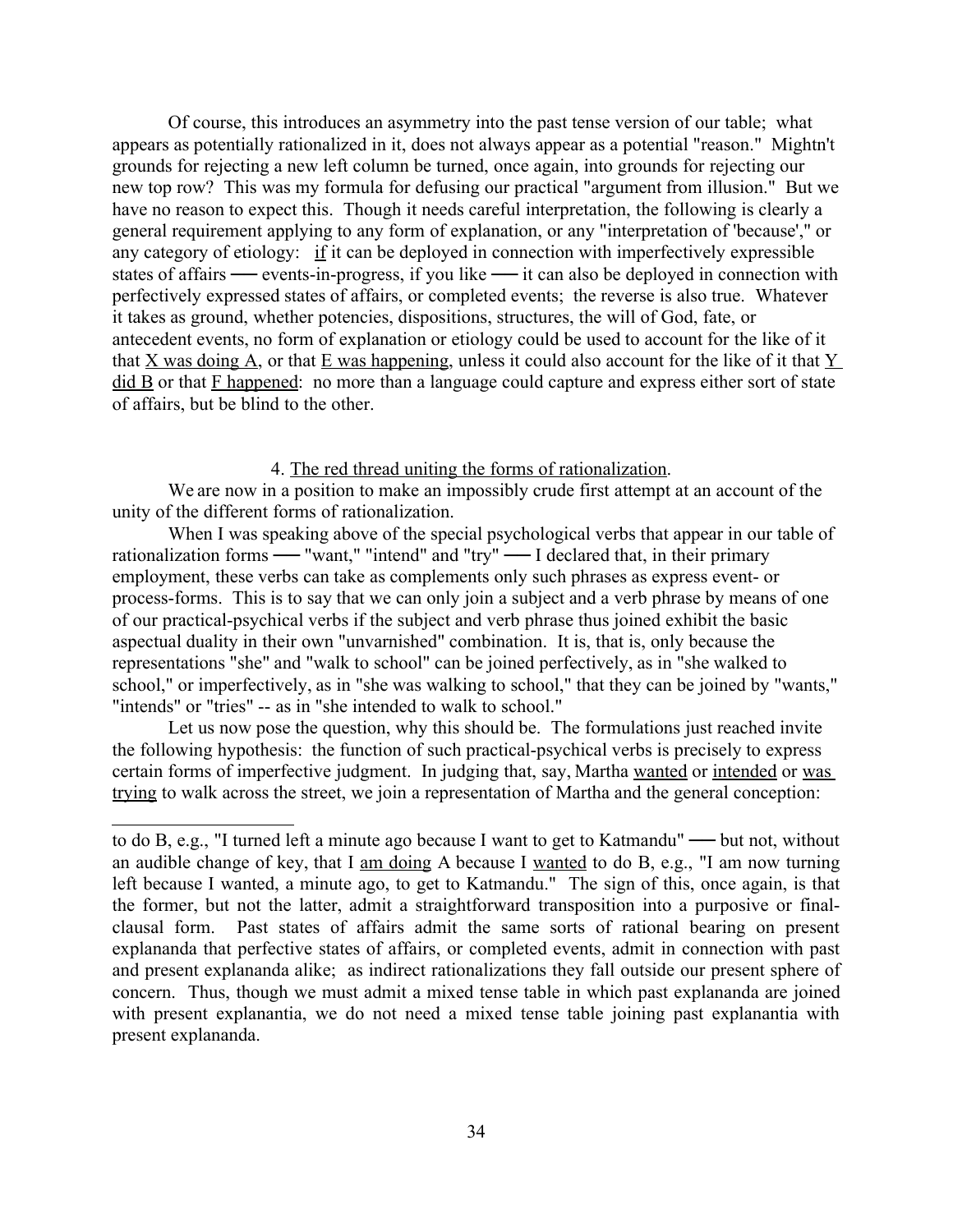walk across the street. The thoughts thus formed all stand opposed in a special way to the thought that Martha walked across the street, i.e., that she made it. The three practical-psychical thoughts stand opposed to that perfective judgment in just the way in which the thought that Martha was walking across the street also does. The four potentially rationalizing judgments differ in important ways, but formally their relation to the perfective judgment is in each case the same: what is represented as coiled up or incomplete or partial in them, is represented as unfurled or finished or whole in the other. Twisting Brentano's vocabulary, we can say that "try," "intend" and "want" express modes of "imperfective inexistence" (of an event- or process-form) ── but modes of imperfective inexistence which, unlike that expressed by the simple progressive, find application only in connection with rational life and its like.

If the distinction between imperfective and perfective modes of "inexistence" of an event- or process-form can be said to be "founded deep in the nature of things," in Frege's sense,<sup>[56](#page-34-0)</sup> then "try," "intend" and want" merely express some of the ways in which a bearer of will or rational agency can be fitted into a particular dimension of this metaphysical structure; "is ...ing," which figures within and without the rationalization connection, expresses another. Though it acts as a paradigm, progressive judgment, as we have it, is on the present view only one form of one pole of the corresponding conceptual opposition, mastery of which is presupposed in ordinary event consciousness and the intellectual apprehension of event- or process-forms.[57](#page-34-1)

The unity that pervades our table of forms of straightforward rationalization resides on the present view in this, that the sort of rationalization registered in it is in general a form of explanation by the imperfective, or by the "incomplete". In particular, the type of explanation of action at stake in action theory, whether naive or sophisticated, is uniformly a matter of locating the action explained in what might be called a developing process; it is just that this progress, development or "imperfection" must be understood to exhibit various types or grades. If I break a few eggs in order to make an omelet, then the event- or process-form make an omelet is in the works or under development in the narrowest and most paradigmatic sense; its imperfection can be expressed in the progressive; naive rationalization is available. If, on the other hand, I buy a few eggs in order to make an omelet, then the mode of imperfection is likely to be denied progressive expression; a sophisticated rationalization must take its place. As Anscombe says: "I do not think the distinction is quite sharp. Is there anything to choose between 'She's making tea' and 'She's putting on the kettle in order to make tea,' i.e. 'She [wants] to make tea'? Obviously not."[58](#page-34-2) We are not willing to call egg-purchase a part of omelet-making, but in the

<span id="page-34-0"></span><sup>&</sup>lt;sup>56</sup> "Function and Concept," 41. The phrase is intended to apply to such distinctions as that between function and object and concept and object.

<span id="page-34-2"></span><span id="page-34-1"></span><sup>&</sup>lt;sup>57</sup> It should be noticed that the verb "to try", a rogue in other respects as well, exhibits, in its own use, both perfective and imperfective possibilities. This is because, as is often remarked, an attempt to do something frequently consists in the doing of something else. The notion of completion or "perfection" thus acquires a second significance in connection with attempt: one sort would around it every example to the "she "completion" was determined when wants to make tea." On this distinction, see section 12 below.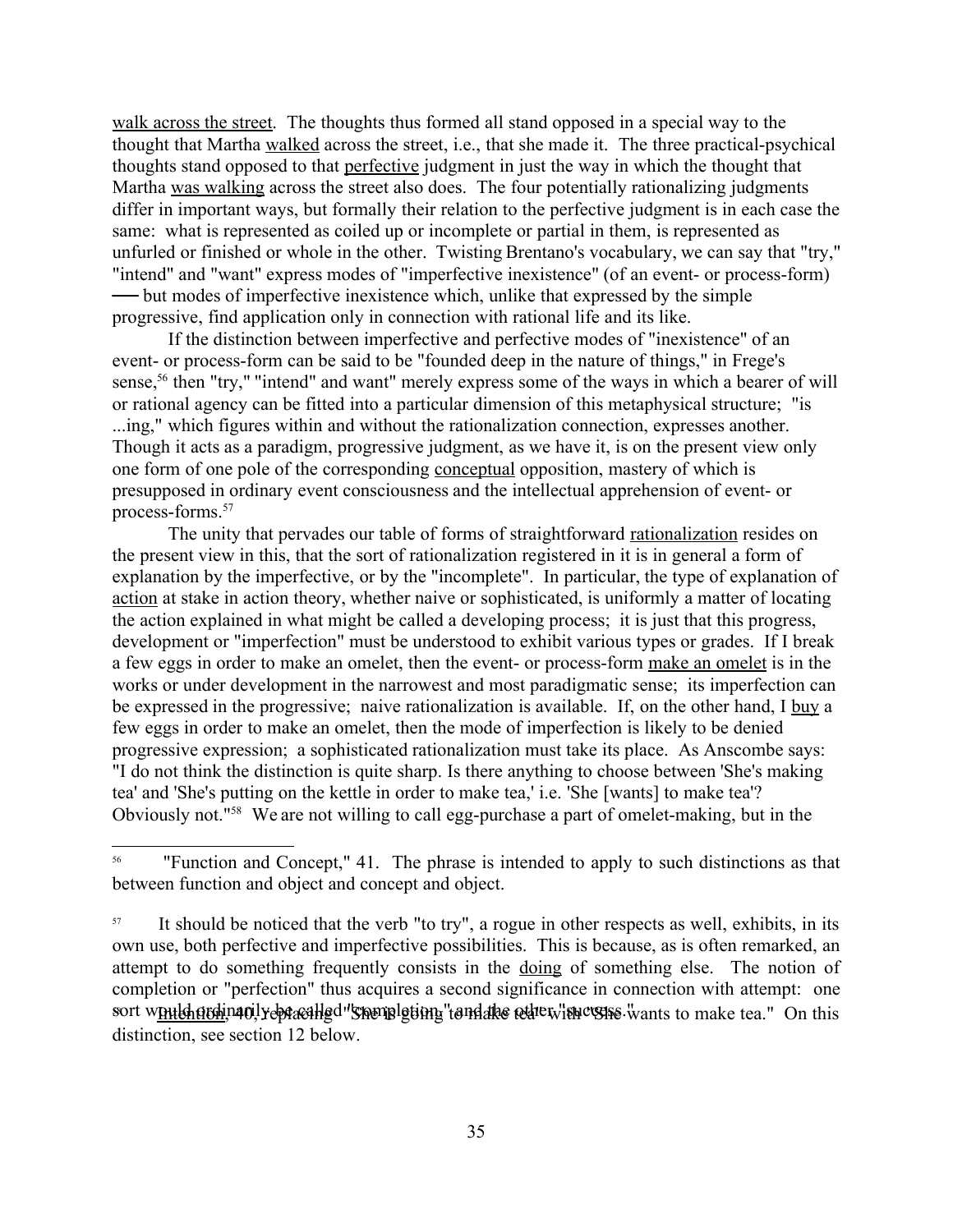imagined case the unity that joins egg-purchase to omelet-making, thus narrowly construed, is the unity that joins the acts we are willing to call parts of omelet-making to one another, and makes an intentional action out of them. This unity spans, or "reaches beyond," any of them; it is captured in an imperfective judgment, paradigmatically a progressive judgment.

Of course, this particular etiological relation of happenings to an imperfectively present over-arching process -- the relation that constitutes the unity of such happenings with one another in an intentional action, though it can also extend beyond it -- cannot be supposed possible except where the agent's thoughts have come potentially to subserve it. It may be, then, that our formula "explanation by the imperfective" can stand only as the isolation of a genus, and that the specific difference of straightforward rationalization will emerge properly only with its intellectual aspect. This last, though, is a matter I have put outside the scope of the present essay.[59](#page-35-0) For our present purposes, then, the important question is that of the genus itself. It is necessary, above all, to dispel the air of paradox that might be supposed to attach to the idea that progressive judgment, as we have it -- the sort found in the thoughts it's falling over or she's raising a crop of cantaloupe -- is in fact, as I put it above, only a special case of one pole of the opposition through which we come to apprehend events and event- or process-forms, and that the representation of trying, intending and wanting can thus be seen as others. I will argue in the next two sections that resistance to this thought must be founded on an exaggerated view of progressive judgment and, more generally, on a failure to appreciate how different it is from perfective judgment.

However it is further developed, it is an obvious consequence of this doctrine that we should beware of searching for illumination in the thought of intention and wanting as states - and thus also, for example, in the thought of rationalization as involving a sort of causality appropriate to states. Intention and wanting are states only in the thinnest possible sense, the sense in which a thing's falling under any predicate, or at least any tensible predicate, might be characterized as its "being in a state." Though the distinction between "The tree is falling over" and "The tree was falling over" is one of tense, yet we resist thinking of these propositions as representations of states in any emphatic sense, for the simple reason that they are internally related to a third, "The tree fell over" in which their content is, as I put it, uncoiled; this places our thoughts in a radically different categorial space, the space of kinesis, if you like, and not of

<span id="page-35-0"></span><sup>&</sup>lt;sup>59</sup> See note 14 above. In defense of this we may note that it is presumably only because its exercises can be supposed somehow to subserve this sort of development and its articulation into narrower subordinate processes that a capacity can be characterized as a capacity for thought at all. If this is right, then the questions, (i), how thought figures in rationalization, and (ii), what thought is, can in any case not be handled independently.

Alternate forms of "explanation by the imperfective" might be found in connection with the operations of sub-rational animals, of course, and even, but in another way, in the operations of plants and of the parts of plants and animals alike. The philosophers' emphasis on "teleological explanation", which is really a limiting case of this sort of account, inclines us to overlook it. See my "The Representation of Life," R. Hursthouse, G. Lawrence and W. Quinn eds., Virtues and Reasons, (Oxford: Oxford University Press), 247-96.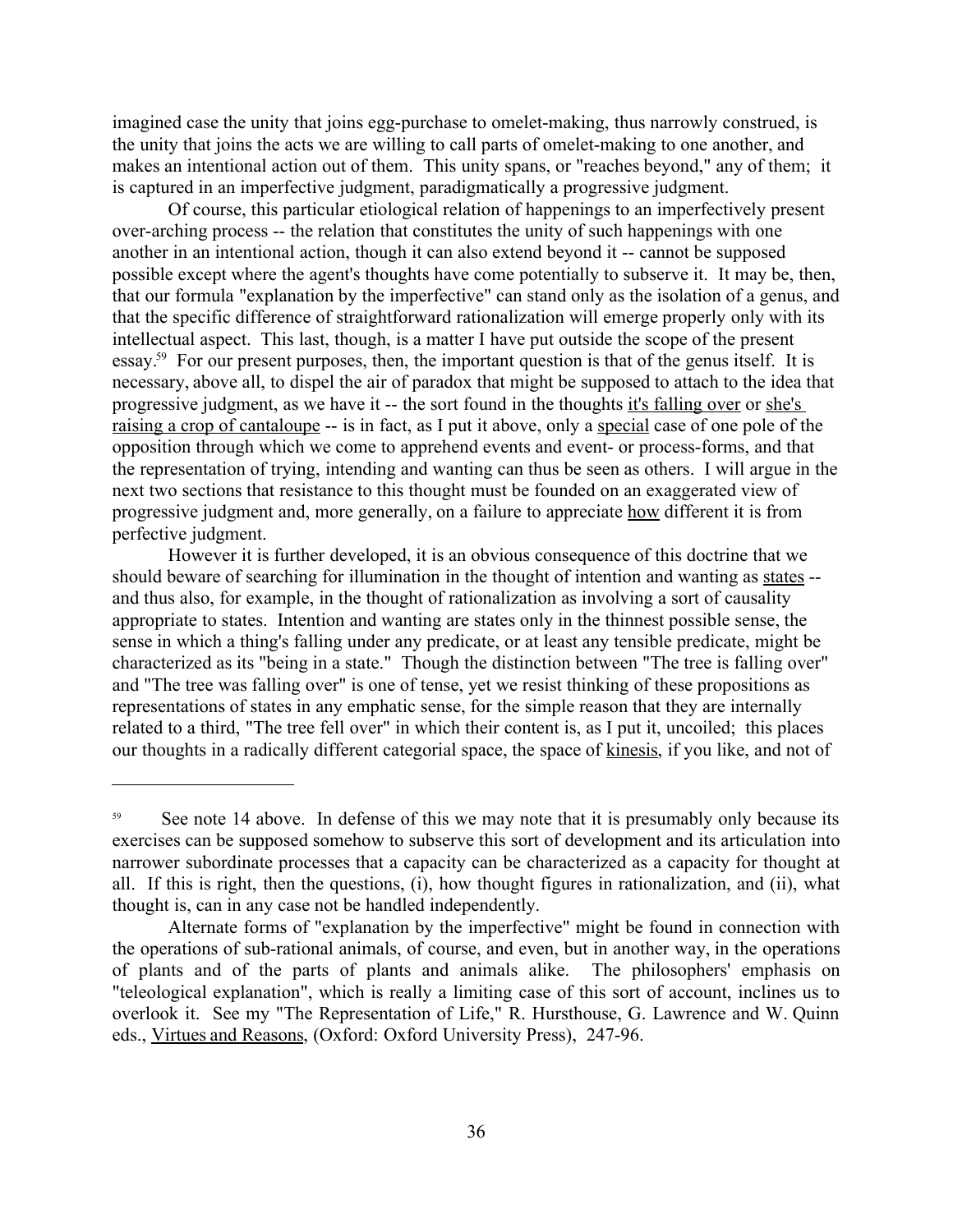stasis. But "He was doing A intentionally", "He is doing A intentionally" and "He did A intentionally" evidently constitute a triad of just that type (though its elements fit it especially to the representation of rational life), and so also, on the present conception, do "He intended to do A", "He intends to do A" and "He did A intentionally".

#### 5. Event-forms, event-types and individual events

Whatever sort of being is expressed by the phrase "fall over," it has a sort of real presence, one thinks, if a tree is falling over; and whatever walk to school may be, it acquires a corresponding reality if someone is intentionally walking to school; no such presence or reality is required if an agent merely intends, or wants, to walk to school. Our proposed assimilation of these things must thus, one supposes, be groundless, and governed only by a vague intuition of incompleteness. A number of constructions can be placed on the notion that the genuine imperfective aspect expressed by the progressive must involve some further reality, concreteness or determinacy; one sort will be discussed in the present section, another in the next.

First we treat a spare and logical construction of the thought. Let us remember that we have a proper event- or process-description only where we have a real opposition of perfective and imperfective aspect. Given such an expression, it is, I want to argue, only the truth of standard perfective uses — in English, the simple past and the perfect, as they work out in application to these phrases — that can be said generally to entail the existence of a corresponding individual event. So, though the truth of, say, "I baked a loaf of bread" or "I have baked a loaf of bread" entails the existence of an act of baking a loaf of bread with myself as agent, yet, I want to say, the truth of "I am baking a loaf of bread" does not. The situation with the supposed event, or act, of bread-baking is just as it is with the would-be loaf itself: if it is true to say that I have baked a loaf, then it is true to say that there is a loaf that I have baked. We might give it, or each of them, if there are several, a name. But the truth of it that  $I$  am baking a loaf does not entail anything of the sort.

Notice that these remarks about loaves have nothing to do the impossibility of referring to future contingents, whether for lack of knowledge or determinacy or causal contact. Even if we imagine ourselves speaking "tenselessly", or, equivalently, as looking backward from an ideal moment placed after all of the actual moments of history, we might still have both "At some point, he was baking a loaf of bread" and "There was at no point a loaf of bread such that he was at any point baking  $\underline{\text{it}}$ ." Our problems are thus completely independent of the familiar difficulties about time and the future.

The matter might be clarified if we consider the relation that event- or process descriptions in our sense -- a sort of verb-phrase, really -- bear to the corresponding nounphrases which are also often called by such a name, e.g., descriptions of the forms "an act of doing A" and "an event of Ving," or "X's doing of A" and "Y's Ving". The content of simple action statements, as of other event statements, might uniformly be expressed with indefinite descriptions of the latter "nominal" sort. Indeed, it is often suggested that the English progressive "X is Ving" has such a formulation buried in its history: it abbreviates an older "X is in a Ving", comparable to the French "X est en train de V". If, however, we are to express everything necessary to the constitution of discourse about events and actions by means of such indefinite descriptions, then the abstract auxiliary verb we use to unite particular subjects with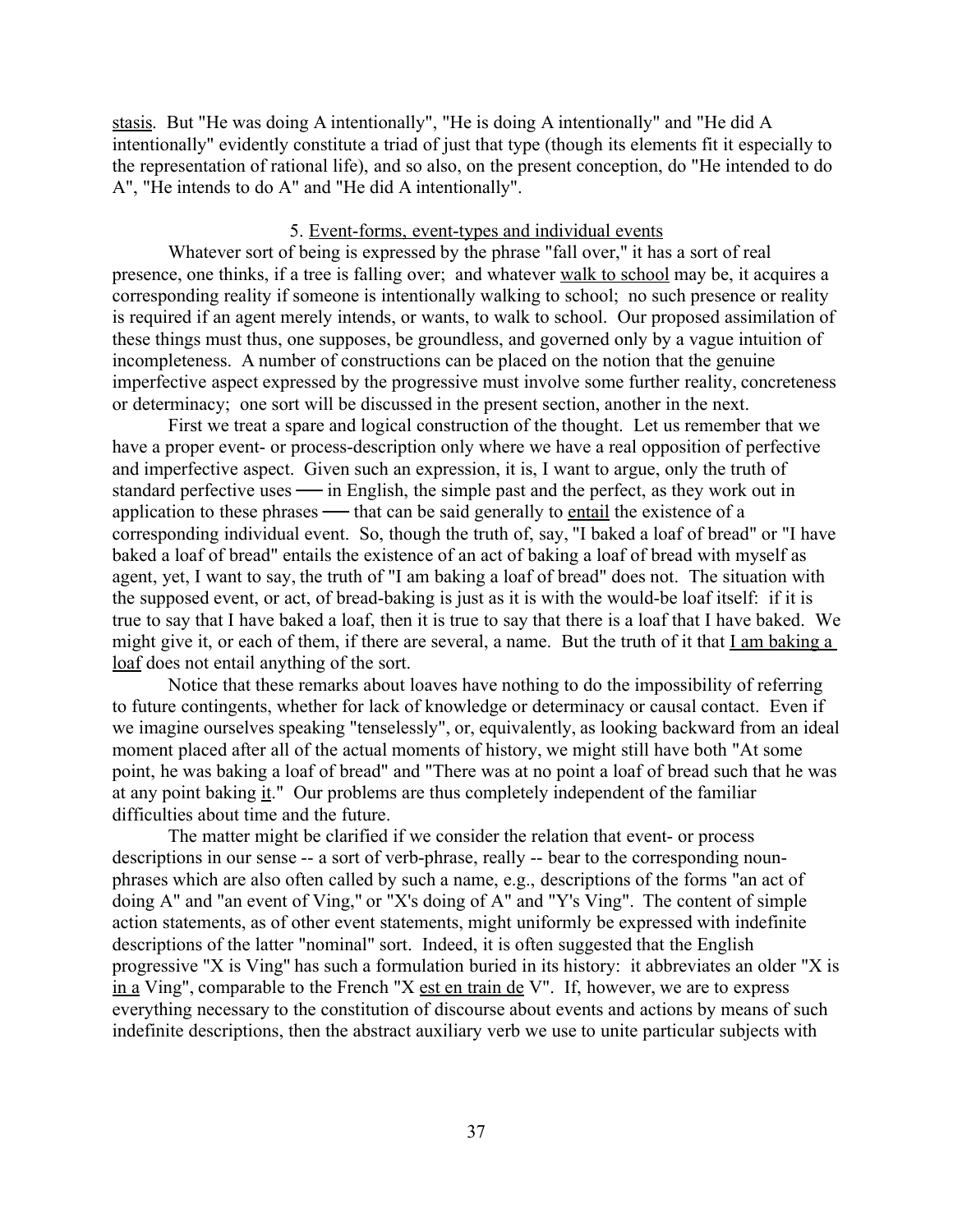them will have itself to admit the three-fold distinction we have elsewhere found in the employment of our own more concrete verb phrases — the concrete verb phrases which are to be swallowed up in our newly nominalized indefinite descriptions. In this respect, the alleged older English "is in" falls short as an auxiliary: the copula admits only distinctions of tense - this is its peculiar function -- and so "is in" can express only an imperfective connection. If we can be permitted to narrow our focus to the sphere of action, we will, however, find appropriate auxiliaries in the verbs "do" and "perform". We can say all of these:

"I performed an act of baking a loaf of bread"

"I was performing an act of baking a loaf of bread"

"I am performing an act of baking a loaf of bread"

── propositions which bear, respectively, the contents of these:

"I baked a loaf of bread"

"I was baking a loaf of bread"

"I am baking a loaf of bread".

Here the formerly latent symmetry is revealed; if we cleave to the level of discourse at which the concept of an individual action (as of an individual event) is generated, then the italicized phrases in these propositions must move, logically, in parallel. To reformulate our points: just as "I baked a loaf of bread" entails "There is or was a loaf of bread, x, such that I baked x", so also "I performed an act of baking a loaf of bread" must entail something on the order of "There is or was an act of baking a loaf of bread, a, such that I performed a"; and similarly, just as "I was baking a loaf of bread" does not entail anything on the order of "There is or was a loaf of bread, x, such that I was baking x", so also "I was performing an act of baking a loaf of bread" should not be supposed to entail anything on the order of "There is or was an act of baking a loaf of bread, a, such that I was performing a" — and likewise for their present tense versions.<sup>[60](#page-37-0)</sup> Notice that, as usual, the point has nothing to do with action: a tree may have been falling over at some point, or a house collapsing, though no event in either thing's history can be characterized as its fall, or its collapse; and a tree may have been forming leaves, though, thanks to a great meteor or to copper nails, no leaves ever formed. The progressive may thus be said to

<span id="page-37-0"></span><sup>&</sup>lt;sup>60</sup> Here we might advert to the obvious etymological connection between the English words "event" and "act", and the fourth parts of the Latin verbs "evenire" and "agere." "X eventum est" and "Y actum est" can be taken to mean, respectively, "X has happened (or come to pass)" and "Y has been done"; they are the true originals of the propositions "X is an event" and "Y is an act".

The schedule of inferences propounded above appears, at first sight, to put the present doctrine at odds with that of Davidson's paper "The Logical Form of Action-Sentences," Essays on Actions and Events, 105-149. It is interesting, though, that every sentence Davidson analyzes there is in the simple past; the theme of the paper is "He did it", not "He's doing it". Hence, strangely, I have not rejected anything Davidson actually says. I will not comment on the matter, except to remark on the almost eerie contrast we find, in respect of aspect, between the illustrative propositions given in the first six essays of Davidson's work and those provided in Anscombe's Intention.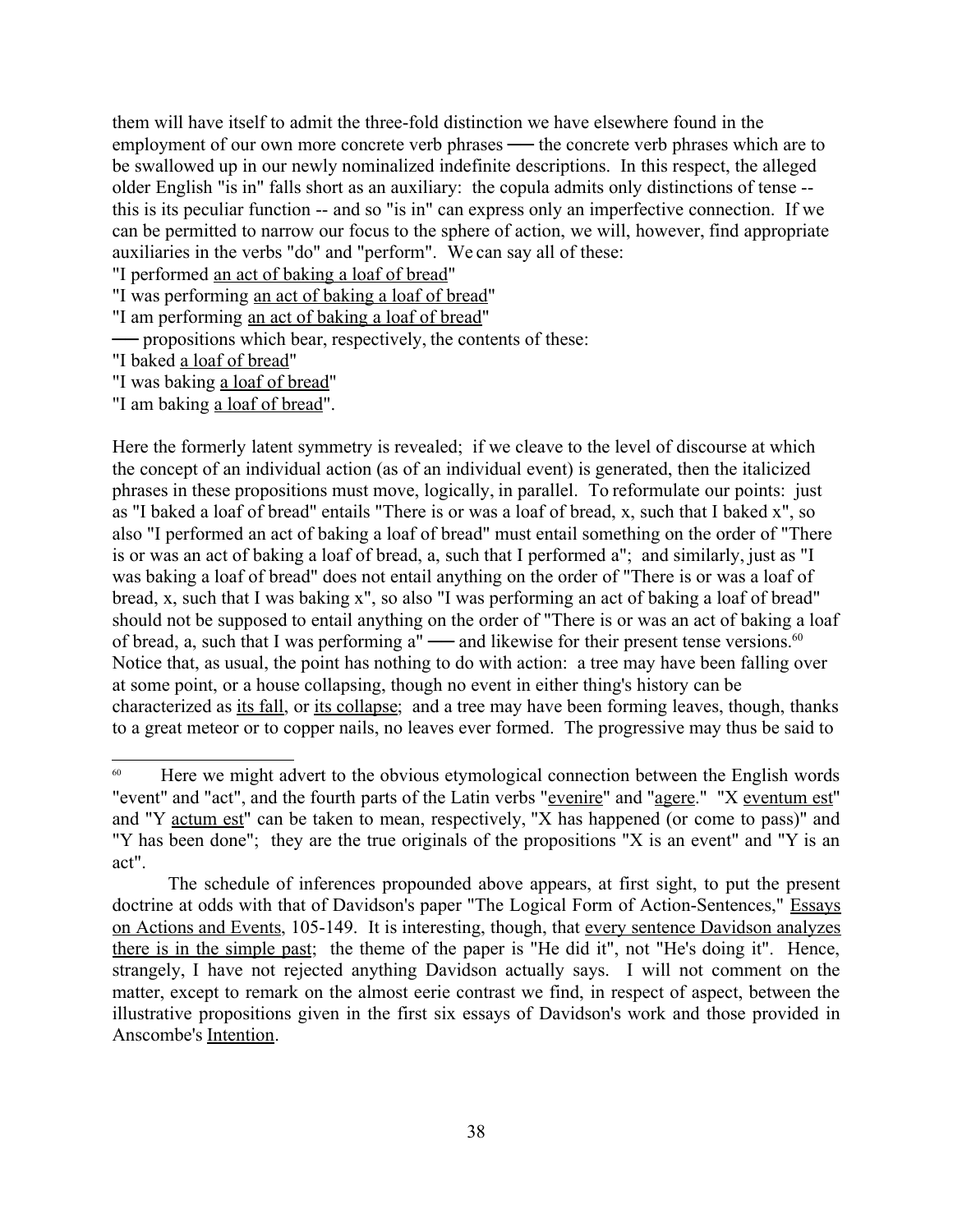trap the phrase it governs in an "intensional context."[61](#page-38-0)

The intuition that in "I am doing A", in particular, we have essentially to do with something real, particular and individual, in the shape of an act of doing A, as we don't in, say, "I intend to do A," and that some such idea is involved in the constitution of ordinary action- and event-consciousness, is thus, I think, a mistake -- a mistake arising from a failure to perceive the distance between imperfective and perfective employments of event- or process-descriptions.<sup>[62](#page-38-1)</sup> If this is right, we can also dispense with any difficulties arising from supposition that wanting and intending are in some sense general, though actions are particulars.<sup>[63](#page-38-2)</sup> "I am doing A" is no more, or less, "general" that "I intend to do A" is; the transition to a genuine particular arises only with "I did A."[64](#page-38-3)

<span id="page-38-0"></span><sup>61</sup> Notice, however, that since perfective and imperfective aspect evidently stand or fall together, and enter, as possibilities, into the constitution of the sort of thing that can be joined to a subject in either way, it is impossible to adopt toward the present sort of "intensionality" the attitude that Michael Dummett finds in Frege's treatment of belief-contexts. We cannot pretend to carve off the "extensional" part of a system of event-representation, i.e., its purely perfective fragment, and subject it to analysis, while reserving the "intensional," here imperfective, part for a later treatment founded on the results of the former. The idea of an indirect, opaque, oblique or intensional context thus seems to make a poor fit with the present material. See, e.g. Frege: Philosophy of Language, second edition (Cambridge, MA: Harvard University Press, 1981), 402-4.

<span id="page-38-1"></span><sup>62</sup> Terrence Parsons, in "The Progressive in English," **Linguistics and Philosophy 12** (1989): 213-41, attempts to supply a formally straightforward extension of Davidson's doctrine, mentioned above (note 53), to imperfective propositions, and brings out a number of peculiarities that must attend any such account. (Parsons does not object to them.) Even if it is intelligible, though, an ontology of, say, individual unformed loaves, of memorials to Rogers Albritton for which blueprints could never be finalized, of particular impeded fallings-over of trees, and of individual acts of crossing of the country which ended tragically in Joplin, Missouri, is evidently a rather esoteric attainment; it cannot, I think, be supposed to figure in the constitution of the forms of judgment that interest us.

<span id="page-38-2"></span><sup>63</sup> See, for example, Davidson's "Intending" in Essays on Actions and Events, 97.

<span id="page-38-3"></span><sup>64</sup> The doctrine of the present section is closely parallel to one attributed to Aristotle in G.E.L. Owen's "Particular and General," Proceedings of the Aristotleian Society, 79 (1978): 1- 21. Owen means, among other things, to make Aristotle's familiar claims that "Substance is form" and "No substance is a universal" consistent with the equally familiar fact that Aristotle takes whatever is signified by the word "horse" as a paradigm of form. If horse, Equus caballus, isn't something universal or general, what is? The way out, on Owen's account, is to see that nothing on the order of the Fregean concept horse or the universal horse (if that is something different) can exhaust the reference of the word. This, he suggests, is shown by the compatibility of "A horse is coming to be" and "There is no particular horse x, such that x is coming to be". (Owen argues that such an opposition is operating implicitly at a number of points in Metaphysics Z.) Horse can thus figure where no horse does, or better, horse enters into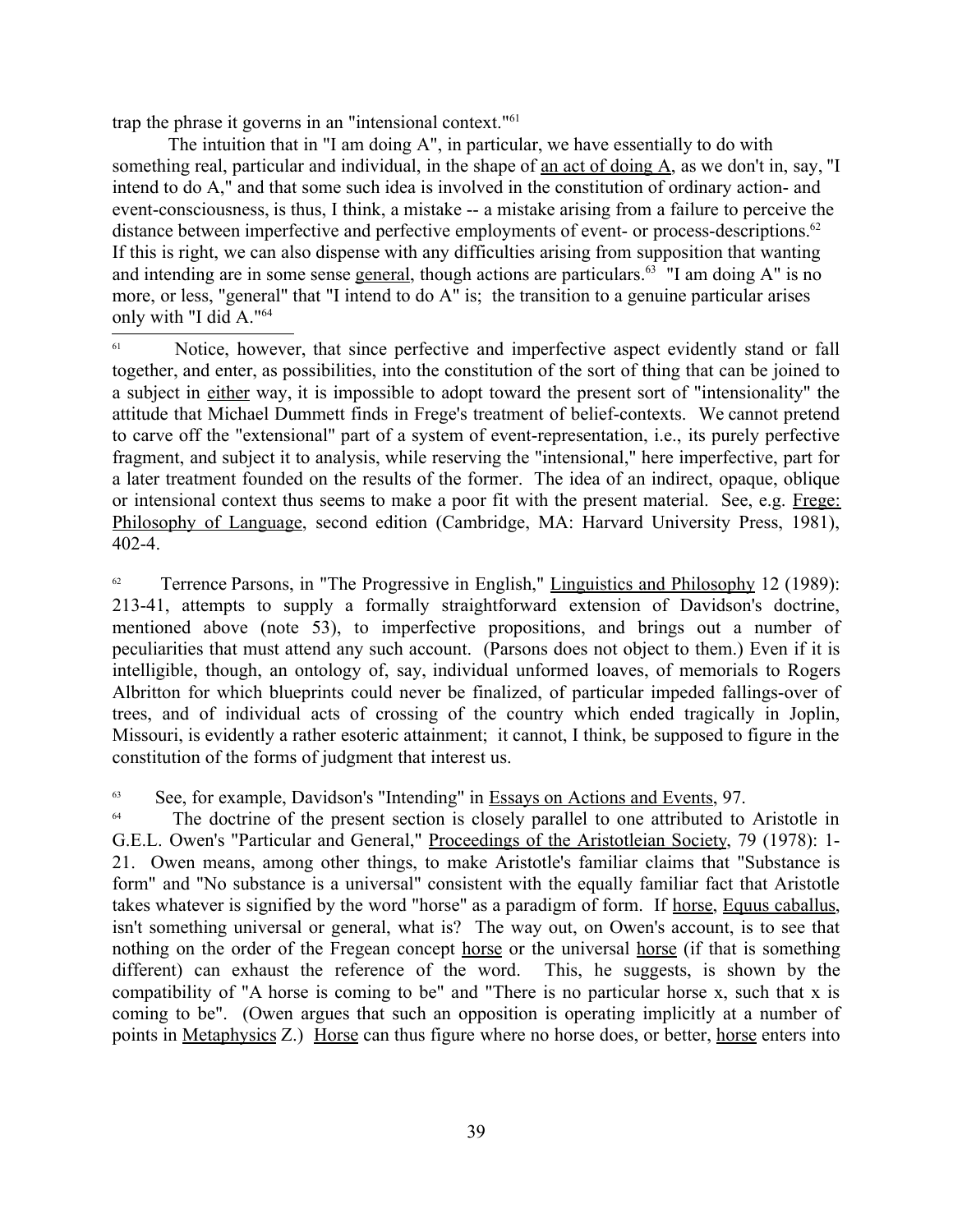6. Naive agency as a form of thought and life: the primacy of naive rationalization

Can we describe a mode of speech, thought and life which constitutes its bearers as rational agents potentially recognizing one another as such, but which dispenses entirely with psychical forms of rationalization? Where do we go wrong if we suppose a use of "is ...ing" in which it covers all of the cases covered by <u>our</u> "is ... ing", "intends to ...", "is trying to...", and "wants to ..." together — or anyway as much of their field as is necessary to constitute the machinery of rationalization? We may of course allow that the practical thought and agency of such "naive agents" is restricted in ways ours isn't. The question is whether connectives could nevertheless attract, among them, the senses of the rationalizing "because" and "in order to" and whether these senses would figure in the judgments they frame -- or whether instead the whole apparatus must fall to pieces for failure to make the obvious distinctions. A brief reflection on this thought experiment will, I think, help clarify the sense of our doctrine that all of the rationalizing terms given to us express forms of imperfective presence, and that the progressive, as it figures in the context of rationalization, is their model.

Our present-tense table of forms of rationalization, with its four or sixteen entries, would reduce, among these naive reasoners, to a single point:

I'm doing A because I'm doing B.

Our past tense table, with its six or twenty entries, would retain just these two:

I did A because I was doing B

I was doing A because I was doing B

Each table would, that is, collapse into its upper left. If it is reckoned too bold to employ the progressive in describing the thoughts of these people -- on the ground that it must cover much more, here, than it does among us -- suppose it to be replaced by some artificial alternative, so that the reduced present tense table becomes, say:

I am IMP to do A because I am IMP to do B.

The essential features of the opposition with which our naive agents operate are these: (a) the ostensibly perfective form, "I did A", has exactly the same range in their usage as it does in ours; (b) their "is ...ing" (or "is IMP to ..."), like our "is ...ing", applies both within and without the context of rationalization, and is as much used to describe the vicissitudes of leaves and planets as intentional action, and (c) that its employment outside of the context of rationalization is, in essentials, the same as ours (a divergence in the representation of intuitively future events is discussed below.)

If the construction is intelligible, then, in spite of the obvious divergence from our own

some states of affairs in an irreducibly non-predicative way. So horse, as a form, does something more than divide things into what is and isn't a horse, and thus more than a universal or a Fregean Begriff or any other "general" item does.

My own thought is structurally the same: build a house, fall over and burn down do something more than classify individual events, I want to say; this shows itself in the way they figure in specifically imperfective states of affairs. This is why I do not say that fall over (for example) is an event-type, but rather that it is an event-form; "what was done" by someone is not a universal or a kind, though it might be that many have done it.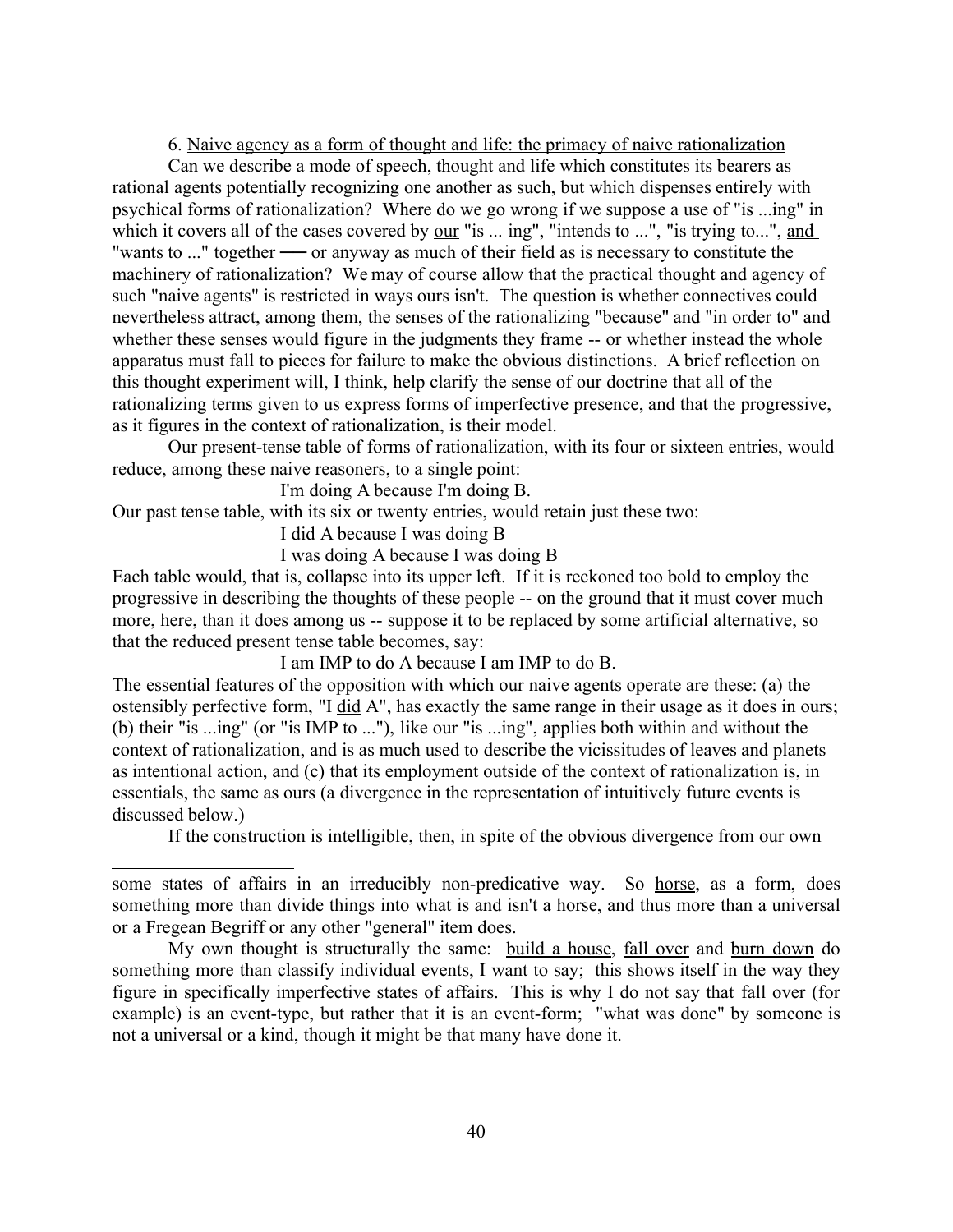forms of thought and speech, we can surely suppose that the opposition of "X was doing A" (or "X was IMP to do A") and "X did A," as they have it, is an opposition of imperfective and perfective aspect, and that the capacity exercised in the two forms of judgment thereby expressed is adequate to the apprehension of event- or process-forms and thus for a genuine form of event consciousness. If, then, we can see our own use of the progressive as arising by restriction from such a use of "X is doing A" (or "X is IMP to do A"), as practical-psychical verbs come to take up some of its scope, then we can say that whereas they apprehend the imperfective mode of presence of an event- or process-form directly and abstractly, we apprehend it in a number of forms or guises.

Consider, then, the objection that our naive agents must wind up with intuitively incompatible self-descriptions. One of us, armed with our sophisticated apparatus, might say, for example, that she is writing the word "action", and writing the letter "a", but that she merely intends to write each of "c", "t", "i", "o" and "n", and isn't actually writing any of them. Won't one of our imagined naive agents have to say, in the same situation, that she is writing "a" and "action", as we would, and also, on account of her naiveté, that she "is writing" the letters "c", "t", "i", "o", "n" -- but nevertheless also, as we would, that she isn't writing any of the latter? This incoherence can only be expelled only if we deny that such an agent can exhibit any form of action as complex as writing the word "action," which would surely destroy her claim to rational agency.

But of course our naive agent will not express her position by saying that she isn't writing the letter "n", simply: she will say that she isn't writing it now, or isn't writing it yet. Where one of us might say, for example, that he intends to do A tomorrow, she will say, "I'm doing A tomorrow". Notice, though, that this is something that we sophisticates can also be heard to say, and even heard to give as rationalizing action (as naive agents do) and also wanting, intending and attempt (as naive agents can't). "I'm sharpening the shovel because I want to turn the soil a bit," I might say, "and I want to turn the soil a bit because I'm planting the tomatoes tomorrow." The use of temporal designators in "I'm doing A tomorrow (or in a minute, or on Tuesday, or when Hector arrives)" is subordinate to the imperfective aspect which is here reckoned as strictly present; it is no different from the use of temporal designators in "I want to do A tomorrow," and any contradiction to which it tends is the "contradiction" present in "I want to do A, but I don't want to do it now".

Here we begin to see, I think, that the actually existing employment of the progressive completely outstrips the expectations we are likely to form reflecting on it abstractly, and with a certain philosophical attitude. The peculiarities we might claim to find in the speech of our naive agents are already found in our own speech. The just-mentioned "anticipatory" use of the progressive (as it might be called) is just one example, and might easily be discounted. Another, more prevalent sort of case has already been mentioned: we happily affirm, of someone who is napping, that she is organizing the peasantry; of someone who is sitting reading the paper, that she is baking a loaf of bread; and of someone who is playing a hand of poker, that she is building a house. If confusion arises, we once again concede that our agents aren't baking or building or organizing at the moment or right now, but rather reading, playing poker or napping. We must grant the same power to our naive agents. The distinction between what a person is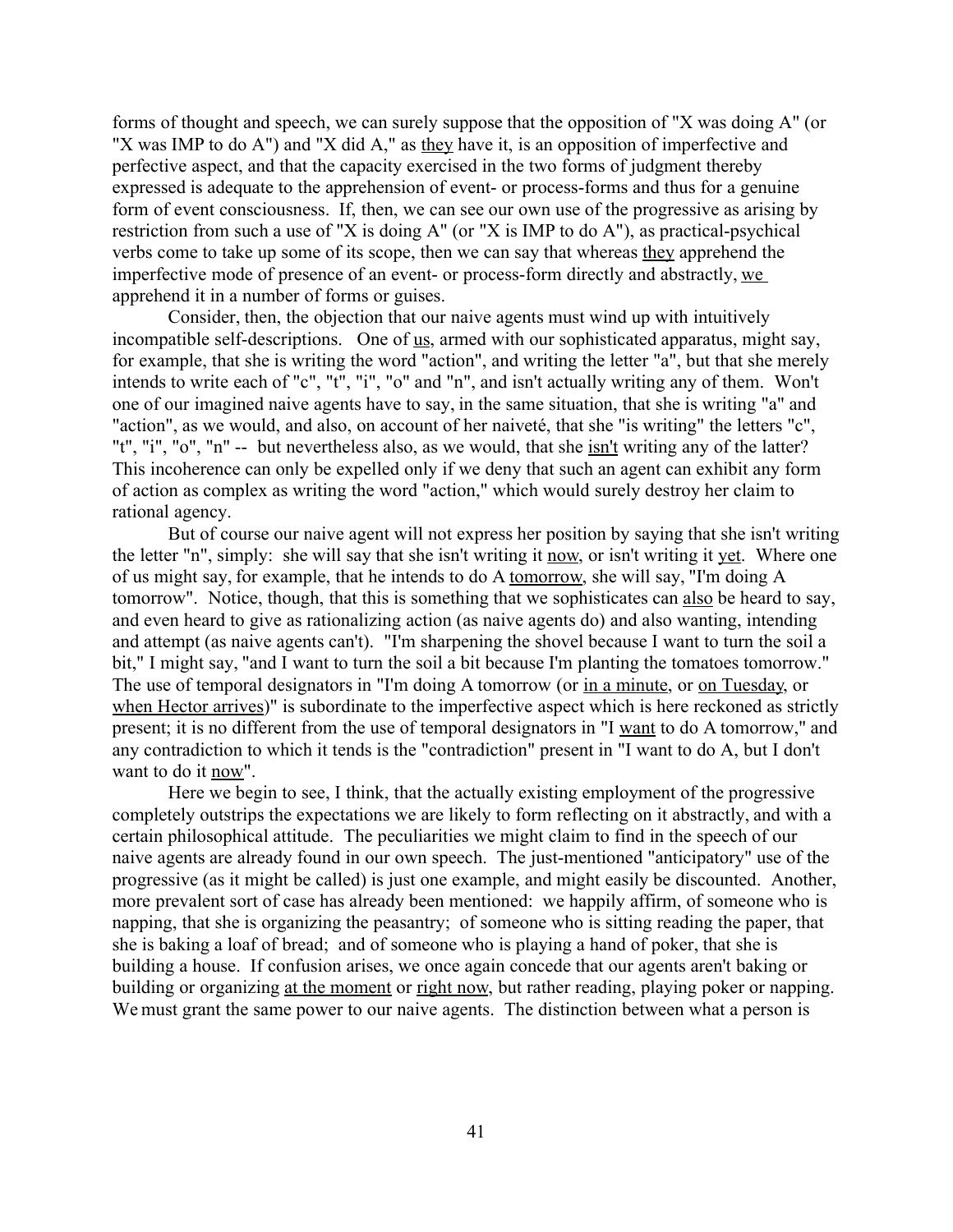doing simply and what she is doing "now" is not absolute<sup>[65](#page-41-0)</sup>: on closer inspection, our breadbaker might not be reading either, not just exactly now, but rather shooing an irritating fly; and our house-builder might not be engaged in play at this very instant, but pouring a cup of coffee, awaiting the next deal. Nevertheless the agents are respectively reading and playing simpliciter, as they are baking and building simpliciter; the office of such expressions as "now", "at the moment" and "at this very instant" is very different from that of a marker of present tense. Note that, as usual, these phenomena have nothing especially to do with human action: "The sycamore I planted ten years ago, it's growing well, it's overtaking the house" -- this is something I might say in January, when things are pretty much reduced to the sluggish swaying of molecules.

The above-mentioned "anticipatory" uses of the progressive are really no different from these uses "in hiatus", as we may call them. They all show that it is a mistake to look, at each moment at which a progressive proposition is true, for something in which the progress might be supposed to consist; indeed, it is often in the nature of an event- or process-form that there should be times at which nothing of the sort can be found, as any piece of music is likely to contain silences.<sup>[66](#page-41-1)</sup>

We find more of this in the thoughts of our naive agents than we do in our thoughts about ourselves, of course; and we find more of it in our thoughts about ourselves as agents than in our thoughts about other things and about ourselves as anything other than agents; but if there is nothing incoherent in it, then there is nothing incoherent in more of it. Why shouldn't it extend so far as to cover the materials necessary for the constitution of reasoned practice and its representation?

Let the thought then stand as a conjecture. Can we imagine the seamless development of a sophisticated, or (partly) overtly psychical, system of practical concepts out of a system like this one? The progression will be clearer if interpolate another prior stage, one not limited to the practical domain.

Let us suppose an advance which our naive agents come to enjoy a locution akin to the English "X is going to V" (which is of course not to be confused with the progressive of the concrete verb "to go to L," which expresses local motion.) Though uses of the sign "going to V" often escape the symbol to which an apt Begriffsschrift would restrict it, so that it can be said in

Though I expect that anyone who accepts either will accept the other, the present point should be distinguished from that of the last section. There the question was whether the progress of an event- or process-form B, at a given moment, requires the existence, at that moment, of an individual act of <u>doing B</u>. Here the question is whether the progress of such a form requires the progress of any narrower event- or process-form, A, in which the progress might be supposed, at the moment, to consist.

<span id="page-41-0"></span><sup>65</sup> Thus I reject Anthony Galton's attempt to define a single "broad" and a single "narrow" sense of the progressive. See The Logic of Aspect, 129-49.

<span id="page-41-1"></span><sup>&</sup>lt;sup>66</sup> Of course, if anything ever gets <u>done</u>, or gets completed, there will be things in which the doing of it can be said to have consisted at different moments, and these will be its sub-events or sub-deeds.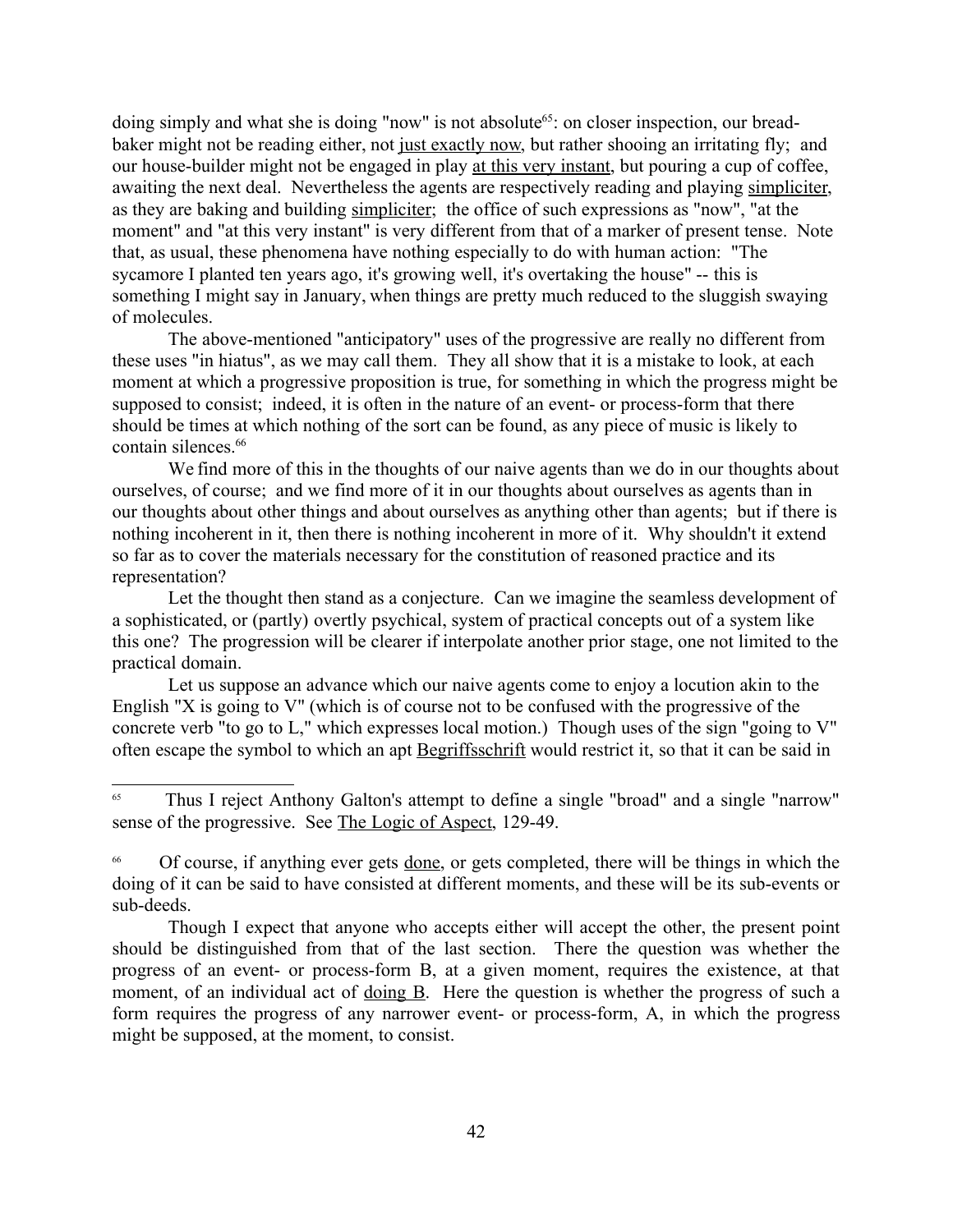some cases to express simple futurity, I will argue that it is, in its primary and most interesting use, an instrument for the expression of imperfective aspect -- it expresses, as we might put it, the "prospective imperfective", and no tense at all. In evidence of this consider, first, that we can say of someone that she's doing A because she's going to do B, but not, in straightforward rationalization, that she's doing A because she will do B. Of course, this evidence is not independent of our theory, and might be reckoned a mere subtlety of idiom. A more telling difference from the future tense, properly so called, emerges in the complication of such thoughts with the past tense. That it was that it would be that p entails that it is, was, or else will be that p; in traditional tense-logical symbols: PFp --> Pp v p v Fp (or rather: CPFpAAPppFp). This formula will hold even if we suppose an "indeterminate" future.<sup>[67](#page-42-0)</sup> By contrast, that I was going to walk across the street is perfectly consistent with it that I never was, never will, nor am now walking across it. It is as it was with simple progressivity. Considered as judged from an ideal end of history, that I was doing A and that I was going to do A are alike consistent with it that I never did A; but that it was that I would do A is not so consistent. "Going to" thus appears to be, in the first instance at least, an instrument for the expression of aspect, and in particular a form of imperfective aspect. The perfective opposed to "She was going to do A", in this sense, is "She did A" and not, as superficial grammar would suggest, "She went to do A" (which means something like "She went away to do A" or "She left to do A", and involves the idea of local motion.)<sup>[68](#page-42-1)</sup>

<span id="page-42-1"></span>The distinction between "X is going to V" and "X will V" is a favorite illustration of Michael Dummett's. He regards each as an interpretation of the future tense, distinguished from the other not by the conditions under which it is itself asserted, but by the contribution it makes to more complex sentences, for example past tense sentences. The former he calls the "future as expressing present tendencies", and the latter "the genuine future". This is already, on the present view, an unwarranted assimilation: the one form is a sort of aspect, the other a tense. The only connection between them, I think, is that in suitable circumstances "X is going to V" can itself be a ground for asserting "X will V" -- a rather trivial way of procuring identical "assertion conditions". See Truth and other Enigmas (Cambridge, MA: Harvard University Press, 1978), 152-3, 161, 336, 340 and Frege: Philosophy of Language, 450.

Peter Geach, turning the tables on Dummett, argues that "X is going to V" (understood as admitting "X was going to V but never did") is itself the genuine future "tense", and that anything else is a fiction invented by philosophers. But surely a future tense, distinct from this, can be forged (as Dummett notes in different terms), and is forged when present facts are habitually brought into certain particular connections, realized case by case, with past affirmations of a suitable form; the appropriate connections are most clearly exhibited in the practices associated with betting and promising. They are without parallel in the employment of our "prospective imperfective", Geach's alleged future tense, which presupposes much looser

<span id="page-42-0"></span><sup>67</sup> The formula fails in so-called relativistic tense logics, but in a way that complicates discussion without, I think, affecting our point. Consider again the device of posting an ideal moment definitely after all others, and surveying world-history from above; PFp-->Pp will then hold.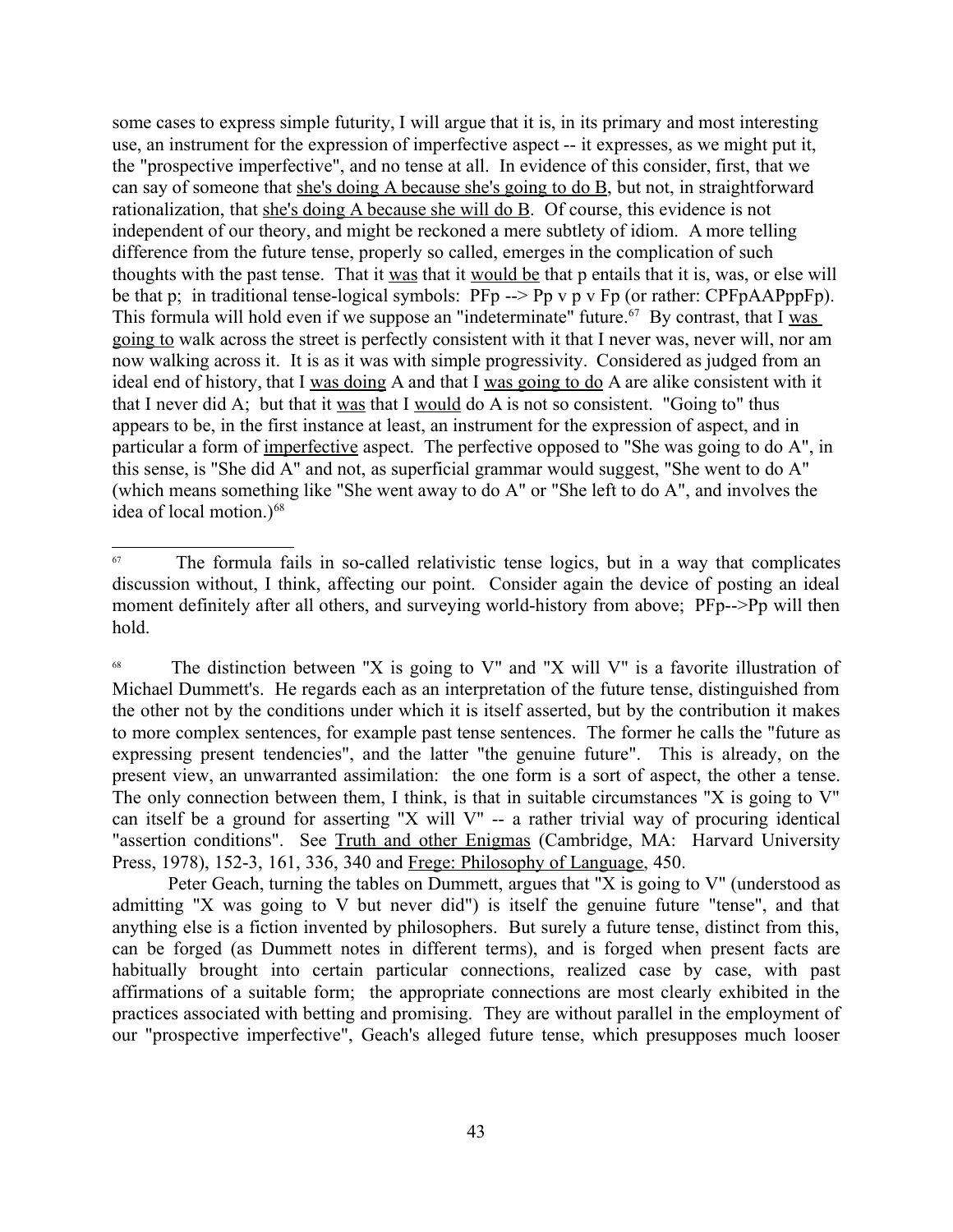Now, once a locution akin to our "going to" exists, it is possible to reconfigure the imagined naive uses of sentences like the narrow "He's doing A now", the anticipatory "He's doing A in a minute", and the abstract "He's doing A", which in their employment is entailed by either of the others. It becomes possible and attractive to attach the sense formerly associated with "He's doing A now" to "He's doing A" simpliciter -- and then also, in order to block the inevitable inference from "He's doing A in a minute" to "He's doing A", which has now become invalid, to rewrite the former as "He's going to do A in a minute." This we might call the first stage in the process of sophistication. Note that it brings their use of the progressive, outside the context of rationalization, into line with ours.<sup>[69](#page-43-0)</sup> An ideal of "presence" is imposed on the progressive, but it is a presence of the sort expressed by "now" and "at the moment", not that expressed by the present tense -- for even "It's going to ... in a minute" is in a genuinely present tense. Once the step is taken the metaphysical connection between such fact-structures as that he's doing A and that he's going to do A (as they would now be expressed) is rendered occult, and it might take a bit of philosophy to retrieve it, under the name (as I am supposing) of imperfective aspect.[70](#page-43-1)

Similarly, if a genuine future tense has formed, or some minimal probabilistic locutions have been introduced, it becomes possible to restrict the sense of "She is going to do A," and to further contract that of "She is doing A." We can, for example, add the requirement that the assertion of either commits the speaker to "She will (in the end) have done A" or, in another scenario, to "She is likely (in the end) to have done A". Here the assertion of either imperfective proposition is controlled by the expectation, simple or probabilistic, of future completion or success.<sup>[71](#page-43-2)</sup> Other, similar restrictions can be imagined. Here, a different kind of "reality" is imposed on the legitimacy of the progressive (and, with it, on the prospective imperfective). Unless new locutions are formed, though, expressive capacity will be lost. It is clear, in particular, that the rationalization-connection, the elements of which were expressed at the previous stage by means of "is ...ing" and "is going to ...", and at the earlier stage by "is ...ing" alone, can be recognized as holding by one who harbors neither of the superadded expectations. The movement which narrows the conditions for the assertion of the progressive and prospective

such connections, as the divergent logical links discussed above shows. The cogency of Geach's description might however be taken as demonstrating the possibility of dispensing with such practices and with such a form of thought, and it invites the conjecture that "prospective aspect" is the primary phenomenon, and the future tense a secondary development that must be understood in terms of it. See Providence and Evil (Cambridge: Cambridge University Press, 1977), chapter 3, 40-66.

<span id="page-43-0"></span>Within this context, they will still say "He's doing A" in cases where we will insist on "He's trying to do A."

<span id="page-43-1"></span>Here I omit discussion of uses in hiatus, as I called them. If we suppose that the new use of "She's doing A" is incompatible with these, then information will be lost. We must suppose a new form, say, "She's in a hiatus in doing A", which will express the facts about our napping organizer and our frozen sycamore.

<span id="page-43-2"></span><sup>71</sup> See Anscombe, Intention, 39-40.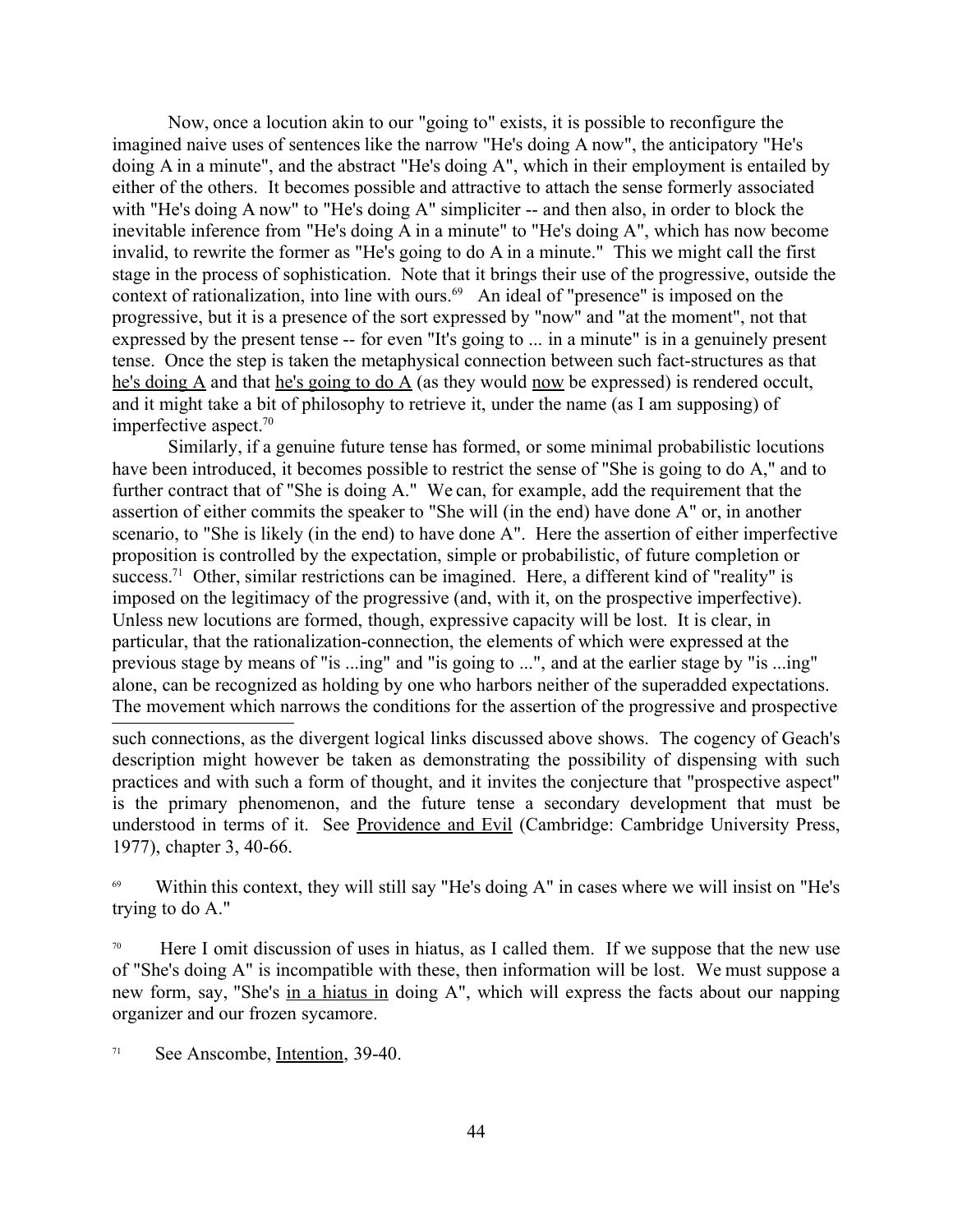forms of verbs (that is, of event- or process-descriptions) must thus be one which introduces new forms for them, fitted to the enterprise of rationalization. These might take the shape of such practical-psychical auxiliaries as "tries", "intends" and "wants", but could equally appear in the shape of, say, verb endings which "grammaticalize" these offices (in the linguists' restricted sense). These new modes of employment of process- or event-descriptions, if they are more than one in number, could then attract peculiar constraints of their own, and exhibit among themselves distinctions of the sort made out in the last paragraph between "is ...ing" and "is going to ...."[72](#page-44-0) Whatever in the way of first-person "authority" was formerly attached to "is ...ing" and "is going to ..." in context of rationalization would necessarily be reserved for these overtly psychical constructions, which are fitted especially to that context; such authority, however it is to be understood and limited, cannot, after all, be supposed to extend to the future.

Here the process of sophistication is complete. The imperfective enfolding or compression of an event- or process-form, which was expressed directly at the earliest stage of development, among our naive agents, has now been sorted into a variety of forms, some of them overtly psychical and practical, some not. Their unity has been submerged. The conditions for the possibility of a sophisticated philosophy of action, and a subtle philosophical treatment of the various practical-psychical "attitudes", are in place. Of course, the use of psychical verbs, as we have them, as also of the progressive and the "prospective imperfective", does not completely realize either of the two stages I have outlined. The criteria of presence and reality that they impose act on us rather as a sort of regulative ideal. The effects of this ideal are however quite adequate to provide materials and inspiration for what I have called a sophisticated theory of action.

I conclude with the following analogical representation of the doctrine I have attempted to propound. Our two forms of rationalization, naive and sophisticated, are to be compared with the different forms of <u>exchange</u> distinguished in, say, Aristotle, Marx and von Mises — these are the forms of exchange marked out (in different ways) by the expressions "barter", "money" and "credit". In claiming to find a certain order of priority among these things, this line of thought was not, or was not just, advancing a historical hypothesis. In a so-called credit economy, after all — one in which purchase and payment are distinguished conceptually and practically ── the simple act of buying something, in which purchase and payment are not distinguished, is still possible and intelligible. In a simple money economy, in which the acts of selling and buying have been distinguished conceptually and practically, a pair of us might yet engage in a simple act of <u>barter</u>, or of immediate exchange — an act in which the roles of <u>buyer</u> and seller are not distinguished. Credit and money presuppose barter in the sense that they presuppose a structuring of life which makes barter possible and intelligible, while the reverse is not the case. We can after all speak of a system of exchange by simple barter, in which such acts provide the only possible illustration of the concept of exchange. A treatment of the concept of exchange which disallows this, or which insists that every act of barter be construed as, say, the simultaneous purchase, payment, extension of credit and cancellation of debts on the part of each

<span id="page-44-0"></span> $\frac{72}{2}$  For example, "I intend to do A" could be constrained by the agent's belief that he will successfully complete the act, as Grice, Harman and Velleman suppose that it is (see above, note 18).